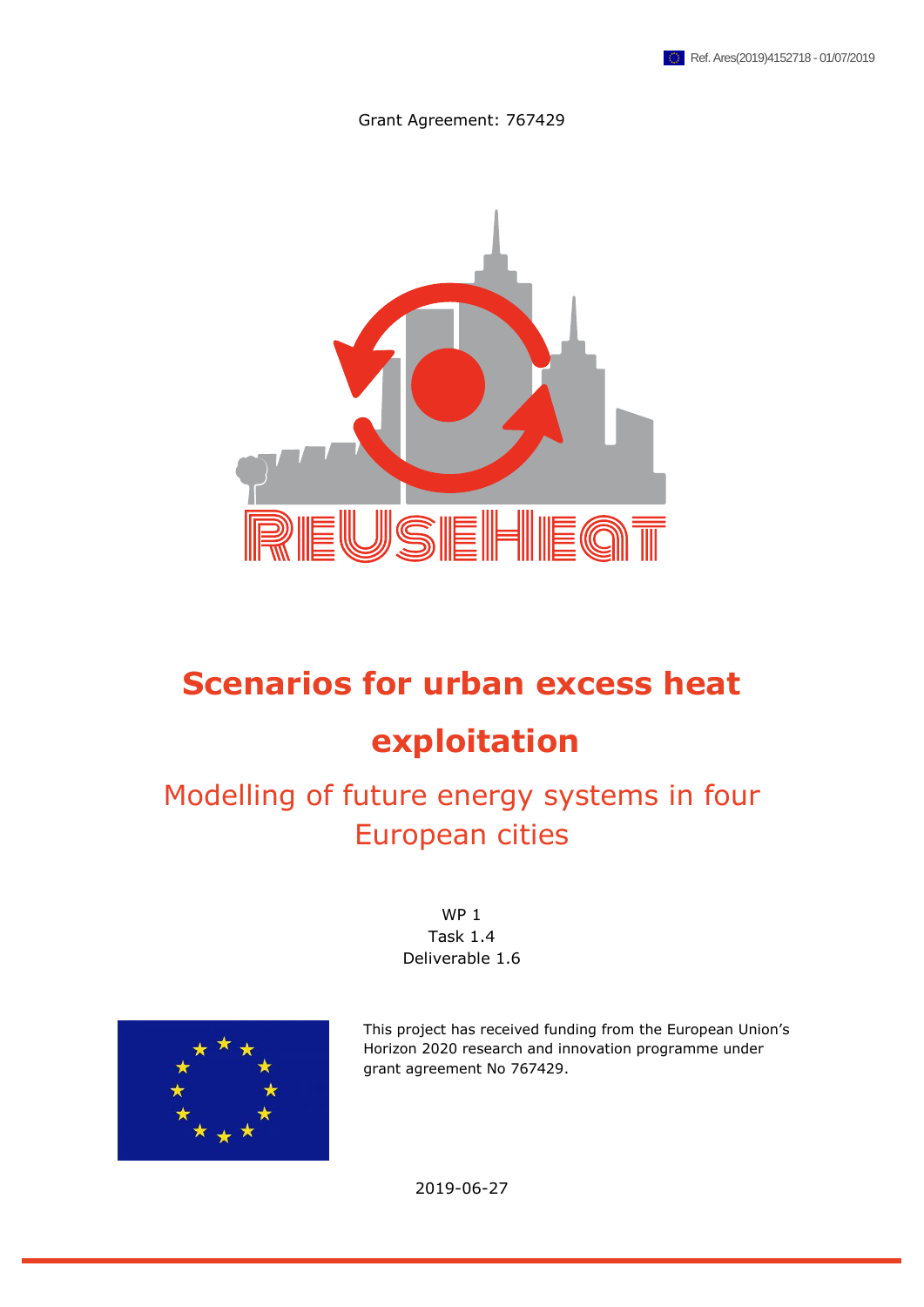#### Document history and validation

This page is used to follow the deliverable production from its first version until it is approved by the Project Coordinator. Please give details in the table below about successive releases.

| When       | Who                  | <b>Comments</b>               |
|------------|----------------------|-------------------------------|
| 2019-03-01 | Akram Sandvall (IVL) | First internal draft version  |
| 2019-05-01 | Martin Hagberg (IVL) | Second internal draft version |
| 2019-05-25 | Akram Sandvall (IVL) | Third internal draft version  |
| 2019-06-17 | Martin Hagberg (IVL) | Draft version for reviewers   |
| 2019-06-27 | Martin Hagberg (IVL) | Final version for submission  |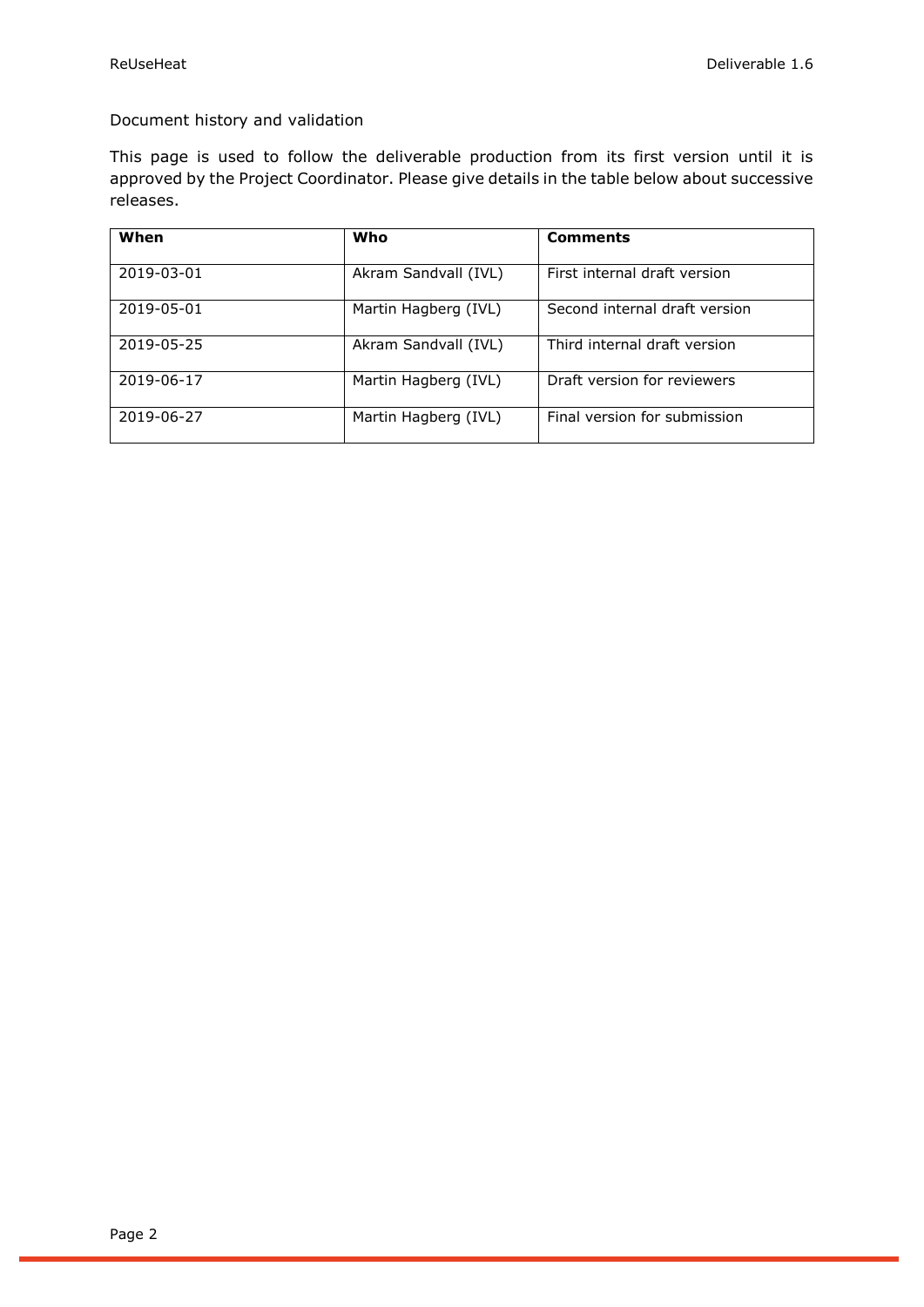Authors: Martin Hagberg (T1.4 Leader), IVL Swedish Environmental Research Institute Akram Sandvall, IVL Swedish Environmental Research Institute Contact: Martin Hagberg Email: [martin.hagberg@ivl.se](mailto:martin.hagberg@ivl.se) IVL Swedish Environmental Research Institute PO Box 530 21 SE 400 14 Göteborg Sweden

Reviewers: Urban Persson, Halmstad University Steffen Nielsen, Aalborg University

Deliverable No. D.1.6: public report



This project has received funding from the European Union's Horizon 2020 research and innovation programme under grant agreement No 767429. The sole responsibility for the content of this document lies with the authors. It does not necessarily reflect the opinion of the funding authorities. The funding authorities are not responsible for any use that may be made of the information contained herein.

ReUseHeat website: [www.reuseheat.eu](http://www.reuseheat.eu/)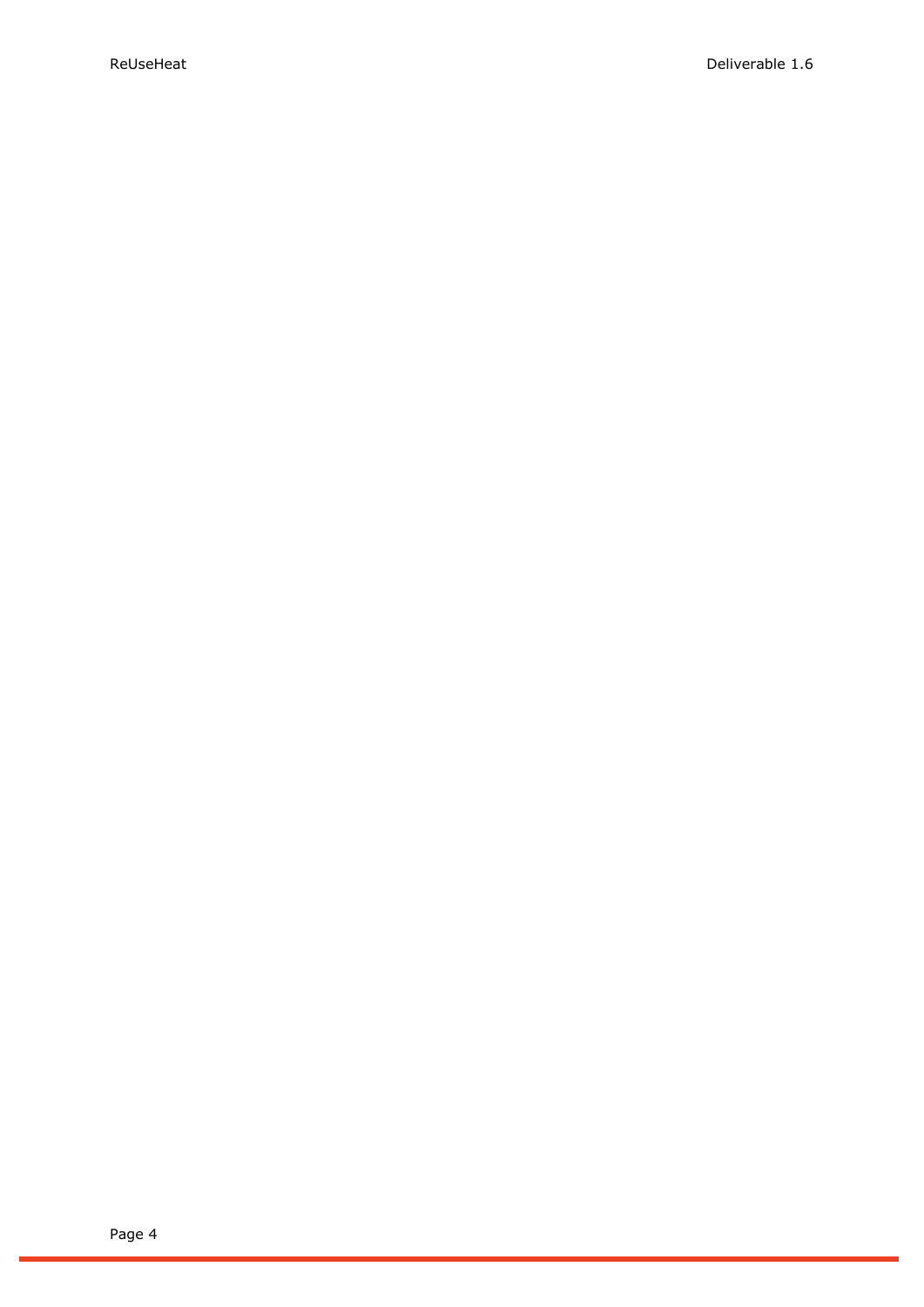## **Summary**

This report is the Deliverable 1.6 in the ReUseHeat project and is the result of the work carried out in Task 1.4 as part of Work Package 1. The aim of Task 1.4 is to assess urban excess heat (EH) possibilities from a district heating (DH) system perspective. This includes to assess conditions and potential for cost-efficient utilization of available urban EH in DH systems of four demo cities of the ReUseHeat project, Berlin (Germany), Brunswick (Germany), Madrid (Spain) and Nice (France), and to assess energy systems impacts of utilizing urban EH sources in DH.

The assessment is carried out at a city energy system level while taking impacts on the surrounding energy system, such as the electricity and building sectors, local and international fuel markets and climate policies, into account. Utilization of urban EH sources from four different sources are analysed: data centres, waste water treatment, metro ventilation and cooling of service sector buildings. These heat sources are low-temperature sources for use in DH systems, meaning that a heat pump (HP) is needed to increase the temperature to the temperature level of the DH system.

The study applies a case study approach using dynamic energy system modelling for scenario analysis in which different policy and technology assumptions are contrasted. The TIMES model generator is used to develop a model application in which the heating sector of the four cities are represented. The model results portray how the system should evolve over time to minimize system cost while meeting heat demands and emission constraints.

The results show that large compressor HPs based on low-temperature EH are often a costefficient option for DH production. EH upgraded with HPs for DH supply is in many of the analysed cases included in the cost-optimized result. This means that introduction of balanced levels of large HPs based on low-temperature heat sources can lower the system cost for meeting heat demands at the city level. Large HPs based on low-temperature heat sources can also contribute to an increased competitiveness of DH compared to individual heating solutions such as fuel boilers and ambient temperature HPs. The model results suggest that the technology solution could be an important driver for DH development in cities that currently has low DH coverage.

The performance of large HPs based on low-temperature EH are dependent on the character of the system in terms of current production capacities and availability of other energy options. Generally, replacing heat-only production (in the DH system and/or as individual heating in houses) is more advantageous than replacing CHP production. Furthermore, in cases where large potentials of other advantageous heating options are available, e.g. high-temperature EH sources not requiring upgrading, the cost-efficient use of low-temperature EH sources is limited. Competition from other heating options, as well as a seasonal distribution discrepancy between the supply of urban EH and the heating demand, also results in that the cost-efficient use of urban EH is considerably lower than the available EH potential.

Use of EH can contribute to reducing CO<sub>2</sub> emissions as well as lower primary energy use. However, due to the electricity use of compressor HPs, CO<sub>2</sub> emissions and primary energy use is dependent on the emission and resource characteristics of the electricity generation. The results of the analysis point to that the use of low-temperature EH sources can make important contributions in a development in which both the heating sector and the electricity sector evolve in a sustainable direction.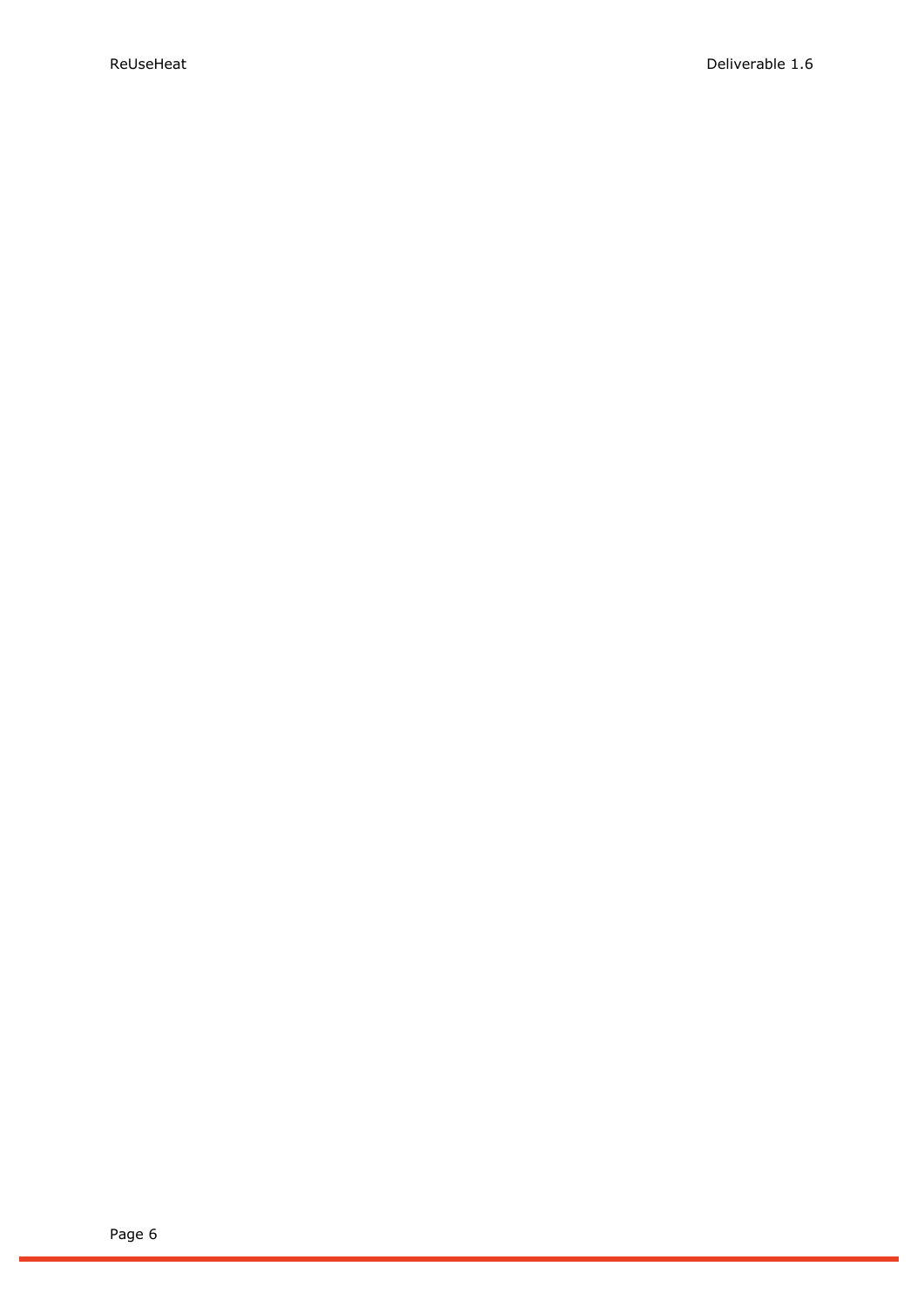## **Table of Contents**

| 1.     |  |
|--------|--|
| 1.1.   |  |
| 1.2.   |  |
| 2.     |  |
| 2.1.   |  |
| 2.2.   |  |
| 2.2.1. |  |
| 2.2.2. |  |
| 2.2.3. |  |
| 2.2.4. |  |
|        |  |
| 2.3.1. |  |
| 2.3.2. |  |
| 2.4.   |  |
| 2.5.   |  |
| 2.5.1. |  |
|        |  |
|        |  |
|        |  |
|        |  |
|        |  |
| 3.     |  |
| 3.1.   |  |
| 3.1.1. |  |
| 3.1.2. |  |
| 3.1.3. |  |
| 3.1.4. |  |
| 3.2.   |  |
| 3.2.1. |  |
| 3.2.2. |  |
| 3.2.3. |  |
| 3.2.4. |  |
|        |  |
| 3.3.1. |  |
| 3.3.2. |  |
| 3.3.3. |  |
| 3.3.4. |  |
|        |  |
| 3.4.1. |  |
| 3.4.2. |  |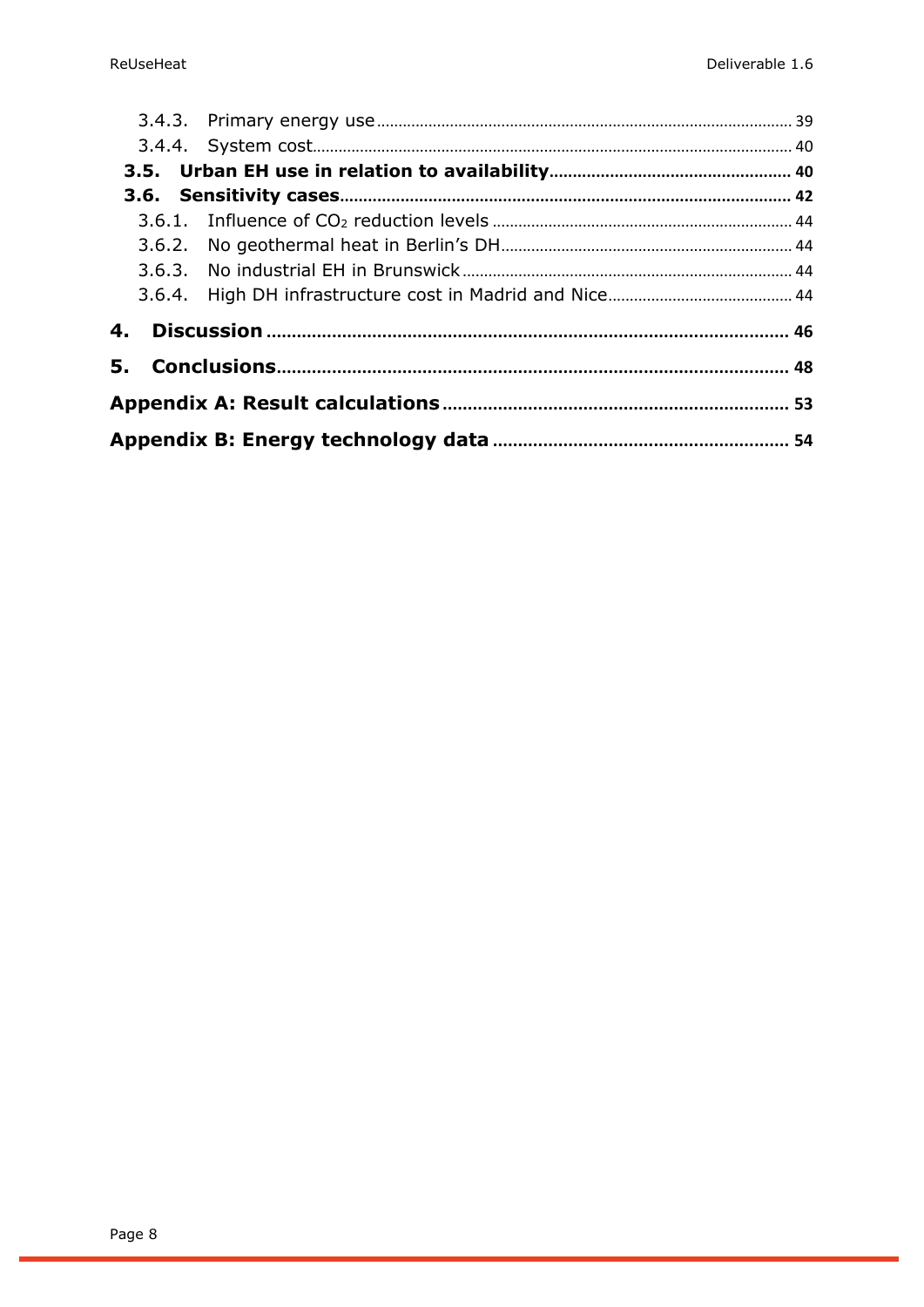## List of abbreviations

| Combined heat and power<br>CHP |  |
|--------------------------------|--|
|--------------------------------|--|

COP Coefficient of performance

- CO<sup>2</sup> Carbon dioxide
- DH District heating
- EH Excess heat
- EU European Union
- HP Heat pump
- HPL Heat plant (heat only)
- MSW Municipal solid waste
- O&M Operation and maintenance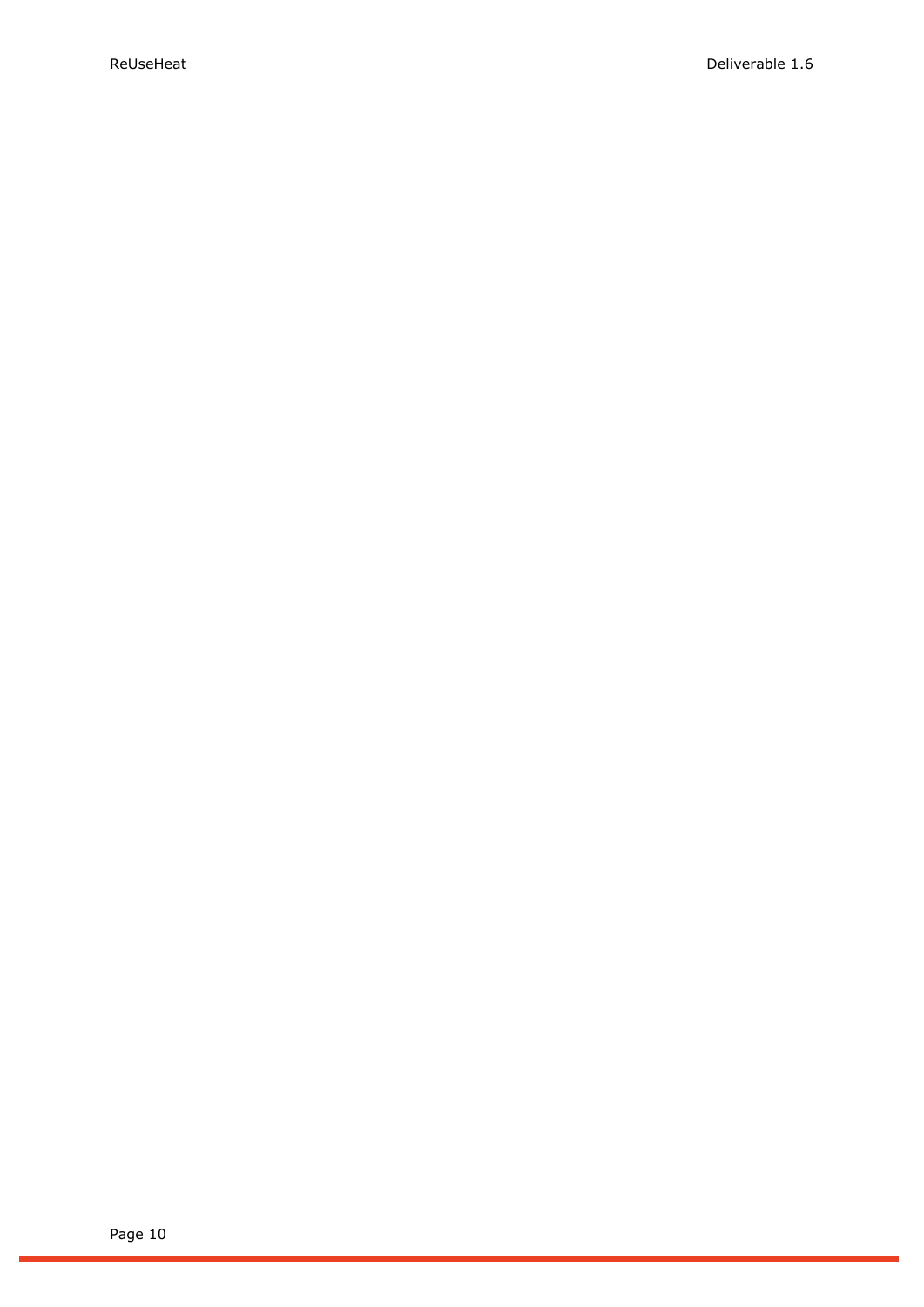## <span id="page-10-0"></span>**1. Introduction**

This report is the Deliverable 1.6 in the ReUseHeat project and is the result of the work carried out in Task 1.4 as part of Work Package 1. The work covers future scenarios for urban waste heat exploitation at urban level, and links to the EH potential assessments of Task 1.2 and national energy system assessments of Task 1.3 of the ReUseHeat project (Deliverables 1.4 and 1.5).

## <span id="page-10-1"></span>**1.1. Background**

In the European Union (EU), the building sector accounts for 40% of the total energy use and 36% of the carbon dioxide (CO<sub>2</sub>) emissions [\[1\]](#page-50-0). The EU has set a long-term goal of reducing greenhouse gas emissions by 80-95% by 2050 compared to 1990 levels (in the context of necessary reductions being made by developed countries as a group) [\[2\]](#page-50-1). With district heating (DH), the EU goal can be achieved at a lower cost, with heating and cooling costs reduced by approximately 15% [\[3\]](#page-50-2). Utilization of waste/excess heat streams, e.g. excess heat (EH) from power plants, industry and waste incineration could potentially be an important contributor to such a development.

Various non-fossil heat sources, e.g. biomass, EH from waste incineration and thermal power plants and industrial processes as well as solar and geothermal heat, have been utilized for heat production in countries with large shares of DH. In addition to these common non-fossil heat sources, an international review of DH and cooling systems from 2017, identified EH from urban sources as an alternative that could replace current fossilbased plants to reduce  $CO<sub>2</sub>$  emissions in the heating sector [\[4\]](#page-50-3).

Studies within the Heat Roadmap Europe project [\[5\]](#page-50-4) estimated an increase of the DH share to 50% of the entire heat demand by 2050 in Europe. Of this, 25-30% was supplied using large-scale heat pumps (HPs) [\[5\]](#page-50-4). Results also showed that there are essentially seven types of heat sources are currently being used in large-scale HPs [\[5\]](#page-50-4). In order of installation share, these are: 1) sewage water (10-20  $\degree$ C), 2) ambient water (i.e. sea, lake and river; 2-15 °C ), 3) industrial waste heat (12-46 °C), 4) geothermal water (9-55 °C), 5) flue gas (34-60 °C), 6) district cooling (0-9 °C) and 7) solar heat storage (10-35 °C). Heat sources with temperatures above 55-60°C could be used directly in low-temperature DH systems (i.e. lower supply and return temperatures in DH distribution networks) [\[5\]](#page-50-4). Lund and Persson [\[6\]](#page-50-5) investigated low-temperature EH from industrial processes, supermarkets, waste water, drinking and usage water, ground water, rivers, lakes and sea water as the possible heat sources for HPs in Denmark. They concluded that ground water both had the highest geographical availability and potential heat volume. Supermarkets, with a relatively high geographical availability but a low potential heat volume, as well as rivers, with a relatively low geographical availability but a high potential heat volume, were important potential sources for HPs.

Recently, recovery and reuse of waste heat from unconventional urban sources for use in DH has attracted attention. Davies et al. [\[7\]](#page-50-6) investigated technical, environmental and economic advantages of EH recovery from cooling London's underground train tunnels and its reuse as a heat source for space heating and domestic hot water in nearby social housing. Preliminary results showed large savings in costs and avoided carbon emissions, compared to current natural gas heating system. Wahlroos et al. [\[8\]](#page-50-7) assessed potential heat recovery from data centres for use in DH systems in Nordic countries. The study concluded that although plenty of potential for reuse of waste heat generated in data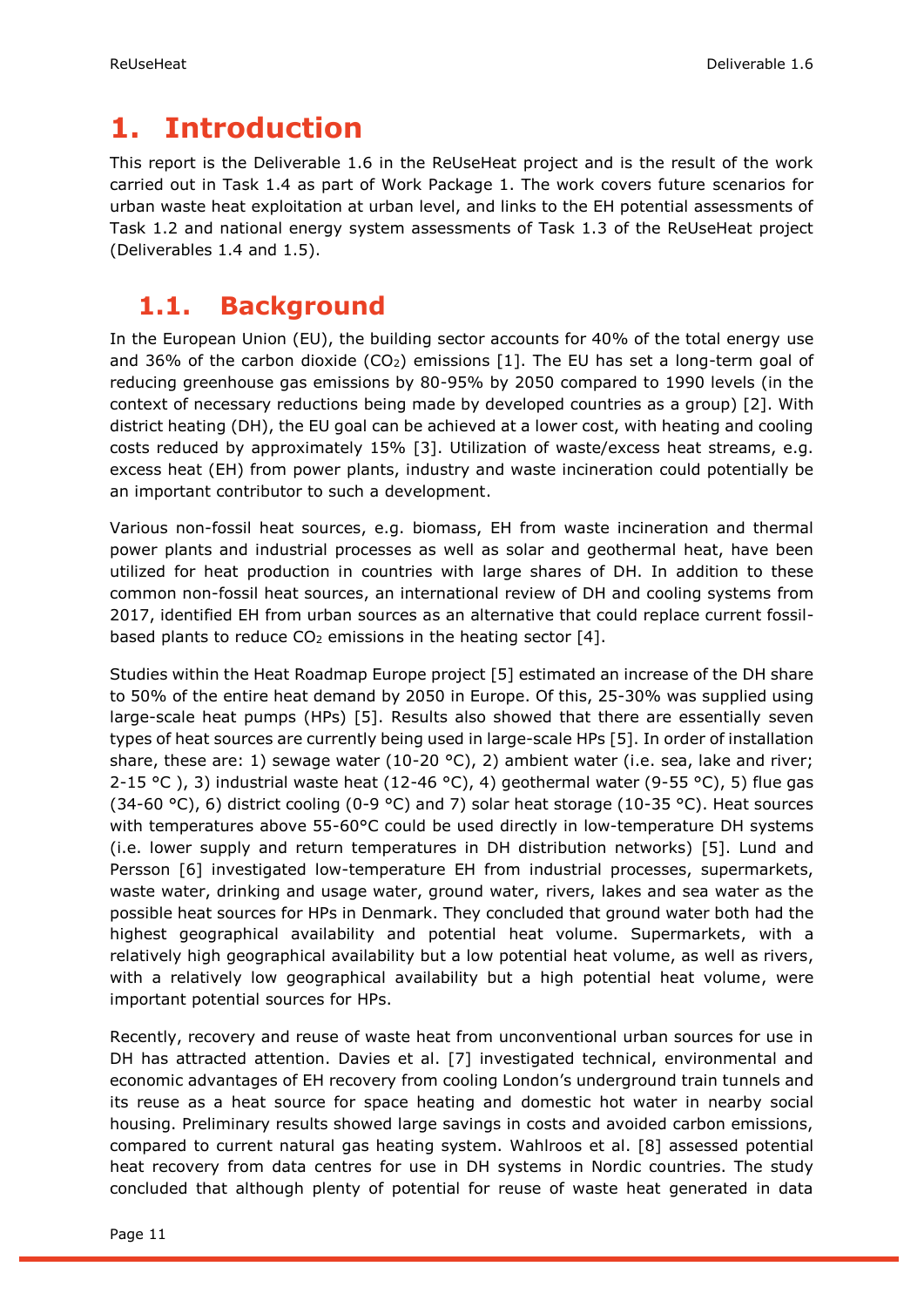centres exist, there are still a lot of barriers slowing down the utilization of waste heat. The barriers were mainly not technical problems, but rather lack of information on how to make a profit on the heat for the data centre operators. Davies et al. [\[9\]](#page-50-8) identified that there is significant opportunity for use of recovered heat from data centres in London. The potential reduction of energy use and carbon emissions from interaction of data centres with DH systems was studied. The results showed that heat recovery from a 3.5 MW data centre at 70 °C to DH could lead to savings of over 4000 tonnes of CO<sub>2e</sub> and nearly £1 million per year.

Europe is becoming more urban. In 1950, 51.7% of the population of Europe were living in urban areas while in 2018 the corresponding number was 74.5% [\[10\]](#page-50-9). This trend of urbanization is expected to continue [\[10\]](#page-50-9), implying that EH availability from urban sources in DH systems will continue to grow. Although environmental and economic impacts of industrial EH use in DH systems have been assessed in several studies, e.g. [\[11,](#page-50-10) [12\]](#page-50-11), EH from urban sources; data centres, metro stations, sewage systems and service sector buildings, is to a large extent unexploited. Investment cost of DH infrastructure constitutes a large share of DH cost, thus low-cost heat sources combined with their vicinity to heat sinks may improve the competitiveness of DH systems compared to individual heat devices (e.g. boilers and HPs) in buildings. Some costs are associated with EH extraction for use in DH: investment and operation and maintenance cost of a heat exchanger and a HP. The HP is needed when the EH has a lower temperature than the corresponding DH supply temperature. Compared to EH from industrial processes, waste incineration and thermal power plants, urban EH sources are available at lower temperatures (below 50ºC), meaning that investment in a HP is required to utilize these sources. However, unlike industrial EH, urban EH sources are closer to heat sinks (they are located within cities where heat demands exist) which could result in lower DH infrastructure costs.

Under the condition that the EH is available regardless whether it is used or not, there are not any additional CO<sub>2</sub> emissions linked to EH use and its utilization could contribute to climate change mitigation if it replaces fossil fuel use. To fully assess the climate impacts of EH use, a broad system perspective is required since DH systems interact with other parts of the energy system. The DH interaction with the electricity system through CHP plants, large HPs and electric boilers may lead to indirect impacts on the electricity system if urban heat sources replace fuel use in the DH system. Changes in electricity generation and use in the local heating sector can affect production and investment decisions in the electricity system and, consequently, related carbon emissions.

Decisions on heat sources for the heating sector are of strategic importance for countries' ability to cost-efficiently mitigate greenhouse gases as well as to cope with local air pollution. Such decisions also have long-term impacts due to long infrastructural lifetimes. Thus, due to the importance of the investment decision, comprehensive knowledge is essential and, due to the dynamics of the systems and fuel costs, a long-term system approach taking into account the dynamics and the interactions between the heat, electricity and buildings energy systems is needed to acquire the necessary knowledge.

### <span id="page-11-0"></span>**1.2. Aim and scope**

In this study, the possibilities for utilization of different urban EH sources will be investigated from a wide system perspective and with a long-term perspective up to year 2050. The aim of the study is to assess urban waste heat possibilities from an urban DH system perspective. This includes an assessment of conditions and potentials for cost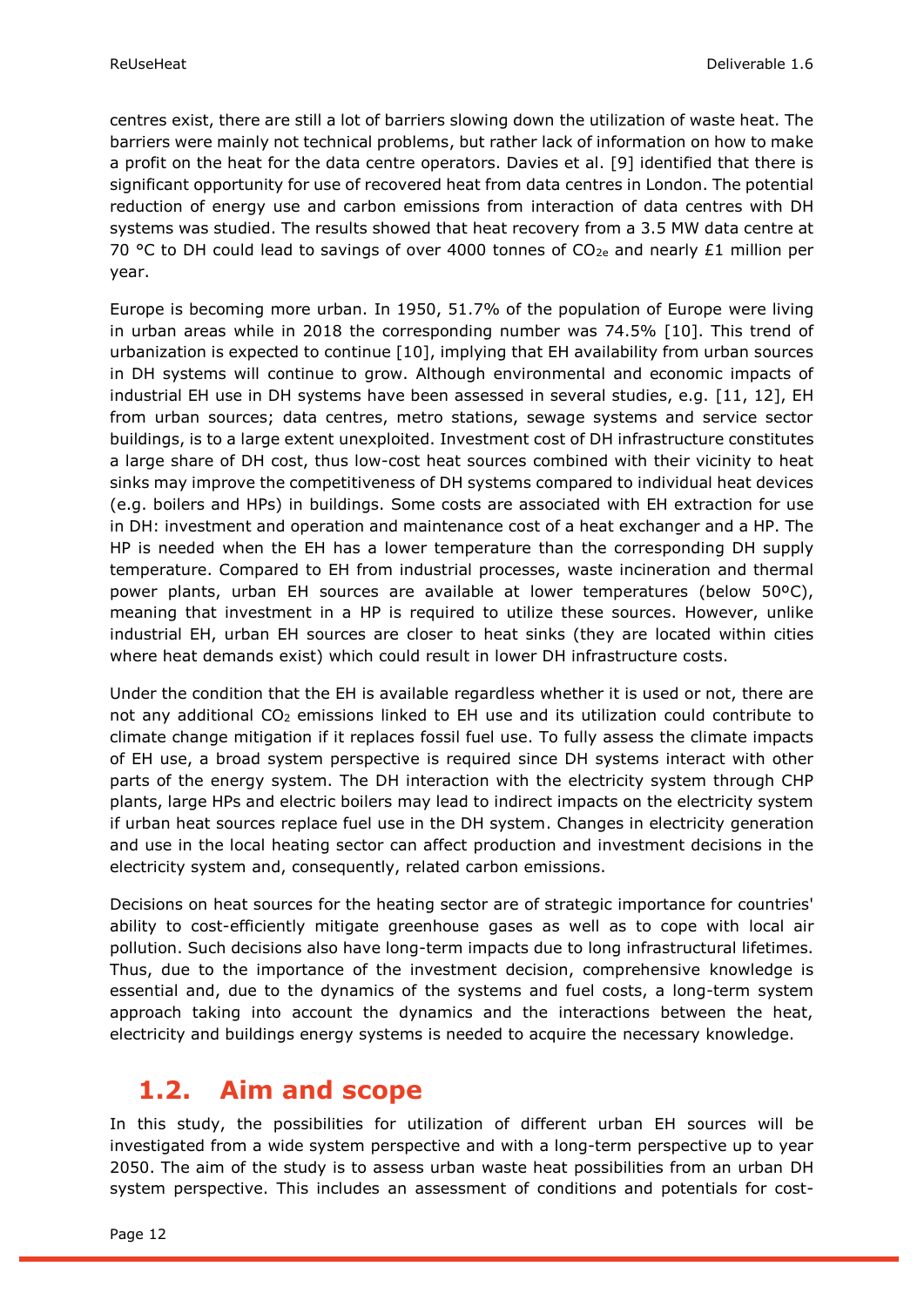efficient utilization of available urban EH sources in DH systems and energy systems impacts of utilizing urban EH sources in the DH systems. The following questions are addressed:

- To what extent and under what climate ambitions is DH production based on urban EH a cost-efficient option for heat supply from a wide system perspective?
- How does the introduction of urban EH use affect the cost-efficient technology mix of the urban heating supply, primary energy use and system costs?

The assessment is made at a city/urban level and takes interactions between DH, electricity systems and individual heating of buildings into account. It includes urban EH from data centres, metro stations, sewage systems and service sector buildings for use in DH systems in four case cities: Berlin and Brunswick in Germany, Nice in France and Madrid in Spain.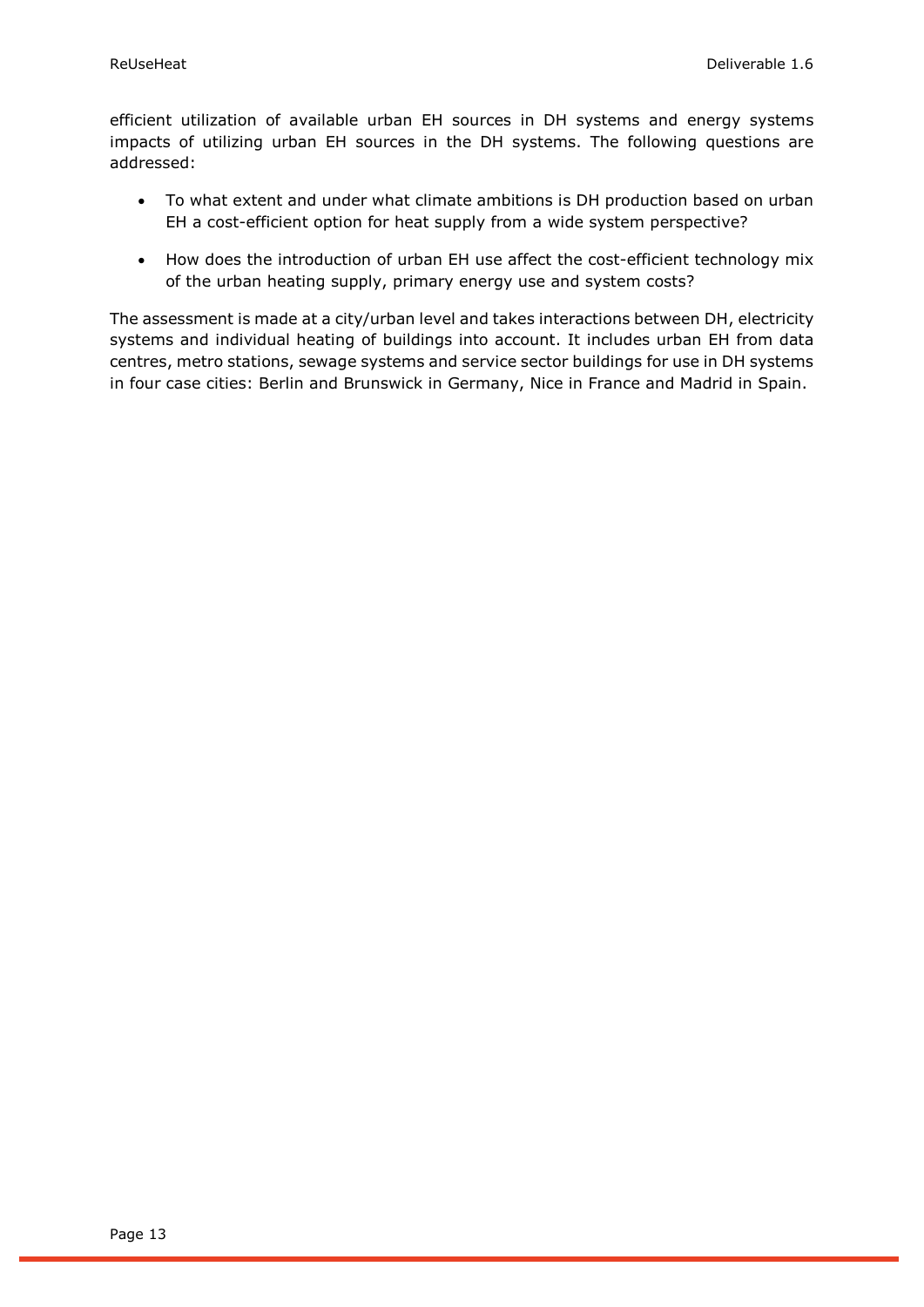## <span id="page-13-0"></span>**2. Method and data**

The study applies a case study approach, using dynamic and quantitative energy system modelling for scenario analyses in which different policy and technology assumptions are contrasted. The developed model includes descriptions of the heating system of the four case study cities and assumptions for the heating sector interaction with electricity and fuel supply systems. The data used in the study regarding urban EH are based on four different types of urban EH sources. The urban EH sources as well as the case study cities correspond to the demonstrator projects of the ReUseHeat project. In this section, the model, important data assumptions and scenarios used in the modelling are presented.

Result parameters that will be analysed include cost-optimal fuel and technology mixes, cost-efficient levels of urban EH in heating, system cost reductions and primary energy use reductions of introduction of cost-efficient levels urban EH. For specific system cost reductions and specific primary energy use reductions, descriptions of the calculation procedures can be found in Appendix [A: Result calculations.](#page-52-0)

### <span id="page-13-1"></span>**2.1. Model**

In the study, the well-established TIMES (The Integrated MARKAL-EFOM System) energy system model is used for the analysis [\[13\]](#page-50-12) [\[14\]](#page-50-13).

A TIMES model can be used to optimize energy systems over a mid- to long-term horizon. The model is driven by exogenously given demands for energy services and based on a perfect-foresight, linear programming bottom-up approach, where the objective function is minimization of the total system cost. The studied energy system is represented by different processes that are connected by flows of commodities. Each process (such as an energy conversion technology) is described, e.g., by its input and output commodities, efficiency, availability, lifetime and costs, whereas each commodity (such as a fuel) is described, e.g., by its availability, extraction or import cost and environmental impacts.

For this study, a TIMES model application representing the local energy systems of the studied cities is developed, here referred to as the TIMES\_CityHeat model. The TIMES\_CityHeat model represents the heating sector in cities, including both DH production and individual heat production in buildings. The electricity system as well as international markets for fuels are treated exogenously.

The objective function of the TIMES\_CityHeat model minimize the cost of meeting the heat demand (residential and service sectors) of cities, both based on individual heating and DH, under consideration of any constraints put on the system, such as emission constraints and limited energy resources. The system cost, which is minimized, is the net cost of supplying heat in the sense that it includes revenues for electricity sale (at exogenously assumed prices) from electricity production in CHP plants. The shares of centralized DH and individual heating in houses are endogenously decided in the model optimization.

The TIMES\_CityHeat model covers the time period between 2015 and 2052. The modelled time period is divided into 9 model years (the model years represent between 1-5 years each). Each model year is divided into eight time slices, representing day and night in four different seasons. The seasons are: winter, spring, summer and fall. For each model scenario (set of model input assumptions), the model generates an "optimal" future energy system development and calculates the associated system costs. A discount rate of 5% is used in the model.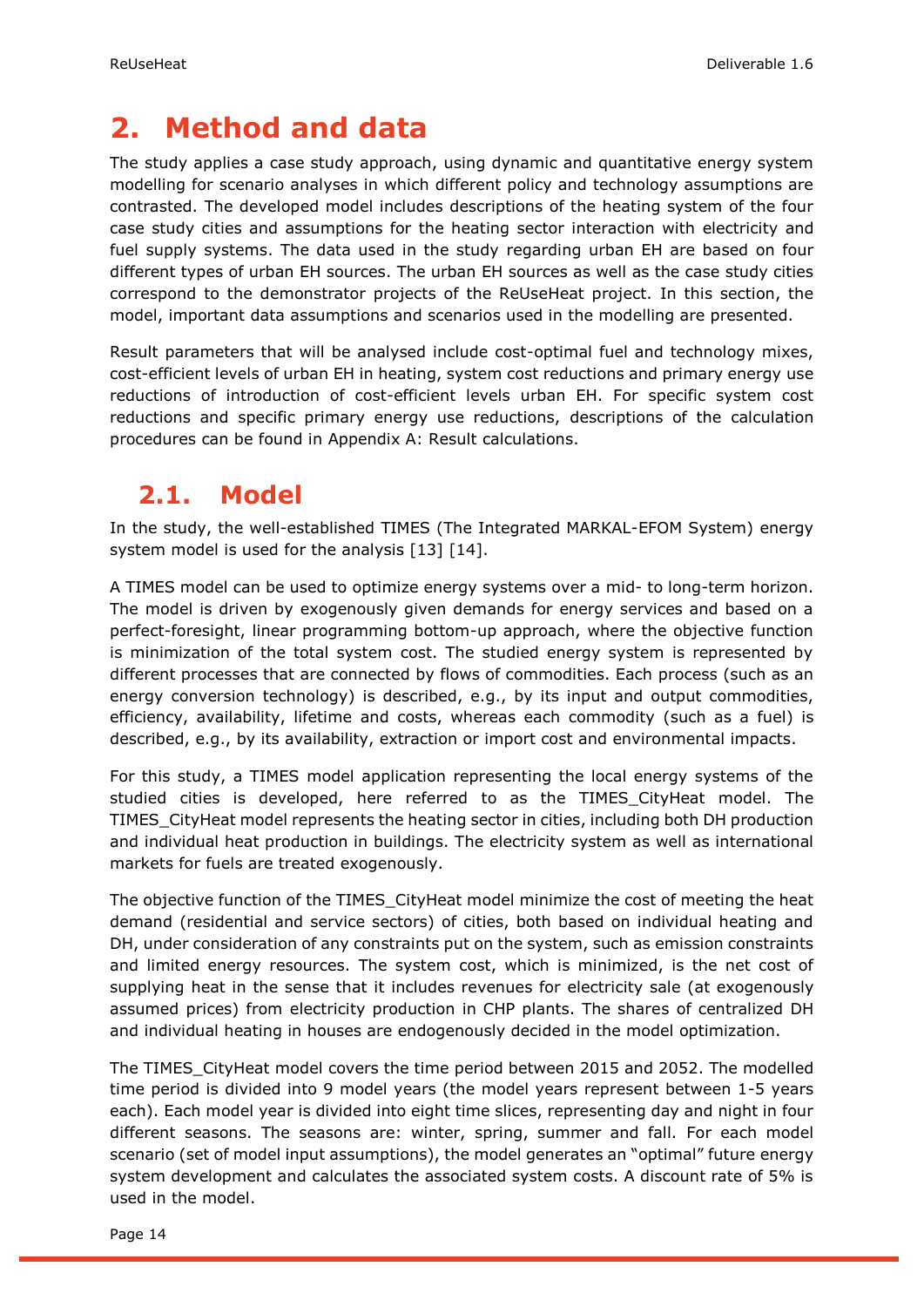In its current version, the model includes four regions, each region representing one of the four case cities: Berlin, Brunswick, Madrid and Nice. The heating sector of each city is represented in detail, including existing individual heat boilers/devices in buildings, existing DH system and DH distribution network. Heat demand in the case cities are defined for each time slice. Energy efficiency measures in buildings are handled exogenously and projections for future heat demands (including implementation of efficiency measures) are provided as input to the model.

The base year (2015) model representation of individual heat boilers/devices and DH systems in the case cities is based on the current fuel mix in the heating sector and existing production units in the respective DH systems. Under the modelled period, current production capacity will gradually be phased out and replaced by new technologies as a result of the model optimization. Technologies are described by parameters such as fuel input, capacities, efficiencies, lifetimes, availabilities, heat to electricity ratios (only for CHP plants) and operation and maintenance (O&M) costs. A selection of technology data used in the model is presented in [Appendix B: Energy technology data.](#page-53-0)

## <span id="page-14-0"></span>**2.2. Case study cities**

In the following sections, a brief description of the current heat supply system of the studied cities are given as well as projections of future heat demand developments.

#### **2.2.1. Berlin**

<span id="page-14-1"></span>In Berlin (Germany), the existing DH system is mainly supplied by ten large-scale fossil fuel CHP plants. In total, the DH system has thermal capacity of about 4125 MW and electric capacity of about 2310 MW. Hard coal, natural gas and a small share of biomass constitute the fuel use in the system which covers about 43% of total heat demand in the city of Berlin (about 36 PJ DH of 84 PJ total heat demand) [\[15,](#page-50-14) [16\]](#page-50-15).

The heat demand not covered by DH is supplied by installed heat devices (boilers and HPs) in each building. At the national level in Germany, the fuel mix in individual heating are as follows: natural gas 47%, coal 9%, oil 22%, LPG 3%, thermal solar 1%, electricity 9% and biomass 9% [\[17\]](#page-50-16). In the current study, the base year (2015) fuel mix of individual heating in Berlin is assumed to be like the mix on the national level.

According to scenarios of the Heat Road Map project, the heat demand in Germany is expected to decrease significantly by 2050 due to implementation of energy efficiency measures in existing buildings and construction of new low-energy buildings [\[18\]](#page-50-17). In the current study, it is assumed that in Berlin the heat demand reduction is slightly lower compared to the country as a whole due to larger percentage population growth [\[10\]](#page-50-9). Total heat demand is reduced by 23-29% by 2050 compared to the current amount (depending on scenario).

#### **2.2.2. Brunswick**

<span id="page-14-2"></span>In Brunswick (Germany) a DH system was initiated in 1924 and has been expanded continuously. Today, the DH system has a market share of approximately 34% of the city's total heat demand (about 2.9 PJ DH of 8.6 PJ total heat demand) [\[16\]](#page-50-15). Fossil fuels and a minor share of biofuels are used in CHP plants to supply DH.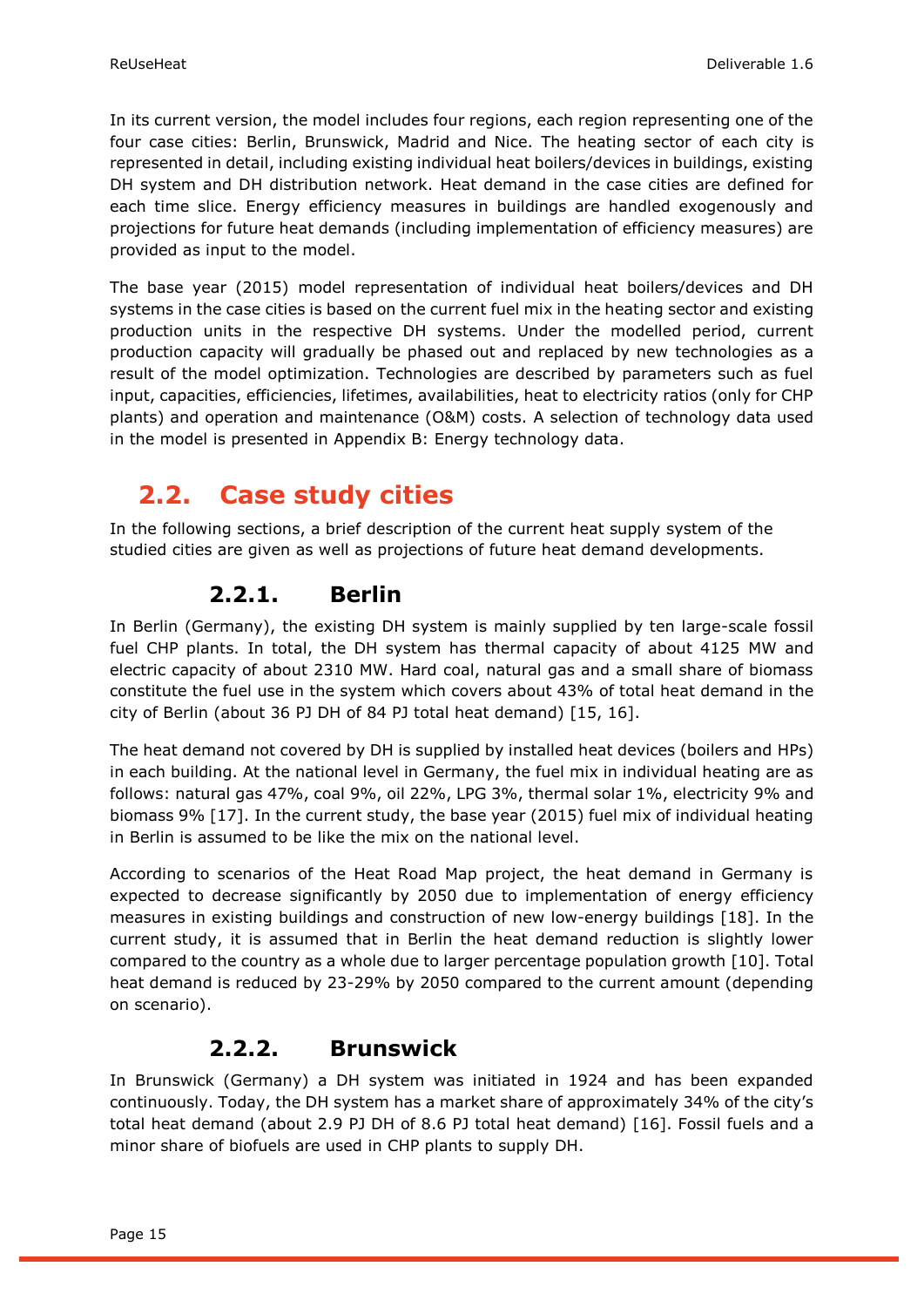The fuel use that supply the rest of the city's heat demand, i.e. individual heating, is assumed to be similar to corresponding national fuel mix (see Section [2.2.1\)](#page-14-1) for the base year of the study (2015).

In the current study, it is assumed that in Brunswick the heat demand reduction is slightly lower compared to the country as a whole due to larger percentage population growth (population growth for Brunswick is assumed to be similar as for Hannover, the capital of Lower Saxony in which Brunswick is located) [\[10\]](#page-50-9). Total heat demand is reduced by 23- 29% by 2050 compared to the current amount (depending on scenario).

#### **2.2.3. Madrid**

<span id="page-15-0"></span>Today, Madrid has a DH and cooling system with capacity of 282MW. Out of these, 214 MW are DH and 68 MW are district cooling. The current DH system has the market share of 1.5% of total heat demand (about 0.8 PJ DH of 55 PJ total heat demand) [\[16\]](#page-50-15). DH is produced in natural gas CHP, a large-scale HP and natural gas and biomass boilers.

Fuel use to supply the individual heating in Spain, on average, constitutes of natural gas 32%, oil 13%, LPG 12%, thermal solar 3%, electricity 11% and biomass 30% [\[19\]](#page-50-18).

In Spain, the heat demand is, according to Heat Road Map Europe scenarios, expected to remain almost at the same level of today's demand by 2050 [\[20\]](#page-50-19). Due to urbanisation and population growth [\[10\]](#page-50-9) the heat demand in the city of Madrid may increase by 13-23% compared to the current demand by 2050.

#### **2.2.4. Nice**

<span id="page-15-1"></span>In Nice (France), the production of the current DH system is based on a waste incineration CHP plant with electricity generation capacity of 14 MW. In 2016, the DH system had a market share of approximately 2.5% of the city's total heat demand (about 0.4 PJ DH of 17 PJ total heat demand) [\[16\]](#page-50-15).

The fuel use that supply the rest of the city's heat demand, i.e. individual heating, is assumed to be similar to corresponding national fuel mix: natural gas 43%, coal 7%, oil 16%, LPG 3%, electricity 18% and biomass 12% [\[21\]](#page-50-20).

In France the heat demand is, according to Heat Road Map Europe scenarios, projected to decrease by 25-34% by 2050 as a result of implementation of energy efficiency measures [\[22\]](#page-50-21). Urbanisation and population growth may slightly slow down the heat demand reduction in cities [\[10\]](#page-50-9). In Nice, the total heat demand is assumed to decrease by 20-30% by 2050 compared to current demand.

### <span id="page-15-2"></span>**2.3. Excess heat**

#### **2.3.1. Urban heat recovery concepts**

<span id="page-15-3"></span>In this study, the cost-effectiveness of heat recovery from low-temperature urban EH heat sources for use in DH systems is assessed. A common property of low-temperature heat sources is that a HP is required to upgrade the heat before it can be utilized in DH systems. As previously mentioned, heat recovery from four different types of urban heat sources is in focus: metro stations, data centres, sewage systems and service sector buildings.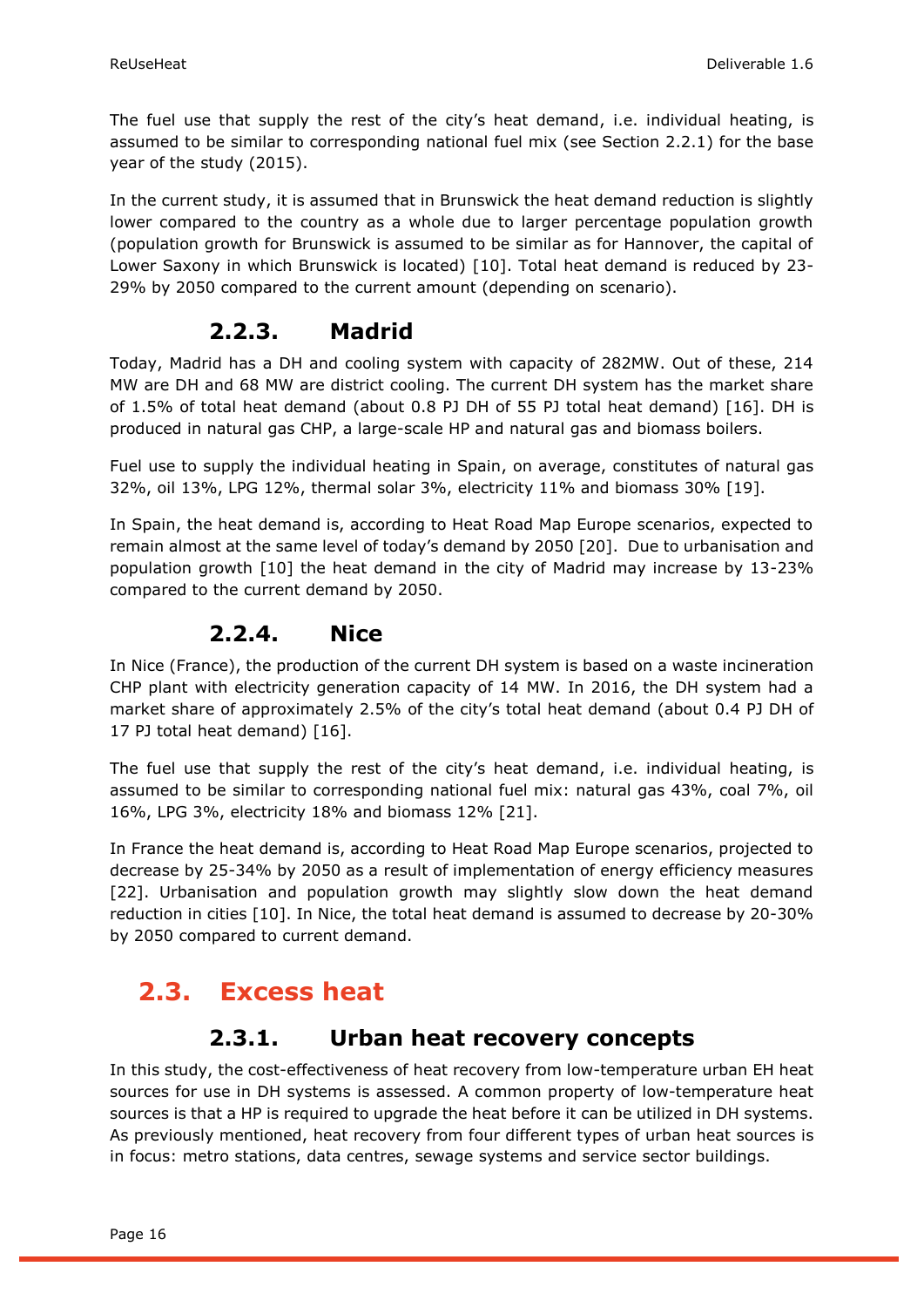The concept of heat recovery from metro stations is inspired by an earlier planned case in Bucharest (Romania). This case was initially one of the demonstrators of the ReUseHeat project but was during the project duration switched to a similar demonstrator case in Berlin. The basic idea of the concept is that heat can be recovered from a metro station's ventilation system. The heat is generated by the stations' electrical equipment, the braking of the trains in the station and passengers. In Bucharest, a water-to-water HP with a capacity of 250-300 kW and COP of 3.5-4 was planned to recover 4.0 TJ<sub>heat</sub> annually. The expected investment cost of this earlier planned installation was 324,200 EUR [\[23\]](#page-50-22).

The concept of heat recovery from data centres is inspired by the ReUseHeat demonstrator case in Brunswick, Germany, in which heat recovery from a new data centre for use in a new low-temperature DH (70°C) is being installed. A heat exchanger and a water-to-water HP with a COP of 3.6 and a capacity of 300 kW<sub>heat</sub>, producing 6.3 TJ<sub>heat</sub>/year, is installed to extract EH from the data centre. The recovered heat supplies the base heat load of 400 houses built as low energy buildings with annual heat demand of 7.6 TJ. The investment cost of heat recovery from the data centre is  $360,000 \in [23]$  $360,000 \in [23]$ .

The concept of heat recovery from sewage systems is inspired by the ReUseHeat demonstrator case in Nice, France. A central heat exchanger is planned to be installed to extract sewage system EH. The recovered heat is distributed through DH network at lowtemperature levels. At each building substation, in addition to a heat exchanger, there is a reversible water-to-water HP with the COP of 4. By 2022, 61 TJ heat and 79 TJ cooling are estimated to be recovered and used per year. The investment cost of the sewage system DH extraction is 24 M€ [\[23\]](#page-50-22).

The concept of heat recovery from service sector buildings is inspired by the ReUseHeat demonstrator case in Madrid, Spain. Here, heat recovery from a hospital's cooling system is planned. EH from the chillers' cooling circuit water at 29°C is upgraded by a water-towater HP with the COP of 3 to be delivered to an existing DH system. In total, 7.6 TJ<sub>heat</sub>/year is estimated to be recovered. The investment cost is estimated to be 325,000€ [\[23\]](#page-50-22).

#### **2.3.2. Excess heat potentials**

<span id="page-16-0"></span>The EH sources in the model include low-temperature EH from the four urban sources but also high-temperature (conventional) EH, primarily from industrial processes. Further, ambient source temperature (sea, ambient air, etc.) is also included as potential lowtemperature heat source in the model.

The model assumptions for efficiencies and costs of large-scale HP technologies for upgrading of low-temperature heat sources are presented in [Table 1.](#page-17-0) The values for the HP coefficient of performance (COP), i.e. the ratio of useful heat output to required electricity, is based on Deliverable 1.5 of the ReUseHeat project [\[24\]](#page-50-23). The increase in COP from 2015 to 2050 is due to both assumed cycle efficiency improvements of the HP technology and to reduced DH supply temperatures [\[24\]](#page-50-23). HP cost data are based on [\[25\]](#page-50-24).

Available EH potentials from the different sources and cities are presented in [Table 2.](#page-17-1) Base year (2015) potentials are based on Deliverable 1.4 of the ReUseHeat project [\[26\]](#page-50-25) and PETA 4.3 [\[16\]](#page-50-15). For data centres, it is assumed that available EH will triple by 2050 compared to current levels in all studied cities in line with assumptions made in Deliverable 1.5 of the ReUseHeat project [\[24\]](#page-50-23). Similarly, for EH from the service sector buildings, it is assumed that the potential will increase during the studied period in line with assumptions made in Deliverable 1.5 [\[24\]](#page-50-23) (increases correspond to the increases in cooling of the sector in scenarios from the Heat Road Map Europe project [\[18\]](#page-50-17)). For the other heat sources

Page 17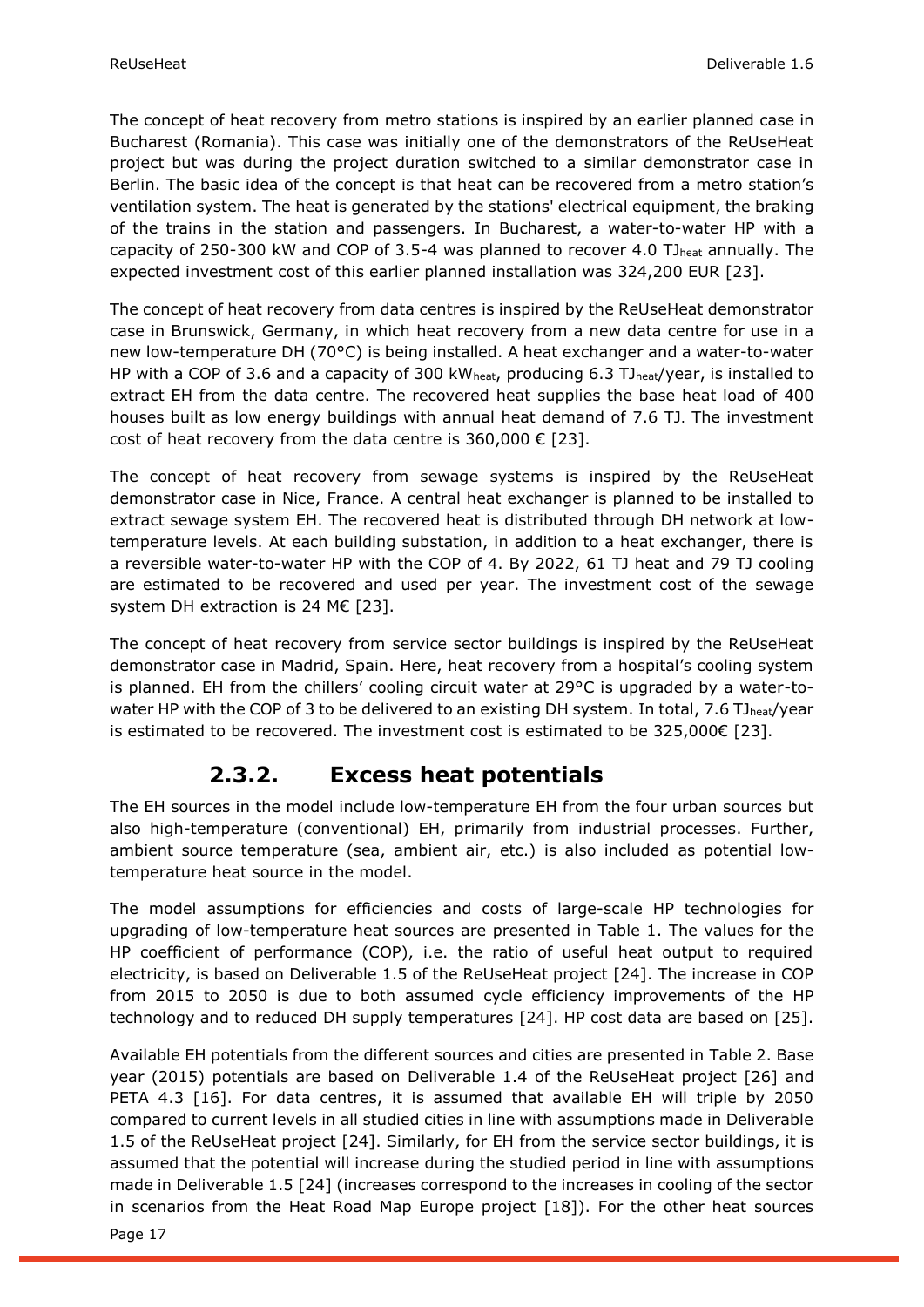(metro stations, sewage systems and conventional sources), it is assumed EH potentials remain unchanged by 2050.

<span id="page-17-0"></span>**Table 1. Techno-economic data used for large compressor HPs in DH based on different heat sources (based on [\[24\]](#page-50-23), [\[25\]](#page-50-24)). The span for COP values within the same year is due to seasonal variations.** 

| Low-temperature<br>heat source |                      | <b>COP</b><br><b>Seasonal average</b><br>(yearly average) | <b>Specific</b><br>investment<br>cost | <b>Fixed</b><br>(0&M)<br>cost | Variable<br>(0&M) cost | Life-<br>time |
|--------------------------------|----------------------|-----------------------------------------------------------|---------------------------------------|-------------------------------|------------------------|---------------|
|                                | 2015                 | 2050                                                      | k€/MW <sub>heat</sub>                 | k€/MW                         | k€/TJ                  | year          |
|                                |                      |                                                           | 2015/2050                             |                               | 2015/2050              |               |
| Service sector<br>buildings    | $3.5 - 4.7$<br>(4.1) | $5.0 - 7.9$<br>(6.4)                                      | 700/533                               | $\overline{2}$                | 0.6/0.4                | 25            |
| Metro stations                 | $3.6 - 5.8$<br>(4.6) | $4.7 - 8.9$<br>(6.6)                                      | 700/533                               | $\overline{2}$                | 0.6/0.4                | 25            |
| Data centres                   | $3.7 - 4.0$<br>(3.8) | $5.3 - 6.0$<br>(5.7)                                      | 700/533                               | $\overline{2}$                | 0.6/0.4                | 25            |
| Sewage systems                 | $3.5 - 3.9$<br>(3.7) | $4.6 - 5.2$<br>(4.9)                                      | 700/533                               | $\overline{2}$                | 0.6/0.4                | 25            |
| Ambient temperature            | $2.9 - 4.1$<br>(3.5) | $3.9 - 5.4$<br>(4.8)                                      | 700/533                               | 2                             | 0.9/1.1                | 25            |

#### <span id="page-17-1"></span>**Table 2. Available urban and conventional EH (PJ/year) in the four demo-cities. Primarily based on [\[26\]](#page-50-25). See text for additional assumptions.**

| <b>City</b>      | <b>Service</b><br>sector<br>buildings | <b>Metro</b><br><b>stations</b> | Data<br>centres | <b>Sewage</b><br>systems | <b>Conventional</b><br>sources |
|------------------|---------------------------------------|---------------------------------|-----------------|--------------------------|--------------------------------|
|                  | 2015/2050                             | 2015/2050                       | 2015/2050       | 2015/2050                | 2015/2050                      |
| <b>Berlin</b>    | 1.9/6.1                               | 2.2 / 2.2                       | 3.8 / 11.3      | 8.5 / 8.5                | 1.4 / 1.4                      |
| <b>Brunswick</b> | 0.1 / 0.4                             | 0/0                             | 0.005/0.014     | 1.2 / 1.2                | 6.3 / 6.3                      |
| <b>Nice</b>      | 1.0 / 3.2                             | 0/0                             | 1.7 / 5.2       | 1.9/1.9                  | 0.5 / 0.5                      |
| Madrid           | 21.4 / 45.4                           | 4/4                             | 6.1 / 18.4      | 7.6 / 7.6                | 1.4 / 1.4                      |

The temporal distribution of urban EH over the year is presented in [Figure 1,](#page-18-0) which is based on Deliverable 1.5 of the ReUseHeat project [\[24\]](#page-50-23). It can be noted that for heat recovery from cooling of service sector buildings and for heat recovery from metro station ventilation about half of the potential is during the summer season. EH from data centres and from sewage systems show smaller variations over the year.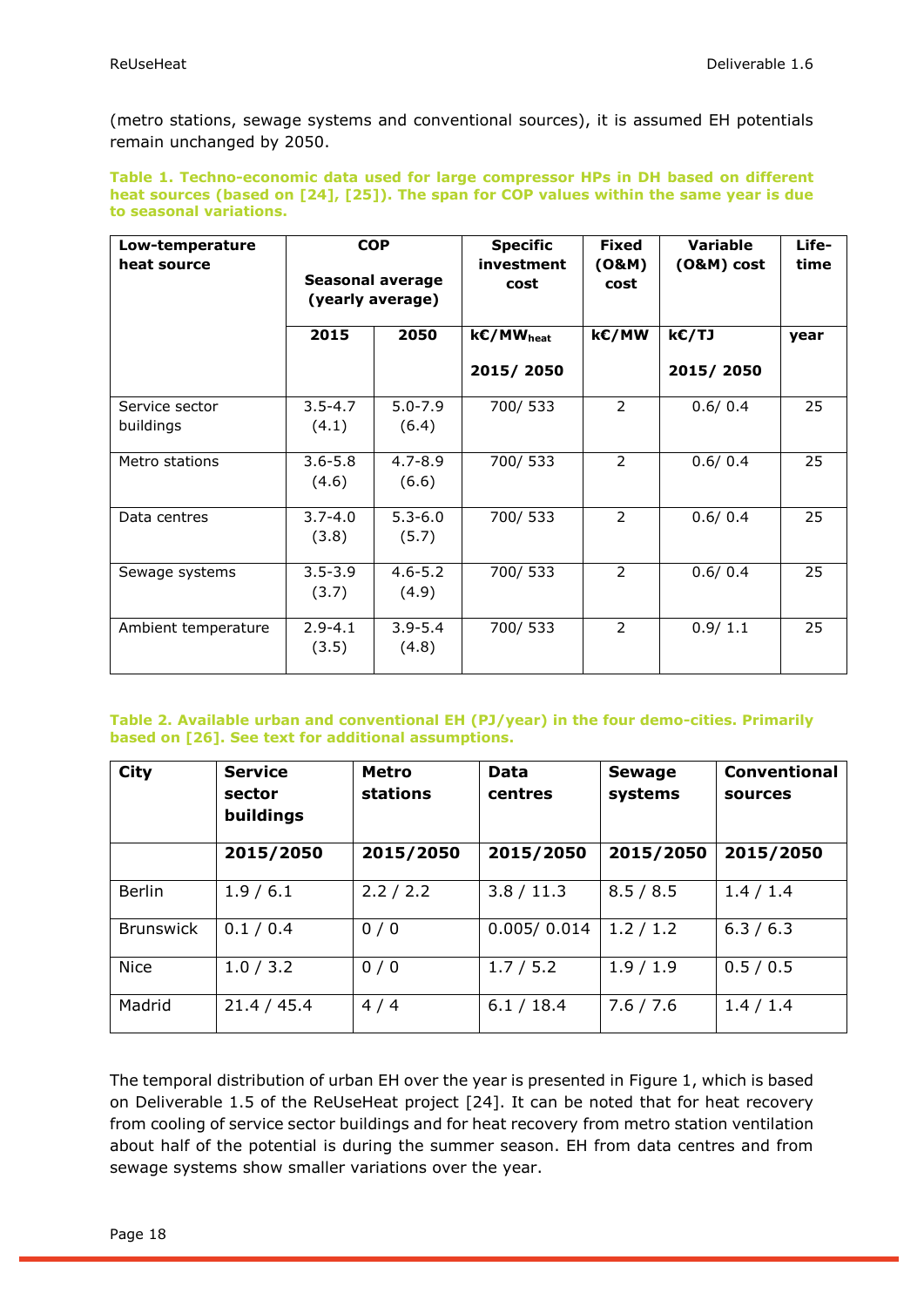[Figure 2](#page-18-1) presents available urban EH in the four cities relative to total heat demand, for the model base year 2015 (a) and for 2050 (b). Due to increasing EH availability (from data centres and service sector buildings) and lower heat demand (due to increased energy efficiency in the building stock) the shares are higher in 2050 than in 2015.



<span id="page-18-0"></span>**Figure 1. Seasonal distribution of available heat from the different urban EH sources**





<span id="page-18-1"></span>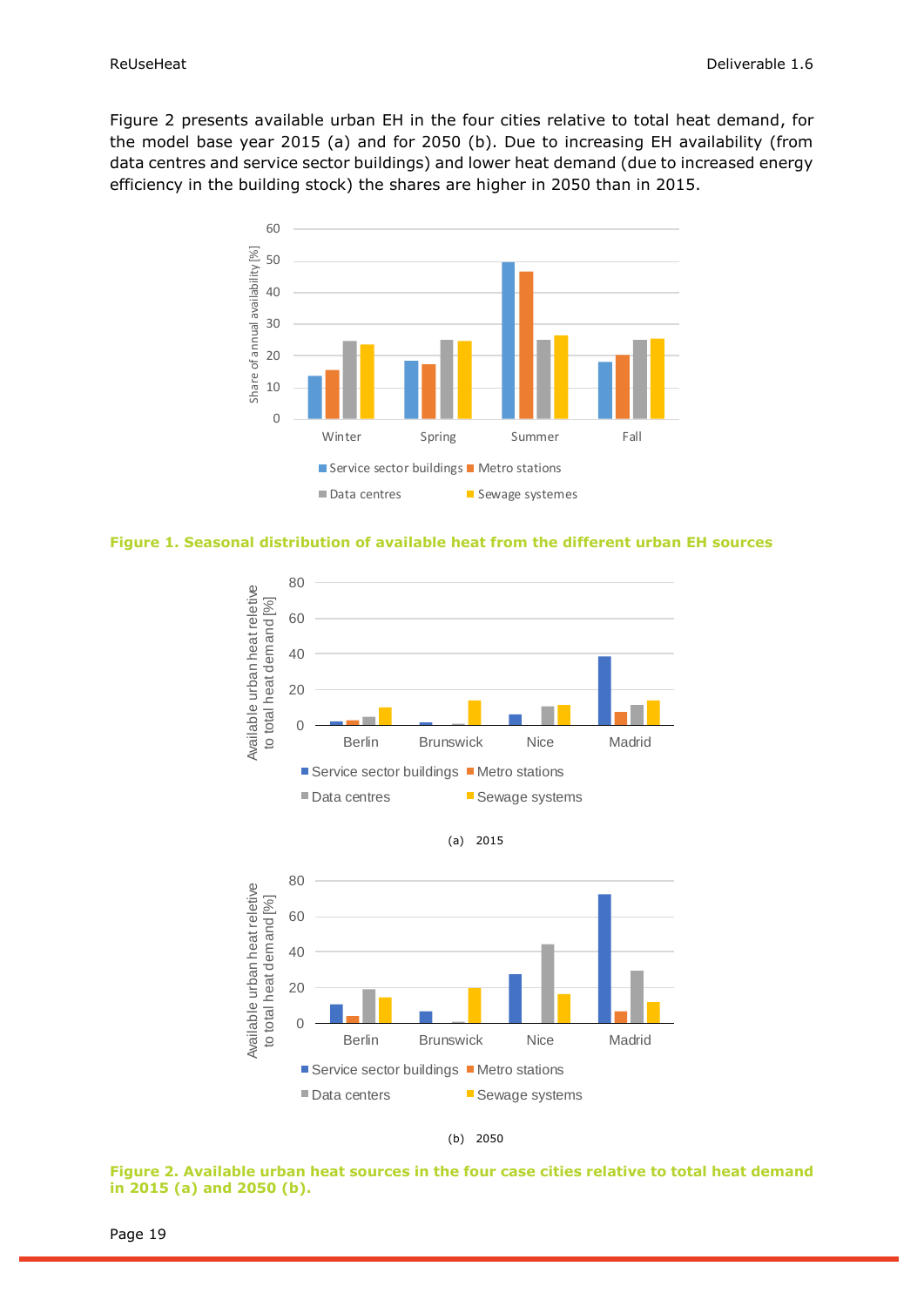## <span id="page-19-0"></span>**2.4. DH infrastructure**

Heat demand vary in different parts of the studied cities and this has implications for the potential development of DH infrastructure. Since investment cost of DH infrastructure (including DH transmission and distribution network) depends on heat demand density (i.e., greater heat demand densities give lower DH network investment costs), in the model, each city has been divided into five zones. The division of heat density zones as well as the estimation of corresponding investment cost of DH network expansion is for each city based on PETA 4.3 [\[16\]](#page-50-15).

The model zones and the corresponding heat demands for the model base year (2015) are presented in [Table 3.](#page-19-1) [Figure 3](#page-19-2) presents the shares of heat demand for different heat density levels.

| <b>Model</b><br>zone | Heat<br>demand<br>density | <b>Berlin</b> | <b>Brunswick</b> | <b>Madrid</b> | <b>Nice</b> |
|----------------------|---------------------------|---------------|------------------|---------------|-------------|
|                      | [TJ/km <sup>2</sup> ]     | [TJ/year]     | [TJ/year]        | [TJ/year]     | [TJ/year]   |
| A                    | >300                      | 44 4 64       | 4576             | 30 056        | 3 4 0 7     |
| В                    | 120-300                   | 27 190        | 2 2 4 2          | 18 572        | 4 6 4 3     |
| C                    | 50-120                    | 10 432        | 1456             | 3682          | 5 2 6 9     |
| D                    | $20 - 50$                 | 1 5 6 8       | 272              | 2 2 2 4       | 2 5 6 3     |
| E.                   | $20$                      | 570           | 77               | 612           | 782         |

<span id="page-19-1"></span>

|  | Table 3. Heat demand in the five city zones for model base year (2015), based on [16]. |  |  |  |  |  |  |
|--|----------------------------------------------------------------------------------------|--|--|--|--|--|--|
|  |                                                                                        |  |  |  |  |  |  |



<span id="page-19-2"></span>**Figure 3. Share of heat demand for different heat density levels (TJ/km<sup>2</sup>) and corresponding model zones (A-E) ), based on [\[16\]](#page-50-15).**

[Figure 4](#page-20-1) presents the DH network investment costs used in the model. Since the heat demand densities in the model zones D and E are very low, a DH network expansion in these zones is assumed not to be feasible and no costs are given. The cost increases stepwise with increasing build-up of DH. For each zone three cost levels are given. The

Page 20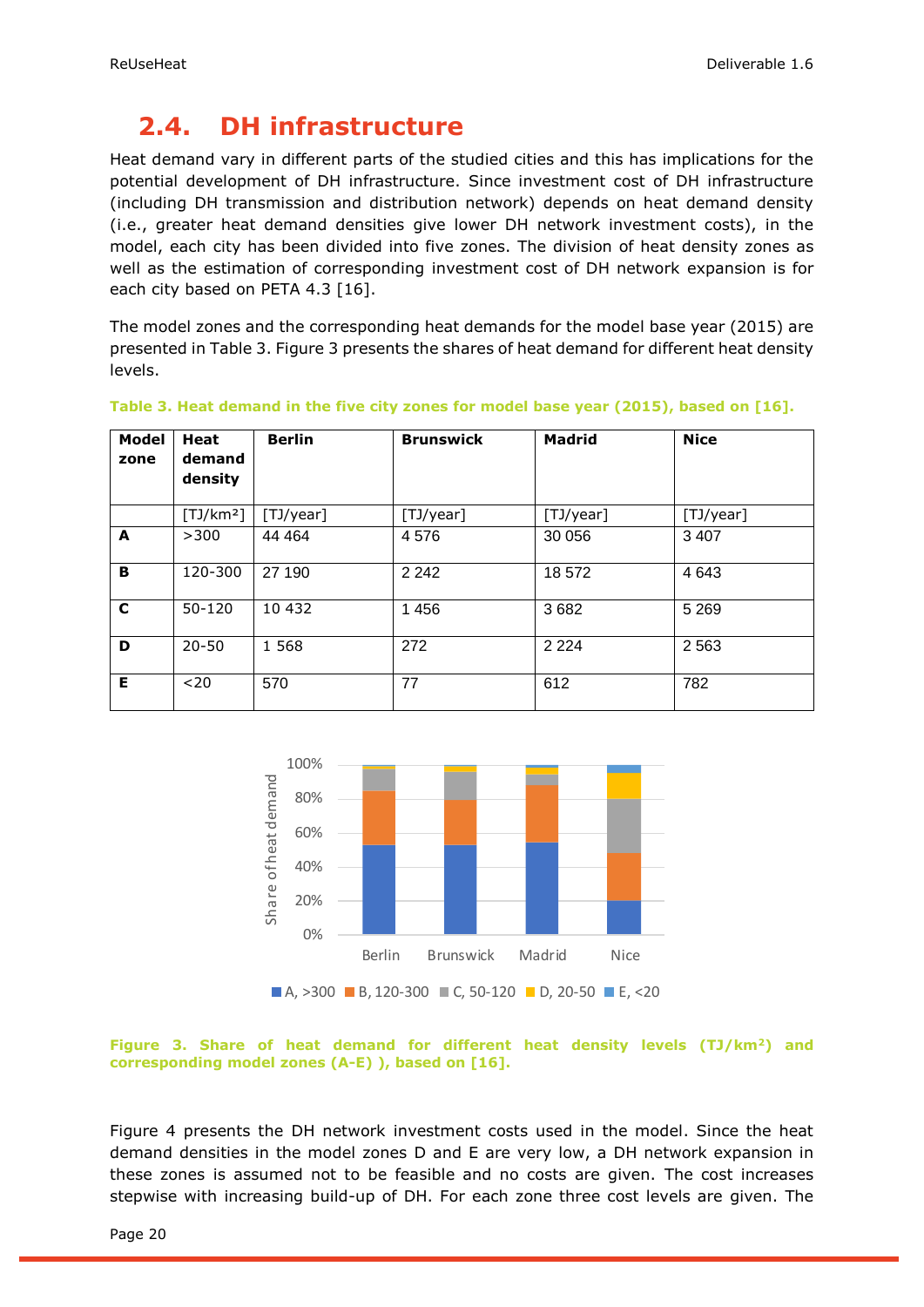heat demands in each zone [\(Table 3\)](#page-19-1) is divided in three parts which each is linked to one of the three DH infrastructure cost levels [\(Figure 4\)](#page-20-1).

Costs in PETA 4.3 [\[16\]](#page-50-15) include distribution pipes for DH. Costs for service pipes to buildings or costs for substations are not included. Building-related DH costs, such as DH heat exchangers, are represented in other parts of the model (see also [Appendix B: Energy](#page-53-0)  [technology data\)](#page-53-0). However, due to cost uncertainties of large build-up of DH in cities which currently only have small DH shares, a sensitivity analysis linked to DH infrastructure cost is also carried out (see Section [2.5.4\)](#page-26-0).

In PETA 4.3, DH distribution cost data are provided based on annualised investment cost (calculated by assuming 3% interest rate and a 30-year investment lifetime) per unit of heat. Here, these numbers have been recalculated to total upfront investment costs (through equations (1,2) below) before included in the model.

Investment cost = annuity present value factor \* annualized investment cost  $[EUR/(GJ/year)]$  (1)

Annuity present value factor =  $\frac{1-(1+r)^{-n}}{n}$ r (2)

Where: r rate per period (3%), n number of periods (30 years)



<span id="page-20-1"></span>

## <span id="page-20-0"></span>**2.5. Scenarios**

In the analysis, four main scenarios are used to assess a span of outcomes with regards to parameter values for which future levels are uncertain and of particular relevance for the present study. The four scenarios are composed of two climate policy scenarios and two heat supply scenarios. In addition to these scenarios, a sensitivity analysis is carried out in which selected parameters are varied to test the robustness of the results.

The two climate policy scenarios, "Climate High" and "Climate Low", are designed to reflect two diverging ambition levels for climate change mitigation, both on the city scale and in the world at large. The Climate High scenario represents a development with ambitious climate change mitigation strategies and the Climate Low scenario represents a development with less ambitious climate change mitigation strategies. In the model, the different climate policies scenario influences three main types of model inputs: (1) the

Page 21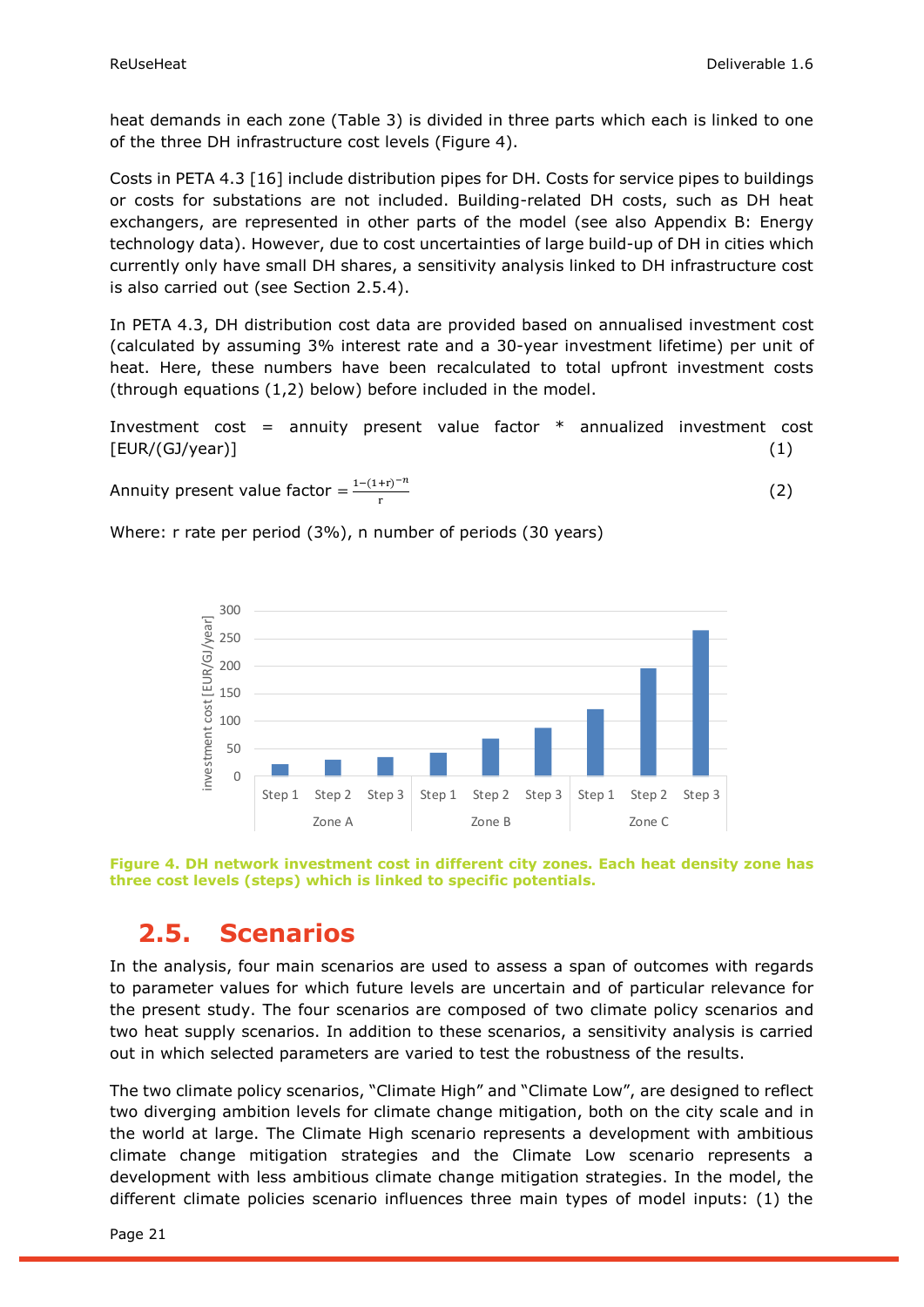applied CO<sub>2</sub> reduction constraint for the cities, (2) fuel and electricity prices (as well primary energy factors for electricity), and (3) the level of energy efficiency of the building stock and, thus, the end-use demand for heating.

The two heat supply scenarios, "with large HPs" and "without large HPs", are designed to assess the impact of urban EH utilization on the energy system. Large HPs in DH systems are needed to boost the urban and other low-temperature (e.g. ambient) heat sources to temperature levels of corresponding DH system. Since electricity is used in compressor HPs, investments in and utilization of HPs have effects both on local energy system of the studied cities and on the electricity system. In the heat supply scenarios, investments in large HPs are allowed in the "with large HPs" scenario, while not allowed in the "without large HPs" scenario.

[Table 4](#page-21-1) presents an overview of the four main scenarios. In the following sections, related assumptions are presented in more detail.

| <b>Scenario</b>                          | Large HPs<br>available<br>in DH | CO <sub>2</sub><br>reduction | <b>Fossil fuel</b><br>prices<br>(excl. $CO2$<br>cost) | <b>Electricity</b><br>prices<br>(incl. $CO2$<br>cost) | End-use<br>heat<br>demand |
|------------------------------------------|---------------------------------|------------------------------|-------------------------------------------------------|-------------------------------------------------------|---------------------------|
| Climate High - with large<br><b>HPs</b>  | <b>Yes</b>                      | High (-95%)                  | Low                                                   | High                                                  | Low                       |
| Climate High - without<br>large HPs      | No.                             | High (-95%)                  | Low                                                   | High                                                  | Low                       |
| Climate Low $-$ with large<br><b>HPs</b> | Yes                             | Low $(-40\%)$                | High                                                  | Low                                                   | <b>Baseline</b>           |
| Climate Low - without<br>large HPs       | No.                             | Low $(-40\%)$                | High                                                  | Low                                                   | <b>Baseline</b>           |

<span id="page-21-1"></span>**Table 4. Composition of four main scenarios.**

#### **2.5.1. Fuel and electricity prices**

<span id="page-21-0"></span>The climate policy scenarios "Climate High" and "Climate Low" are designed in line with Sustainable Development Scenario and New Policies Scenario of the International Energy Agency (IEA)'s World Energy Outlook 2017 (WEO) report [\[27\]](#page-51-0), respectively.

The Sustainable Development scenario of the WEO report is an ambitious climate policy scenario which starts with a certain vision of where the energy sector needs to reach and then works back to the present. This vision of the future incorporates three major elements. First, it describes a pathway to the achievement of universal access to modern energy services by 2030. Second, it describes a development to 2040 that is consistent with the direction needed to achieve the objectives of the Paris Agreement, including a peak in emissions being reached as soon as possible, followed by a substantial decline. Third, it posits a large reduction in other energy-related pollutants.

The New Policies Scenario of the WEO report is a less ambitious climate policy scenario which incorporates not just the policies and measures that governments around the world have already put in place, but also the likely effects of announced policies, including the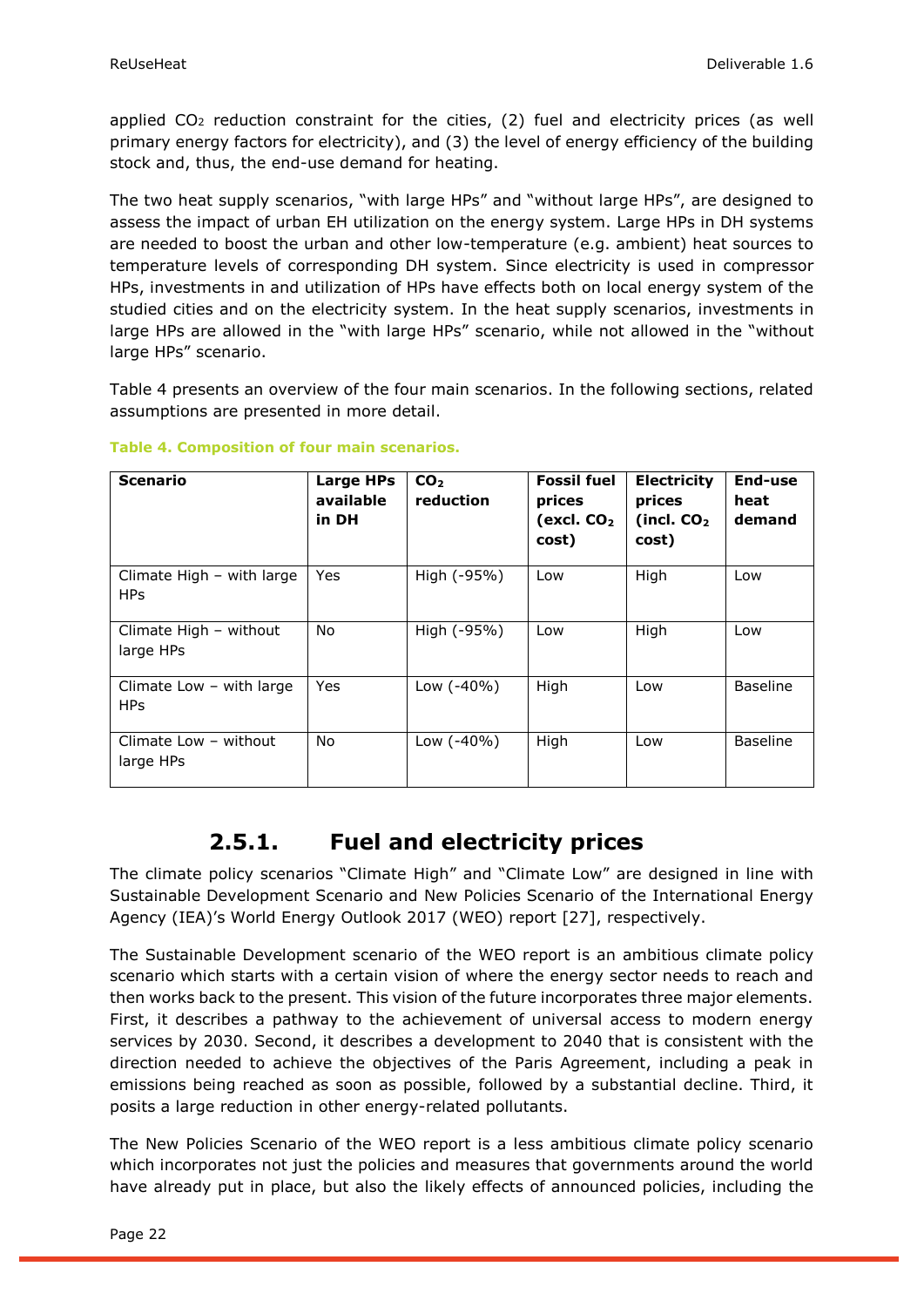Nationally Determined Contributions made for the Paris Agreement. In contrast, the New Policies Scenario aims to provide a sense of where today's policy ambitions seem likely to take the energy sector.

Fuel and electricity prices and costs assumed in the study are presented in [Table 5.](#page-22-0) Fossil fuel prices are based on the Sustainable Development Scenario and New Policies Scenario of the International Energy Agency (IEA)'s World Energy Outlook 2017 (WEO) report [\[27,](#page-51-0) [28\]](#page-51-1). Biomass price assumptions are based on Danish Energy Agency's report for energy prices for industrial and central power plants [\[28\]](#page-51-1) consistent with the WEO scenarios.

Electricity prices are calculated based on the assumption that the variable cost of the marginal technology (i.e., the sum of fuel cost, CO<sub>2</sub> charge and variable operation and maintenance cost) determines the electricity price. Since the price setting technology depends on the climate ambition, these are scenario dependent. The calculations are based on a selection of various coal and natural gas thermal power plant technologies. The variable cost of the marginal technology is assumed to set the electricity price for each time period and time slice.

|                                                  | <b>Climate High</b> | <b>Climate Low</b> |
|--------------------------------------------------|---------------------|--------------------|
|                                                  | 2020/2030/2040      | 2020/2030/2040     |
| <b>Energy prices - International markets</b>     |                     |                    |
| Natural gas                                      | 5.6/7/7.3           | 4.8/6.5/7.8        |
| Fuel oil- light                                  | 11.8/14/12.2        | 12/14.5/16.8       |
| Fuel oil- heavy                                  | 7/9.5/7.5           | 7.3/9.9/12.1       |
| Coal                                             | 2.4/2.4/2.3         | 2.7/2.8/2.9        |
| Bio pellets                                      | 10.2/14/17.7        | 9/9.4/9.6          |
| Electricity (a) - Spring/fall                    | 22.9/23.8/28.5      | 16.6/16.1/19.3     |
| Electricity <sup>(a)</sup> - Summer              | 16.5/23.8/28.5      | 13/16.1/19.3       |
| Electricity <sup>(a)</sup> - Winter              | 24.3/37.1/43.3      | 17.6/18.8/23       |
| Energy costs - Local markets (limited potential) |                     |                    |
| Wood chips                                       | 6.8                 | 6.8                |
| <b>Straw</b>                                     | 5.8                 | 5.8                |
| Municipal solid waste (b)                        | $-4$                | $-4$               |
| Excess heat (c)                                  | $\Omega$            | $\Omega$           |

#### <span id="page-22-0"></span>**Table 5. Summary of input data for the Climate High and Climate Low scenarios (EUR/GJ).**

(a) CO<sup>2</sup> charges used for calculating electricity prices are based on World Energy Outlook 2017 [21]. Electricity prices in table is for DH sector. Electricity prices for households are assumed to be 30-50% (depending on the climate scenario and season) higher than the electricity prices [\[30\]](#page-51-2).

(b) For municipal solid waste, revenues from the gate fee (i.e., the fee charged for treating the waste) is included, based on [\[29\]](#page-51-3).

(c) Excluding the technical costs of bringing the heat to the DH system.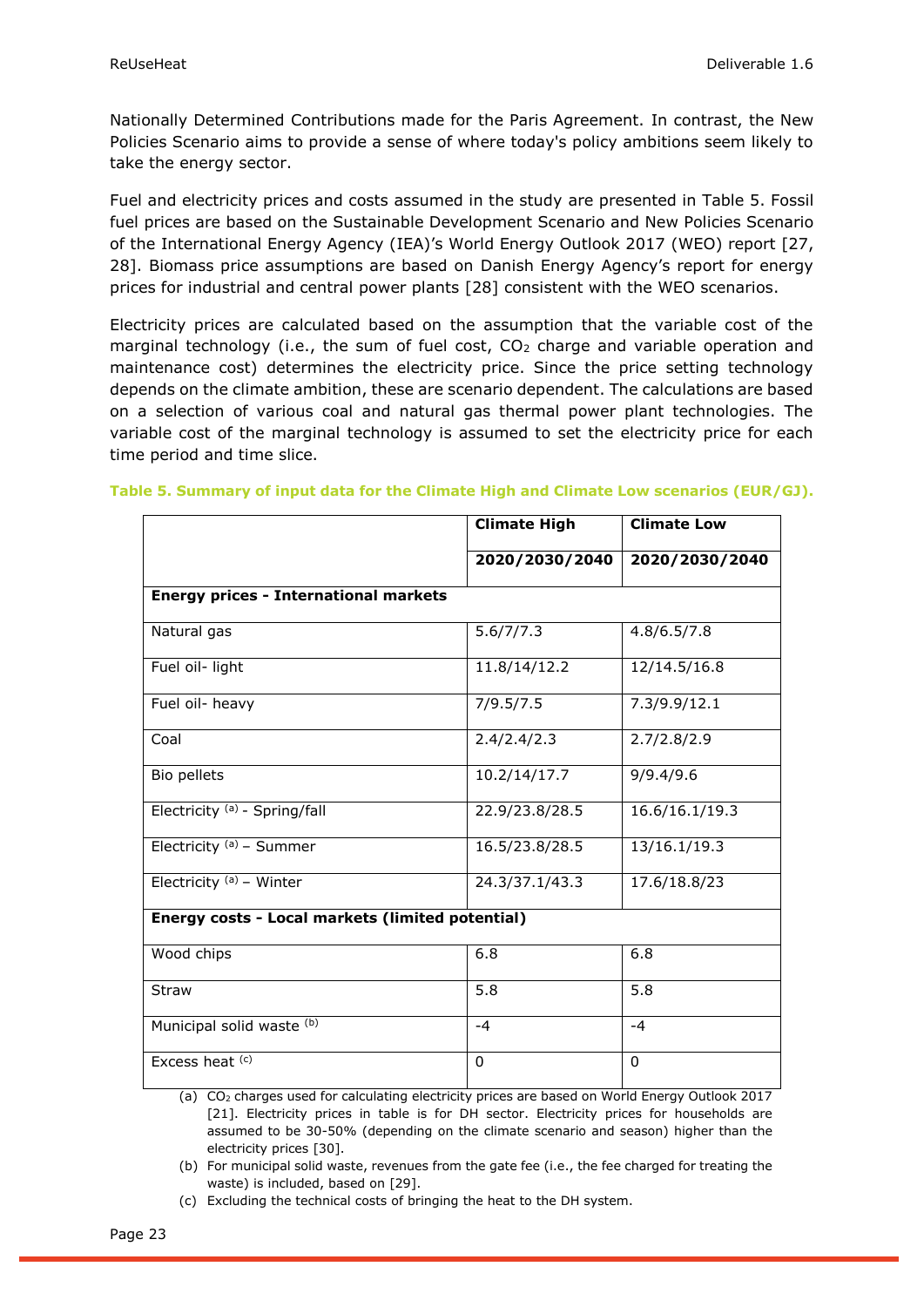Markets for wood chips, straw, municipal solid waste (MSW) and EH are assumed to be primarily local, and potentials for these fuels are constrained in the model based on local availability for each respective city, based on PETA 4.3 [\[16\]](#page-50-15). For locally constrained biomass, a cost of extraction is assumed (rather than a market price) which is constant throughout the studied time period. For MSW, revenues from the gate fee (i.e., the fee charged for treating the waste) is included, based on [\[29\]](#page-51-3).

<span id="page-23-0"></span>Possible future competition for constrained resources (e.g., biomass) from other sectors than the heating sector (e.g., for production of biofuels for transport), and indirect effects on prices and/or emissions linked to this, is not captured by the model.

#### **2.5.2. CO<sup>2</sup> emissions and primary energy**

#### **2.5.2.1.Emission factors**

<span id="page-23-1"></span>The model calculates  $CO<sub>2</sub>$  emissions and primary energy use associated with heating of buildings. [Table 6](#page-23-2) presents CO<sub>2</sub> emission factors and primary energy factors used for fuels and electricity.

| <b>Fuel/ Electricity</b>       | <b>Primary energy factor</b> | CO <sub>2</sub> emission factor [kt/PJ] |  |  |
|--------------------------------|------------------------------|-----------------------------------------|--|--|
| Coal                           | 1.15                         | 96                                      |  |  |
| Heavy and light oil            | 1.11                         | 82                                      |  |  |
| <b>LPG</b>                     | 1.11                         | 60                                      |  |  |
| Natural gas                    | 1.09                         | 60                                      |  |  |
| Wood pellet                    | 1.11                         | $\overline{0}$ (a)                      |  |  |
| Wood chip                      | 1.06                         | $0^{(a)}$                               |  |  |
| <b>Straw</b>                   | 1.05                         | $0^{(a)}$                               |  |  |
| Municipal waste                | 0.05                         | $35 / 17.5$ <sup>(b)</sup>              |  |  |
| Solar                          | $0.22^{(c)}$                 | $\Omega$                                |  |  |
| Excess heat                    | 0                            | 0                                       |  |  |
| Electricity - Climate High (d) | 2.9/ 2.7/ 1.5/ 1.0/ 0.4      | 224/ 196/ 78/ 50/ 30                    |  |  |
| Electricity - Climate Low (d)  | 2.9/ 2.7/ 1.8/ 1.4/ 1.3      | 224/ 196/ 99/ 76/ 71                    |  |  |

#### <span id="page-23-2"></span>**Table 6. CO<sup>2</sup> emission and primary energy factors. Based on [\[32\]](#page-51-4) and authors assumptions.**

(a) Biomass is here assumed to be carbon neutral. The assumption is discussed in Section [4.](#page-45-0)

(b) Values refer to model years: 2015/2050. Reduction based on assumption on lowered fossil content in the waste.

(c) From production and distribution of the equipment.

(d) Values refer to model years: 2015/2020/2030/2040/2050. Values in table are annual averages, while in the model seasonal differences can exist.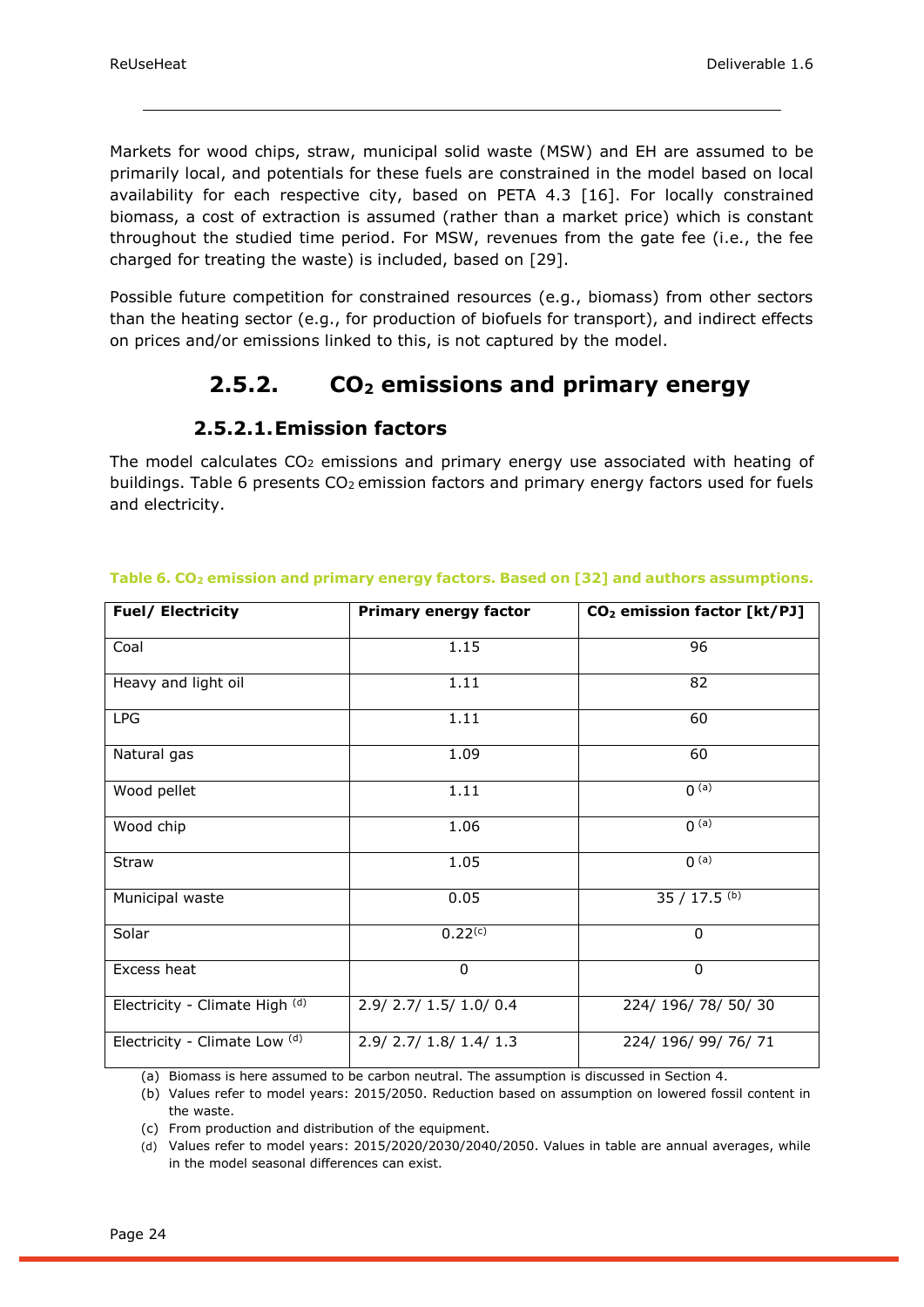The heating sector interacts with the electricity sector through HPs, electric boilers and CHP plants. Consequently, the choice of heat production technology influences emissions from electricity production and, in the long term, investment decisions in the electricity system. Net use of electricity for heating is here assumed to, in the short run, impact emissions and primary energy use associated with the marginal production technology in the current electricity system (operating margin) and, in the long run, also affect investment decisions and the emissions and primary energy use associated with newly constructed electricity production capacity (build margin) [\[31\]](#page-51-5).

The influenced marginal electricity is assumed to be a based on a mix of coal, natural gas and renewables: coal-based production is assumed to dominate in the short term, gasbased electricity in the medium term, and renewables in the long term. As is reflected in the development of the primary energy and  $CO<sub>2</sub>$  emission factors given in [Table 6,](#page-23-2) the extent and rate at which renewables are introduced differ between Climate High and Climate Low scenarios with a faster and larger influence in the former case.

#### **2.5.2.2.CO<sup>2</sup> emission constraints**

<span id="page-24-0"></span>The cities are forced to reduce their  $CO<sub>2</sub>$  emissions in the modelled scenarios. In Climate High, CO<sup>2</sup> emissions are constrained so that an emission reduction level of 95% is met by 2050 compared to the emission level of 2015. In Climate Low, a corresponding constraint reducing emissions by 40% to 2050 is applied. The emission constraints are applied so that the allowed amount of emissions each year linearly decreases between 2016 and 2050 (for each city individually), see [Figure 5.](#page-24-1)

In the scenarios, two categories of  $CO<sub>2</sub>$  emissions are constrained at the same time. On the one hand, the direct  $CO<sub>2</sub>$  emissions from combustion of fossil fuels within the modelled systems, i.e. the heating sector of each city (both DH and individual heating), are constrained. On the other hand, system-wide  $CO<sub>2</sub>$  emissions including both direct  $CO<sub>2</sub>$ emissions and indirect emissions in the surrounding system due to electricity use and production within the modelled system are also constrained. Use of electricity will increase emissions outside the model system while production of electricity (in CHP plants) will reduce emissions outside the modelled system.



<span id="page-24-1"></span>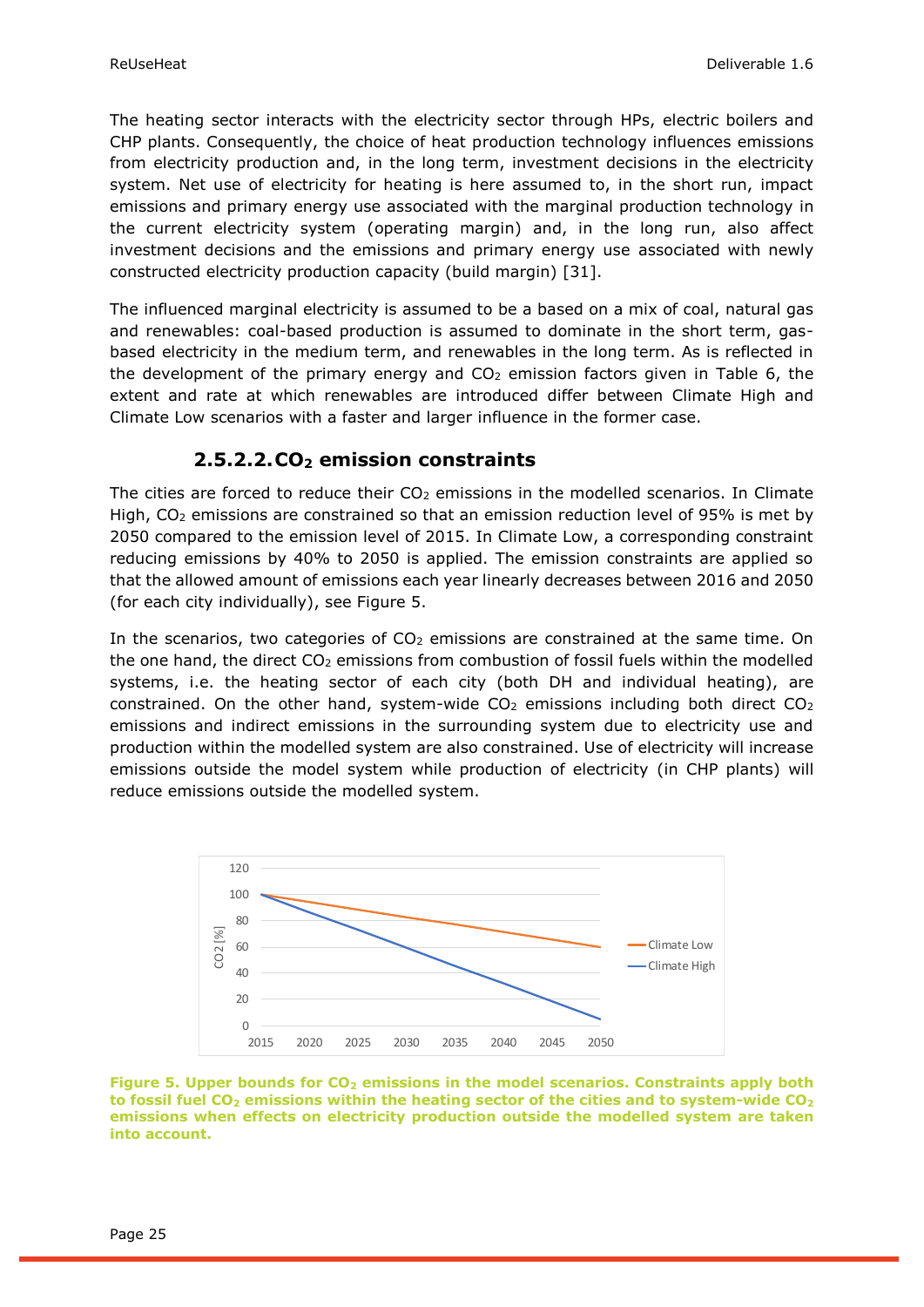The applied CO<sub>2</sub> constraints imply that each city at the same time needs to consider both their direct use of (fossil) fuels and their net use of electricity. For low/medium reduction levels, the two categories of  $CO<sub>2</sub>$  emission constraints will have different importance and impacts in the different cities. For high reduction levels (approaching zero emissions), differences between cities will to a higher degree even out. The reason is the different characteristics of the heating sector of the different cities at the model base year (2015) (see Section [2.2\)](#page-14-0), and thus different starting points regarding levels of "fossil CO2" (within the heating sector of the city) and "total  $CO<sub>2</sub>$ " (with system-wide effects), see [Figure 6.](#page-25-1)



<span id="page-25-1"></span>**Figure 6. Specific CO<sup>2</sup> emissions, i.e. CO<sup>2</sup> emissions per unit of heat demand for the model base year (2015) in each city.** 

#### **2.5.3. Heat demand**

<span id="page-25-0"></span>Total heat demand including both individual and DH is an exogenous input to the model (the share between individual heating and DH is endogenously decided in the model). Residential and service sector heat demand is covered.

The total heat demand level for 2015 and for 2050 for each city is presented in [Figure 7.](#page-26-1)  [Total demand](#page-26-1) levels for 2015 are based on PETA 4.3 [\[16\]](#page-50-15) and the future levels are based on national projections from the Heat Road Map Europe project ([\[18\]](#page-50-17), [\[22\]](#page-50-21), [\[20\]](#page-50-19)), with adjustments made for projected urban population developments compared to national population developments [\[10\]](#page-50-9). For the Climate High scenario, the "HRE 2050" scenario of the Heat Road Map Europe project is used, while for the Climate Low scenario the baseline scenario ("BL 2050") is used.

The seasonal distribution of the heat demand over the year is presented in [Figure 8.](#page-26-2) The distributions are based on data from the national EnergyPlan models utilized for the analysis presented in Deliverable 1.5 of the ReUseHeat project [\[24\]](#page-50-23).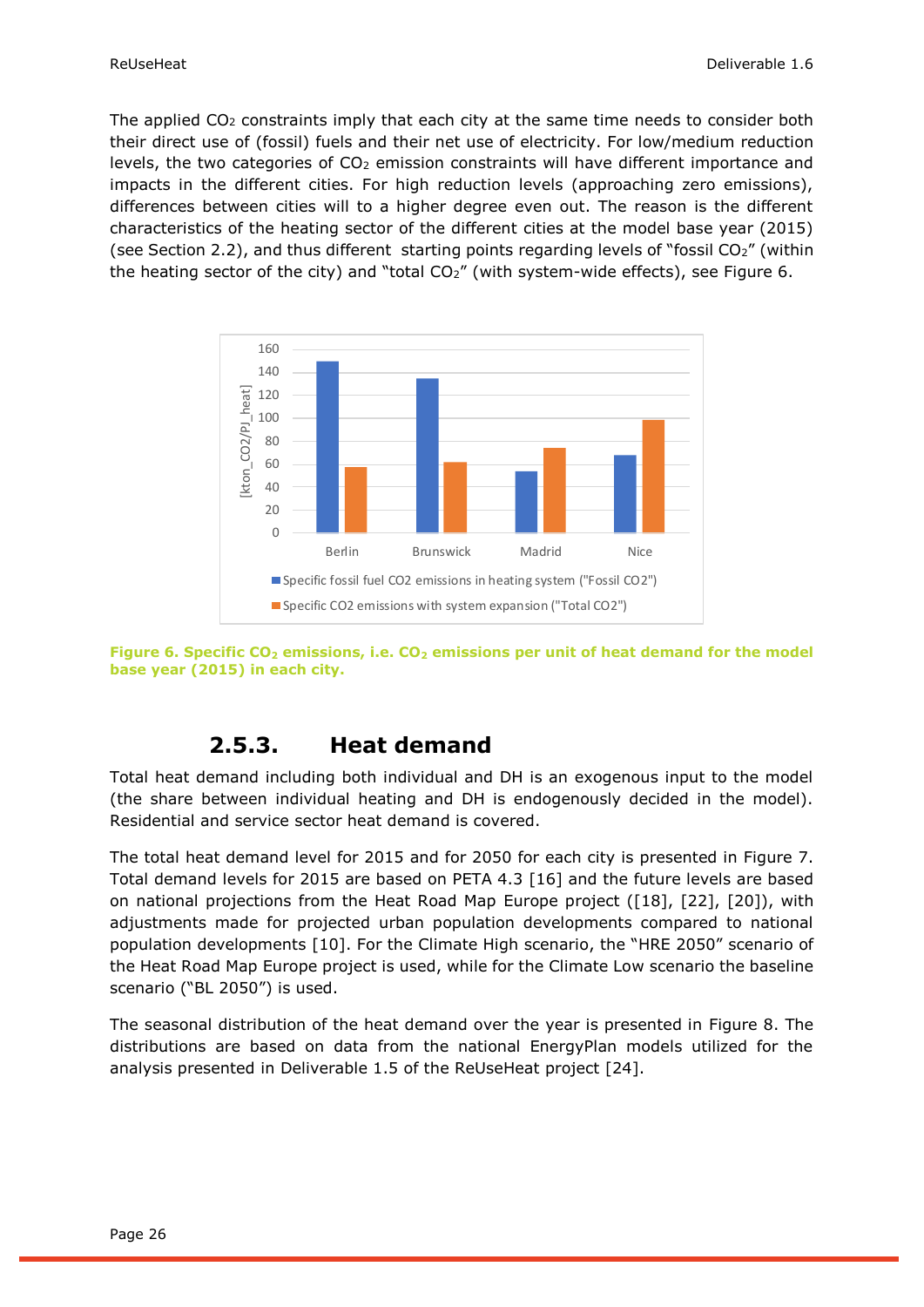

<span id="page-26-1"></span>**Figure 7. Total demand in model base year (2015) and in 2050 for the two climate policy scenarios**



<span id="page-26-2"></span>**Figure 8. Seasonal distribution of heat demand for the studied cities**

#### **2.5.4. Sensitivity cases**

<span id="page-26-0"></span>In addition to the four main scenarios, supplementary model runs (about 40 per city) are carried out to test the sensitivity to variation of selected model input parameters. Specifically, the influence on the share of EH from low-temperature sources of the following changes to the base assumptions of the main scenarios are studied:

- Level of allowed  $CO<sub>2</sub>$  emissions are varied between 0% reduction and 100% reduction (all cities).
	- $\circ$  The climate policy scenarios Climate High and Climate Low apply different  $CO<sub>2</sub>$  reduction levels (-95% and -40% by 2050, respectively) as well as differences regarding, e.g., energy prices and end-use demand levels. To specifically test the influence of the  $CO<sub>2</sub>$  reduction level, additional model runs in which the level is varied are carried out.
- No geothermal energy in the DH supply in Berlin.
	- $\circ$  According to PETA 4.3 [\[16\]](#page-50-15), there are geothermal energy potentials in the Berlin area. The total potential in terms of use in future DH is however hard to quantify. In the HRE scenario of the Heat Road Map Europe project, the potential for geothermal energy in DH at national level in Germany is estimated to 8% of the DH supply [\[18\]](#page-50-17). Given that the share should be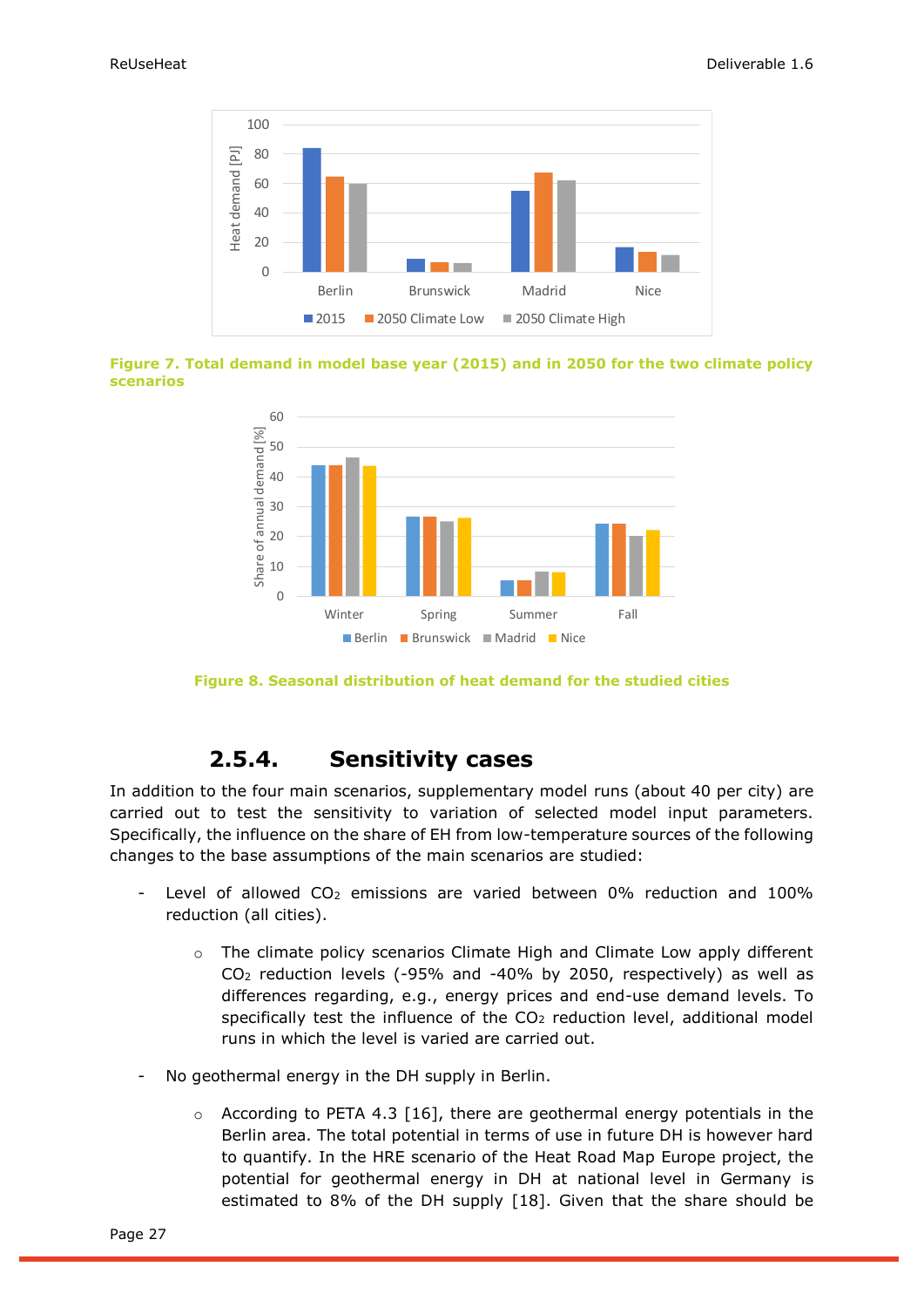higher in local areas with nearby geothermal heat sources, in this study, an upper bound corresponding to about 15% of the current DH supply is assumed for Berlin. To test the sensitivity to this assumption, alternative model runs not including geothermal energy as an option is carried out.

- No availability of high-temperature industrial EH in Brunswick.
	- $\circ$  In the base assumptions, Brunswick has a high availability of industrial EH (see [Table 2\)](#page-17-1). This potential is the result of one nearby industry (metal and steel industry) [\[16\]](#page-50-15), and the prospects of using this source can be linked to barriers and uncertainty in the long term. Alternative model runs are carried out to test impact of less access to industrial EH in Brunswick.
- Higher cost of DH infrastructure development in Nice and Madrid.
	- $\circ$  Nice and Madrid currently have a low share of DH in their heat supply. The cost of a significant build up DH in cities might involve barriers and costs not fully captured by the model. To test the sensitivity to this, the DH infrastructure costs (as presented in Section [2.4\)](#page-19-0) are in these alternative model runs increased by 50% compared to the base assumptions.

Except for these parameters, the sensitivity cases apply the same conditions as in the Climate High and Climate Low scenarios.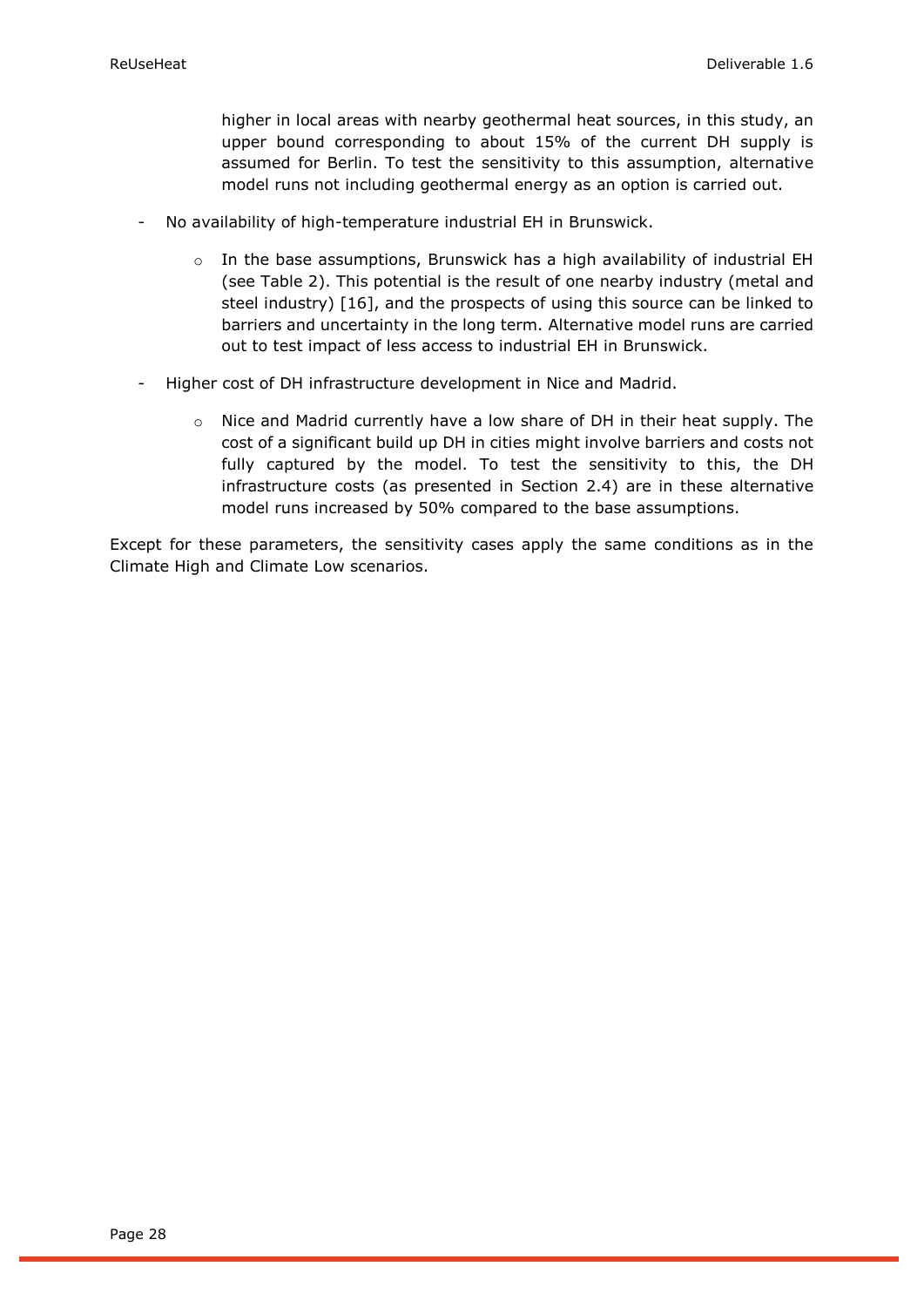## <span id="page-28-0"></span>**3. Model results**

In this chapter, the results of the modelling are presented. The first sections present, for each city, the energy system development in terms of fuel and technology use in the heating sector, with focus on impacts of use of urban EH sources, as well as effects on energy system costs (Sections [3.1,](#page-28-1) [3.2,](#page-31-0) [3.3,](#page-33-1) [3.4\)](#page-37-0). Thereafter, the cost-efficient urban EH use in relation to availability is compared for the four case cities (Section [3.5\)](#page-39-1). Lastly, results of the sensitivity analysis are presented (Section [3.6\)](#page-41-0).

## <span id="page-28-1"></span>**3.1. Berlin**

### <span id="page-28-2"></span>**3.1.1. Heating in buildings**

In Berlin, the share of DH heating of total heating in buildings is already at the start of the modelled time period (2015) relatively high (about 40%). In all scenarios, the use of DH furthermore increases, both in absolute terms and as market shares, see [Figure 9.](#page-28-3) In Climate High scenarios, the DH use (in absolute terms) decreases somewhat towards the end of the modelled period due to competition from individual heating based on HP as well as due to energy efficiency improvements reducing total demand for heating. At the end of the studied period (2050), DH receives a market share of 69-74% in Climate High scenarios and 79-83% in Climate Low scenarios.

Utilization of large HPs in both climate policy scenarios increases competitiveness of DH compared to other energy sources for building's heating. In both Climate High and Climate Low scenarios, a higher use of DH can be noted in cases allowing HPs in DH based on urban low-temperature EH sources (in the results graphs, large HPs are included in the DH category).



<span id="page-28-3"></span>**Figure 9. End-use demand for heating in buildings in Berlin (residential and service) divided by energy source.**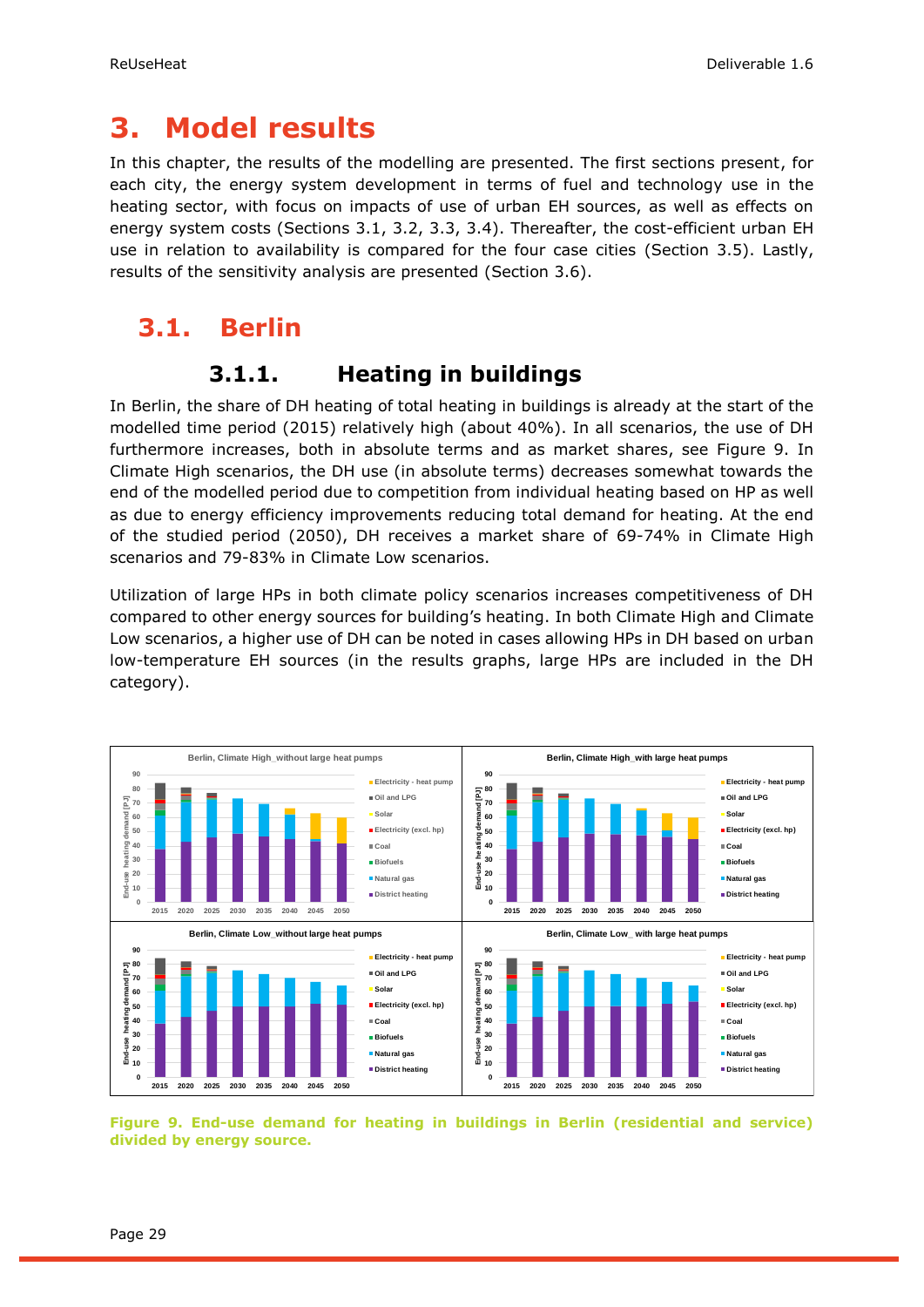#### **3.1.2. District heat production**

<span id="page-29-0"></span>Fuels and technologies used for DH production are scenario dependent and varies over time. [Figure 10](#page-29-2) presents the cost-efficient development of DH production in Berlin for the different scenarios.

In Climate High, the current fossil fuel-based technologies are gradually replaced by bio fuels CHPs and industrial EH in the first model periods continued by geothermal heat and solar towards the end of model periods if investments in large HPs do not occur. Possibility for investment in HPs based on low-temperature sources changes the development from 2040 onwards. In the latter case, HP based on urban EH accounts for 26% of the DH production in 2050.

In Climate Low, the current fossil fuel-based technologies for DH production are also gradually replaced by renewables but at a slower rate compared to Climate High. In Berlin, the modest requirements for  $CO<sub>2</sub>$  reduction (in Climate Low) allow a high share of fossil fuel-based production also at the end of the studied period. A contributing factor to this is that a large part of the  $CO<sub>2</sub>$  reduction is taken care of by the foreseen reduction of heat demand due to energy efficiency measures. Natural gas CHP dominates the DH supply, and less room is left for urban EH than in Climate High scenario. When HPs are allowed in DH, HPs based on urban EH receive a 14% share of the DH production in 2050.



<span id="page-29-2"></span>**Figure 10. DH production in Berlin, Climate High with and without large heat pumps (top) and Climate Low with and without large heat pumps (bottom).** 

#### **3.1.3. Primary energy use**

<span id="page-29-1"></span>Utilization of urban EH sources reduces the primary energy use of the heating sector of Berlin. On a system level, Climate High\_with large HPs show a 14 PJ lower primary energy use than Climate High without large HPs in 2050. Corresponding value for Climate Low is 7 PJ. Effects in the electricity system are accounted for both regarding changes in electricity use and electricity production (based on primary energy factors presented in Section [2.5.2.1\)](#page-23-1).

Page 30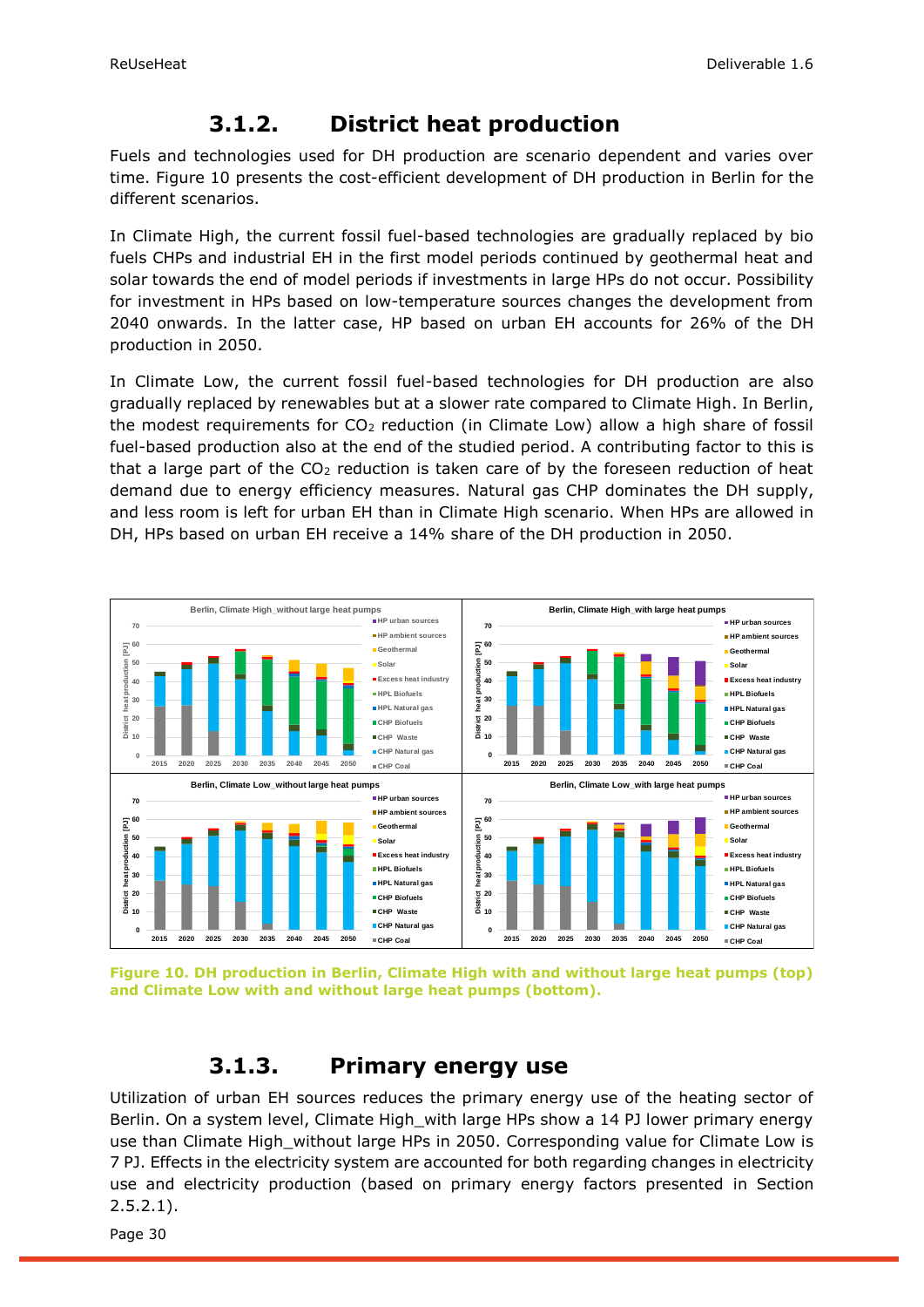[Figure 11](#page-30-1) presents the primary energy reduction (when "without large HPs"-cases are compared with "with large HPs" cases) as specific primary energy reduction per unit of heat demand. Variation of specific primary energy reduction due to changes in fuel and electricity use and electricity production (orange, grey and blue bars, respectively) and the net effect of these (yellow line) are shown. The specific primary energy use is reduced by 0.24 PJ/PJ<sub>heat</sub> and 0.10 PJ/PJ<sub>heat</sub> for Climate High and Climate Low, respectively. The reduction is primarily due to lower fuel use.



<span id="page-30-1"></span>**Figure 11. Specific primary energy reduction in Berlin, Climate High (left) and Climate Low (right).**

#### **3.1.4. System cost**

<span id="page-30-0"></span>Between 2020 and 2050, the introduction of cost-efficient levels of low-temperature EH reduces system costs by an average of 6.3 MEUR/year for Climate High and 2.4 MEUR/year for Climate Low. This corresponds to 1.7% and 0.9% of the total annual system cost for Climate High and Climate Low, respectively.

[Figure 12](#page-30-2) presents the system cost reduction expressed as the specific reduction per unit of heat demand. The cost reduction of Climate High is due to lower capital and fixed operation and maintenance costs with large HPs compared to the case without large HPs. In Climate High, urban EH mainly replaces biofuel CHP, which has comparably high investment and fixed operation and maintenance costs. In Climate Low, reduction is primarily linked to lower capital costs, mostly due to less CHP investments.



<span id="page-30-2"></span>**Figure 12. Average annual cost savings in Berlin (2020-2050) expressed per unit of total heat demand.**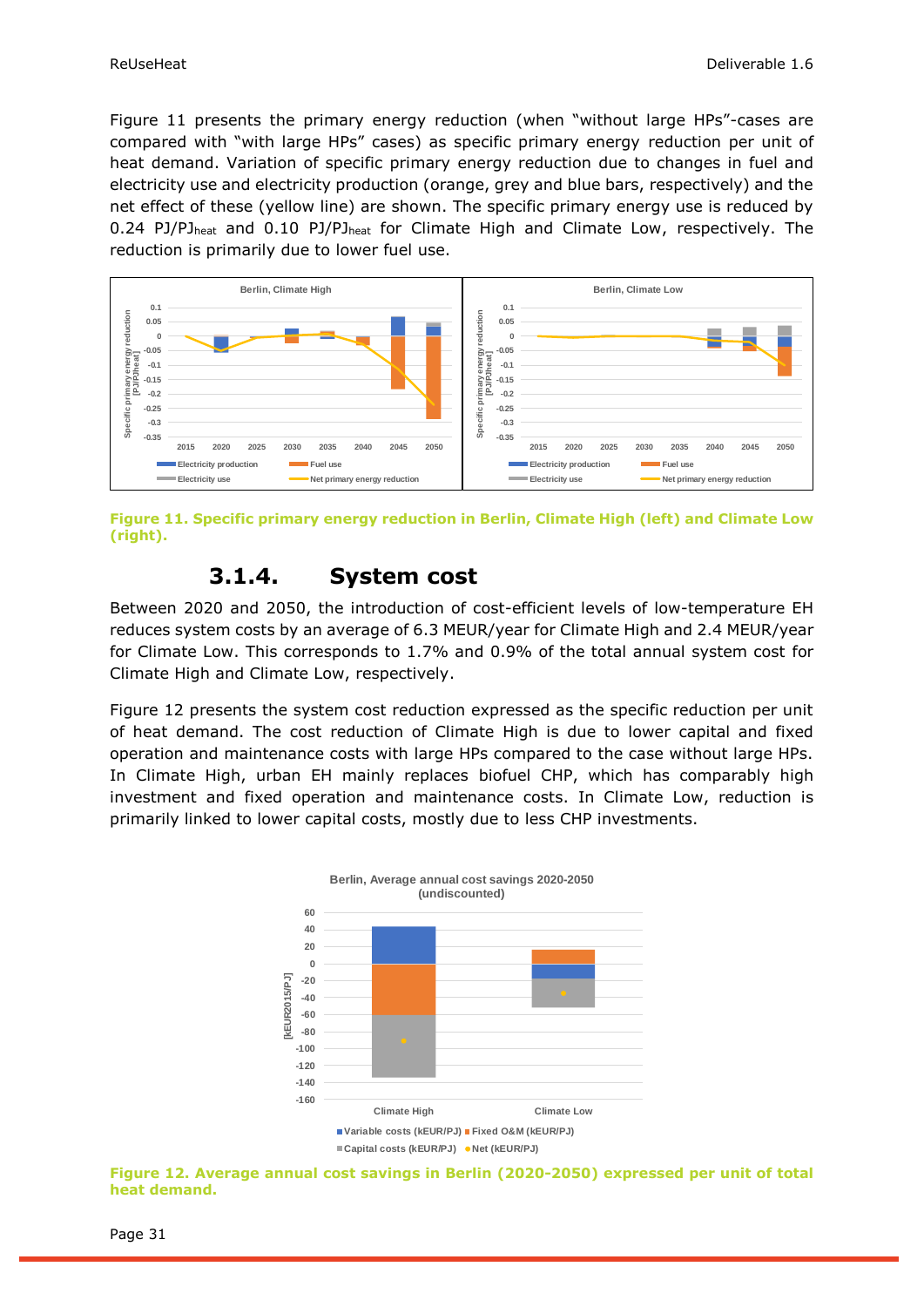## <span id="page-31-0"></span>**3.2. Brunswick**

### **3.2.1. Heating in buildings**

<span id="page-31-1"></span>Similar to Berlin, Brunswick has from the start of the modelled time period (2015) a wellestablished DH system accounting for a large part of the city's heating. In the model result, the use of DH increases in future years, both in absolute terms and as market shares in all scenarios, see [Figure 13.](#page-31-3) Independent on the scenario, DH use increases between 2015 and 2035 while it remains almost at 2035 levels by 2050.

In Climate High, DH constitutes 82% of the total heat demand in 2050. Individual heating based on natural gas which compete with DH in the first model years are replaced by individual HPs by the end of the model time period.

In Climate Low, individual heating based on natural gas gradually become the only competitor to DH for building's heating. In 2050, DH accounts for 84% of the heating market share.

In Brunswick, no effect from utilization of urban EH is noted on the share of DH for the main scenarios.



<span id="page-31-3"></span>**Figure 13. End-use demand for heating in buildings in Brunswick (residential and service) divided by energy source.**

### **3.2.2. District heat production**

<span id="page-31-2"></span>Fuels and technologies used for DH supply to buildings in Brunswick are scenario dependent and vary over time. [Figure 13](#page-31-3) presents the cost-efficient development of DH production in Brunswick for the different scenarios.

In Climate High, industrial EH is the dominant source for the city's DH from 2020 (averagely 66% of the total DH supply). The rest of the heat is supplied mainly by natural gas CHPs and a small share of MSW CHP by 2030. From 2035 natural gas CHPs are gradually substituted by biofuel CHPs and, if investment in DH HPs are allowed in the model, small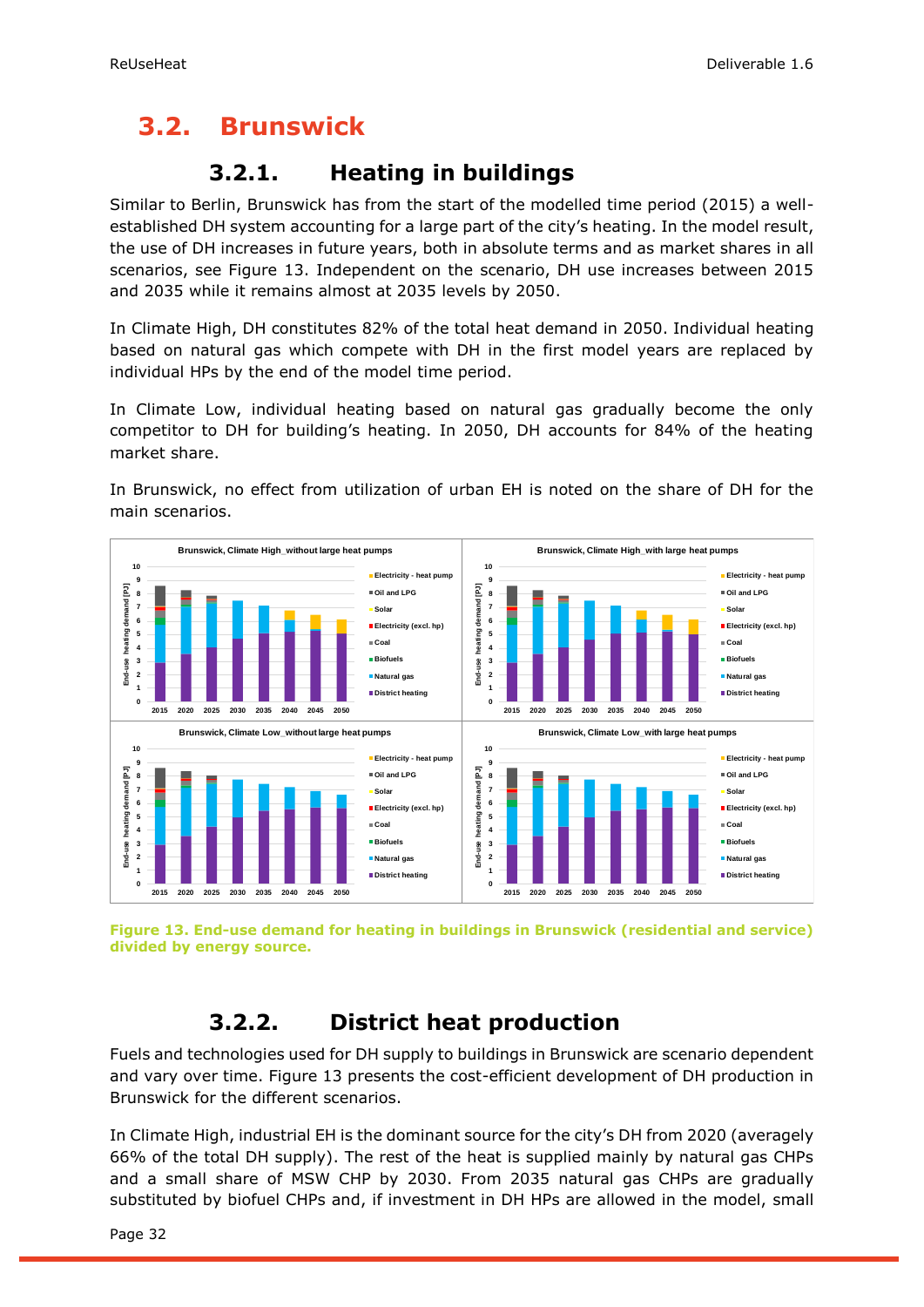share of large HPs utilizing urban EH sources. HPs based on urban EH reaches a 7% share of the total DH supply in 2050.

In Climate Low, use of industrial EH is lower than in Climate High but still covers more than one-third of DH supply from 2020. The rest of heat is supplied by MSW CHPs, natural gas CHPs, coal CHPs and a small share of biofuel boilers. No contribution from urban EH in the city's DH is present in this scenario (i.e., there is no difference between the "without large HPs" and the "with large HPs" cases).

The high use of industrial EH significantly limits the use of low-temperature EH sources in the model results for Brunswick. In the sensitivity analysis (Section [3.6\)](#page-41-0), the impact of alternative assumptions regarding industrial EH availability in Brunswick are tested.



**Figure 14. DH production in Brunswick, Climate High with and without large heat pumps (top) and Climate Low with and without large heat pumps (bottom).** 

#### **3.2.3. Primary energy use**

<span id="page-32-0"></span>In the Climate High scenario, utilization of urban EH sources reduces the primary energy use of the heating sector of Brunswick. On a system level, the Climate High\_with large HPs scenario shows a 0.7 PJ lower primary energy use than Climate High\_without large HPs in 2050.

[Figure 15](#page-33-3) presents the reduction in primary energy use (when "without large HPs"-cases are compared with "with large HPs" cases) as specific primary energy reduction per unit of heat demand. In 2050, the specific primary energy use is reduced by 0.11 PJ/PJ<sub>heat</sub> due to lowered fuel use. As mentioned, there is no difference for the Climate Low scenario for allowing the large HP option in the model.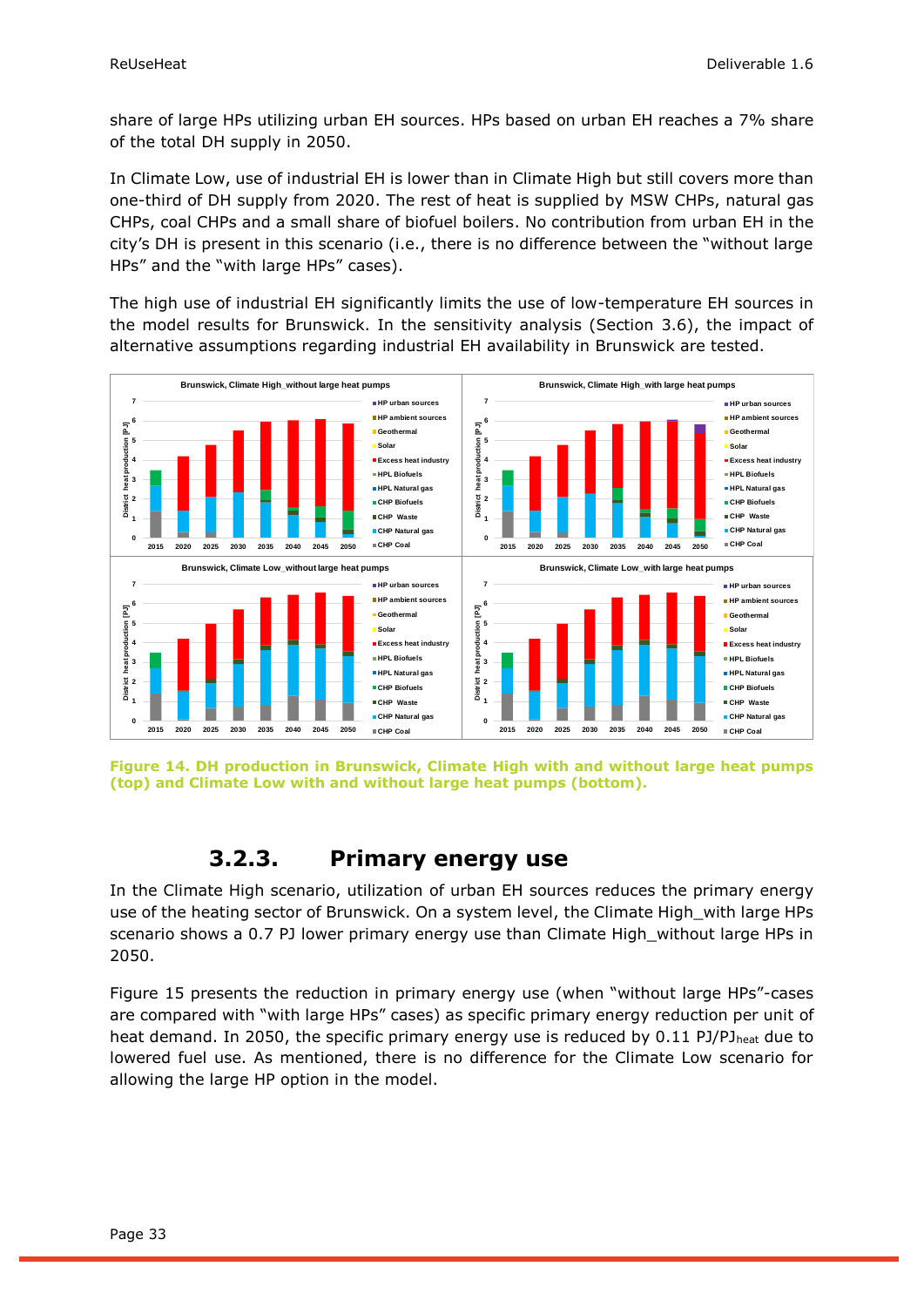

<span id="page-33-3"></span>**Figure 15. Specific primary energy reduction in Brunswick, Climate High (left) and Climate Low (right).**

#### **3.2.4. System cost**

<span id="page-33-0"></span>Since urban EH is only utilized in a very limited extent in Brunswick, the cost savings are minimal. Between 2020 and 2050, the introduction of cost-efficient levels of lowtemperature EH reduces system costs by an average of 3 kEUR/year for Climate High (no change in for Climate Low). This corresponds to 0.02% of the total annual system cost.

[Figure 16](#page-33-4) presents the system cost reduction expressed as the specific reduction per unit of heat demand. In Climate High, reduced capital cost is almost completely outweighed by increased variable costs and fixed operation and maintenance costs.



<span id="page-33-4"></span>**Figure 16. Average annual cost savings in Brunswick (2020-2050) expressed per unit of total heat demand.**

## <span id="page-33-1"></span>**3.3. Madrid**

#### **3.3.1. Heating in buildings**

<span id="page-33-2"></span>As [Figure 17](#page-34-1) shows, the heating sector in Madrid significantly changes over time compared to the current situation in all scenarios. Today DH contributes to only a very minor share of the heating supply in Madrid. However, in the modelled scenarios, the use of DH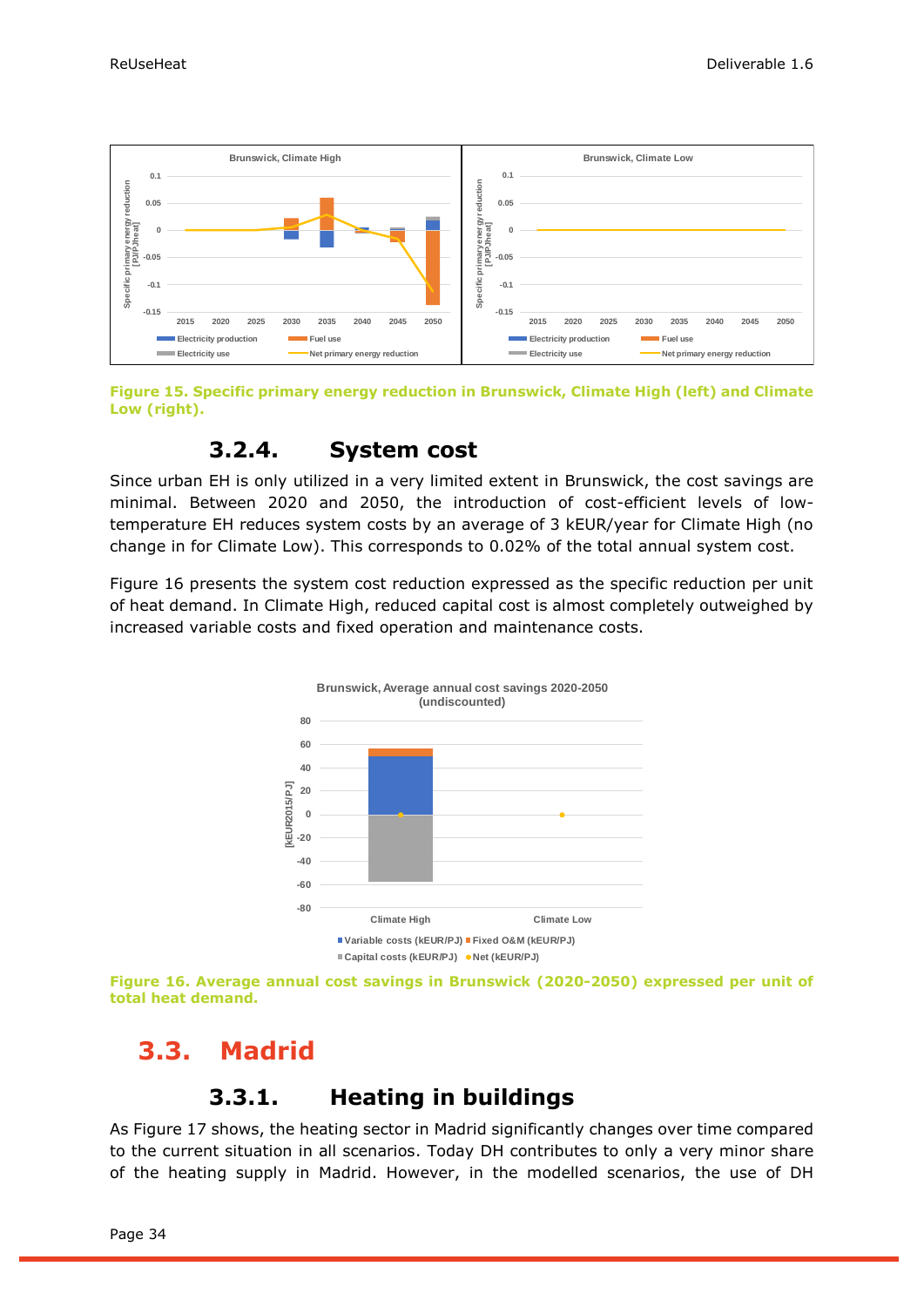increases substantially, and DH reaches 51-68% of total buildings' heating demand in 2050 in Climate High, and 30-58% in Climate Low.

In Climate High, individual heating based on natural gas and individual electric HPs are the main competitors to DH. Like the Climate High scenario, in Climate Low without large HPs scenario, natural gas and HPs are the main competitors to DH; however, the contribution of natural gas is much larger. In the Climate Low and with large HPs scenario, only natural gas-based heating competes with DH.

Utilization of large HPs in both climate policy scenarios increases competitiveness of DH compared to other energy sources for building's heating. In both Climate High and Climate Low scenarios, use of DH is significantly higher in cases allowing HPs based on urban lowtemperature heat sources in DH.



<span id="page-34-1"></span>**Figure 17. End-use heat demand in Climate High with and without large heat pumps (top) and in Climate Low with and without large heat pumps (bottom) in Madrid.**

### **3.3.2. District heat production**

<span id="page-34-0"></span>In Madrid, a considerable build-up of DH capacity from 2015 to 2050 is noticeable in all the studied scenarios [\(Figure 18\)](#page-35-1). In Climate High without large HPs, MSW CHP, biofuel CHP, natural gas CHP, solar and small share of industrial EH supply the city's DH. Given possibility of investments in large HPs, utilization of urban EH significantly increases DH production while urban EH partially replaces biofuels and natural gas CHPs. In this case, HP based on urban EH accounts for 23% of the DH production in 2050.

In Climate Low without large HPs, MSW CHP, biofuel CHP, natural gas boilers, solar and small share of industrial EH produce the city's DH. Possibility of investment in large HPs opens opportunities for larger share of DH of the total heat demand. Urban EH also replaces biofuel CHP production. HPs based on urban EH receive a 50% share of the DH production in 2050.

In contrast to, e.g., Berlin, the heat demand of Madrid increases during the studied period, and no CO<sub>2</sub> reduction is therefore received without effort in the model. Also, a comparably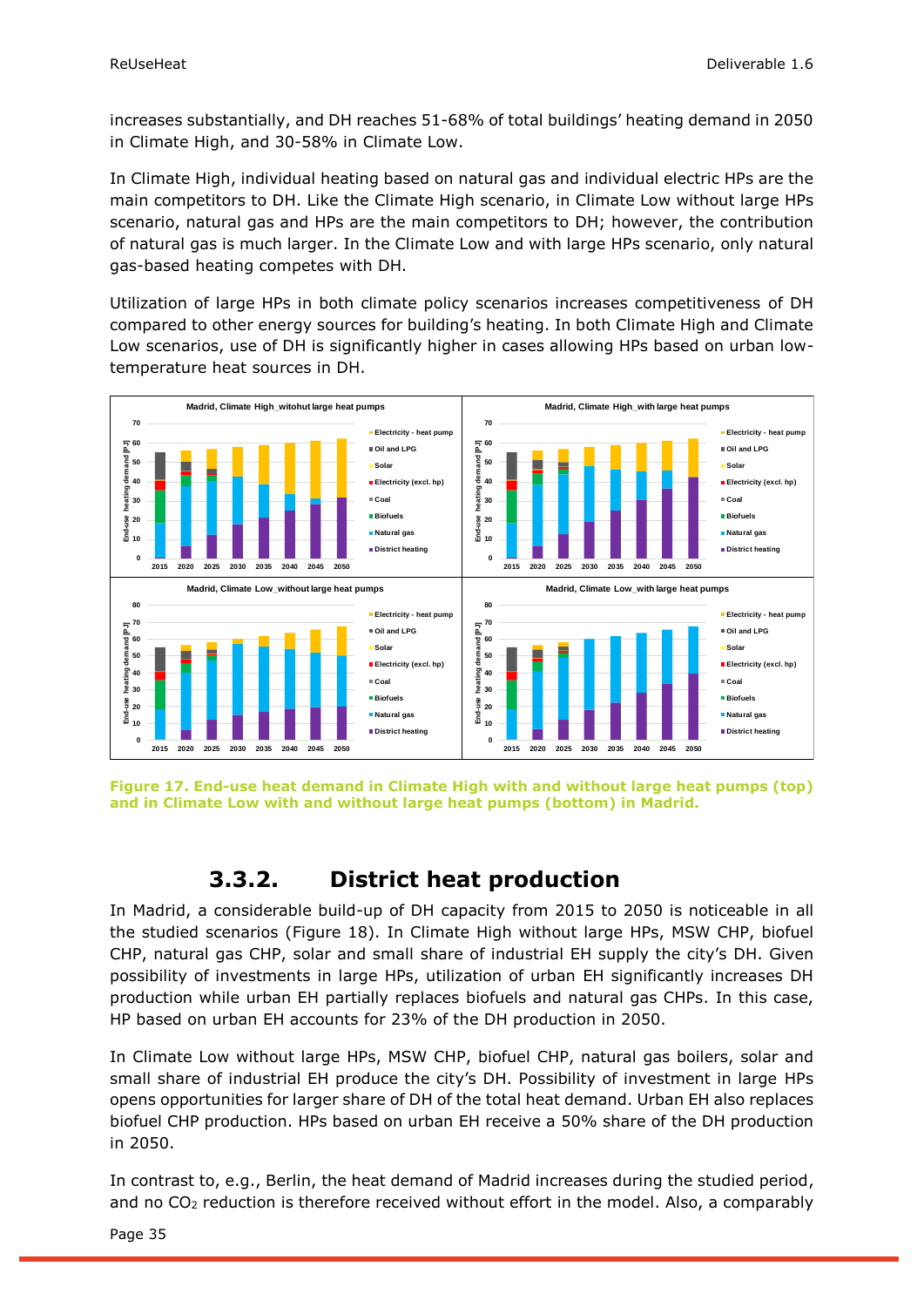low fossil fuel use (per heat demand) in 2015 does not allow the city to choose fossil fuelbased CHP to any larger extent (as is done in Berlin and Brunswick) for its future heat supply while meeting  $CO<sub>2</sub>$  emission reduction constraints. However, the modest  $CO<sub>2</sub>$ reduction required in Climate Low allows the model to avoid the biofuel CHP option (which is costly but advantageous in regard to  $CO<sub>2</sub>$ ), and instead choose a higher share of urban EH HP than in Climate High scenario.



<span id="page-35-1"></span>**Figure 18. DH production in Madrid, Climate High with and without large heat pumps (top) and Climate Low with and without large heat pumps (bottom).** 

### **3.3.3. Primary energy use**

<span id="page-35-0"></span>Introducing urban EH in DH reduces the primary energy use of the heating sector of Madrid. On a system level, the Climate High\_with large HPs scenario shows a 5 PJ lower primary energy use than Climate High\_without large HPs in 2050. Corresponding value for Climate Low is 7 PJ.

[Figure 19](#page-36-1) presents the primary energy reduction (when "without large HPs"-cases are compared with "with large HPs"-cases) as specific primary energy reduction per unit of heat demand. Variation of specific primary energy reduction due to changes in fuel and electricity use and electricity production (orange, grey and blue bars, respectively) and the net of these (yellow line) are shown in the figure.

The specific primary energy use is reduced by 0.07 PJ/PJ<sub>heat</sub> and 0.11 PJ/PJ<sub>heat</sub> for Climate High and Climate Low respectively. The reduction is to large extent due to lower fuel use; however, in particular in the middle of the studied period for Climate High, the net reduction is somewhat lowered by the decrease in electricity production following the HP introduction (due to less CHP).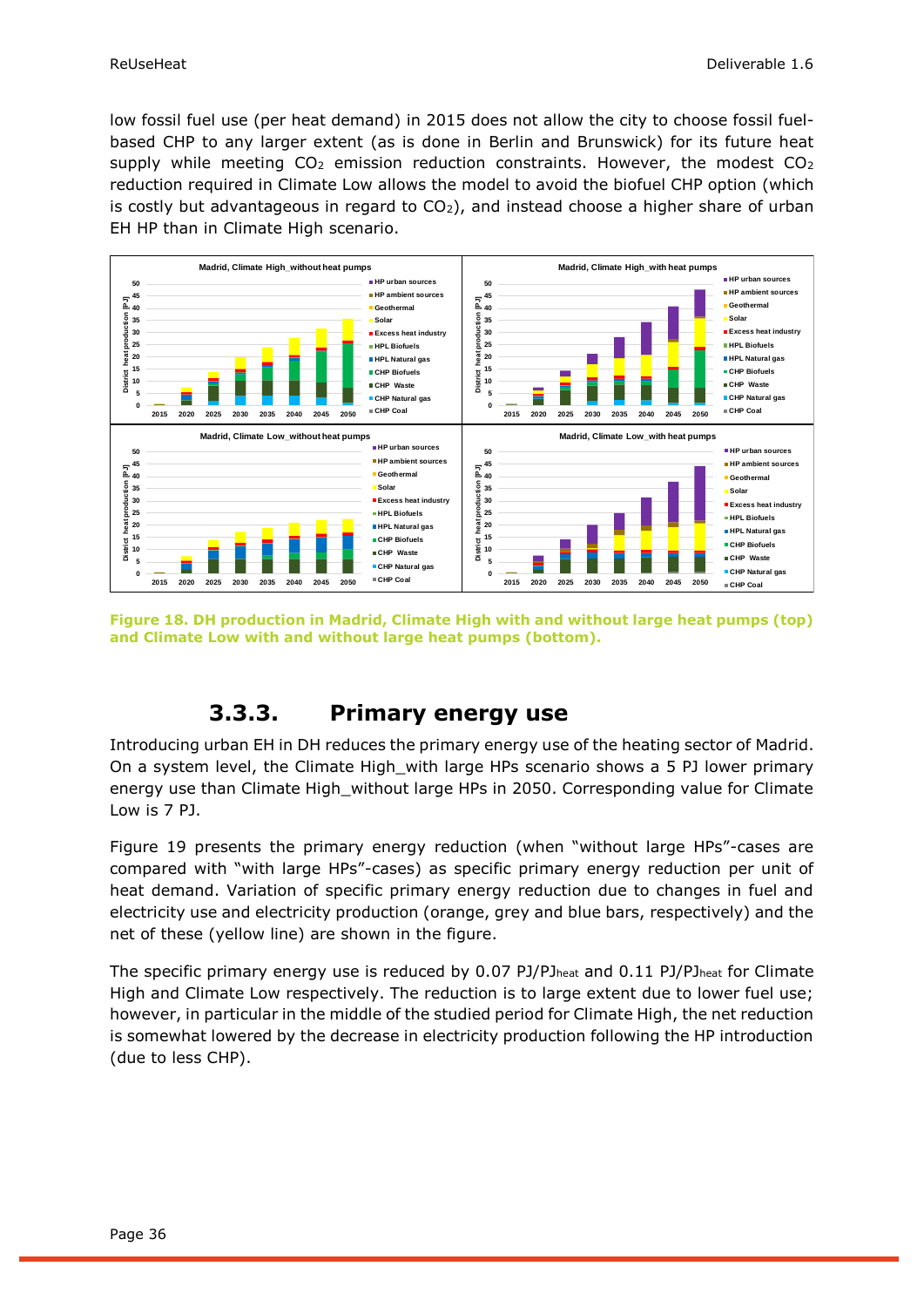

<span id="page-36-1"></span>**Figure 19. Specific primary energy reduction in Madrid, Climate High (left) and Climate Low (right).**

#### **3.3.4. System cost**

<span id="page-36-0"></span>Between 2020 and 2050, the introduction of cost-efficient levels of low-temperature EH reduces system costs by an average of 41 MEUR/year for Climate High and 33 MEUR/year for Climate Low. This corresponds to 5.7% and 6.0% of the total annual system cost for Climate High and Climate Low, respectively.

[Figure 20](#page-36-2) presents the system cost reduction expressed as the specific reduction per unit of heat demand. Variable costs decrease the most followed by fixed cost. Urban EH increases competitiveness of DH investments and DH production compared to investment in and operation of individual natural gas devices and individual HPs. In DH production, urban EH primarily replaces biofuel CHP. This imply less fuel use for heating purposes and therefore lower variable cost. Capital costs increase, a contributing factor to this is the investment costs associated with a larger DH infrastructure development.



<span id="page-36-2"></span>**Figure 20. Average annual cost savings in Madrid (2020-2050) expressed per unit of total heat demand.**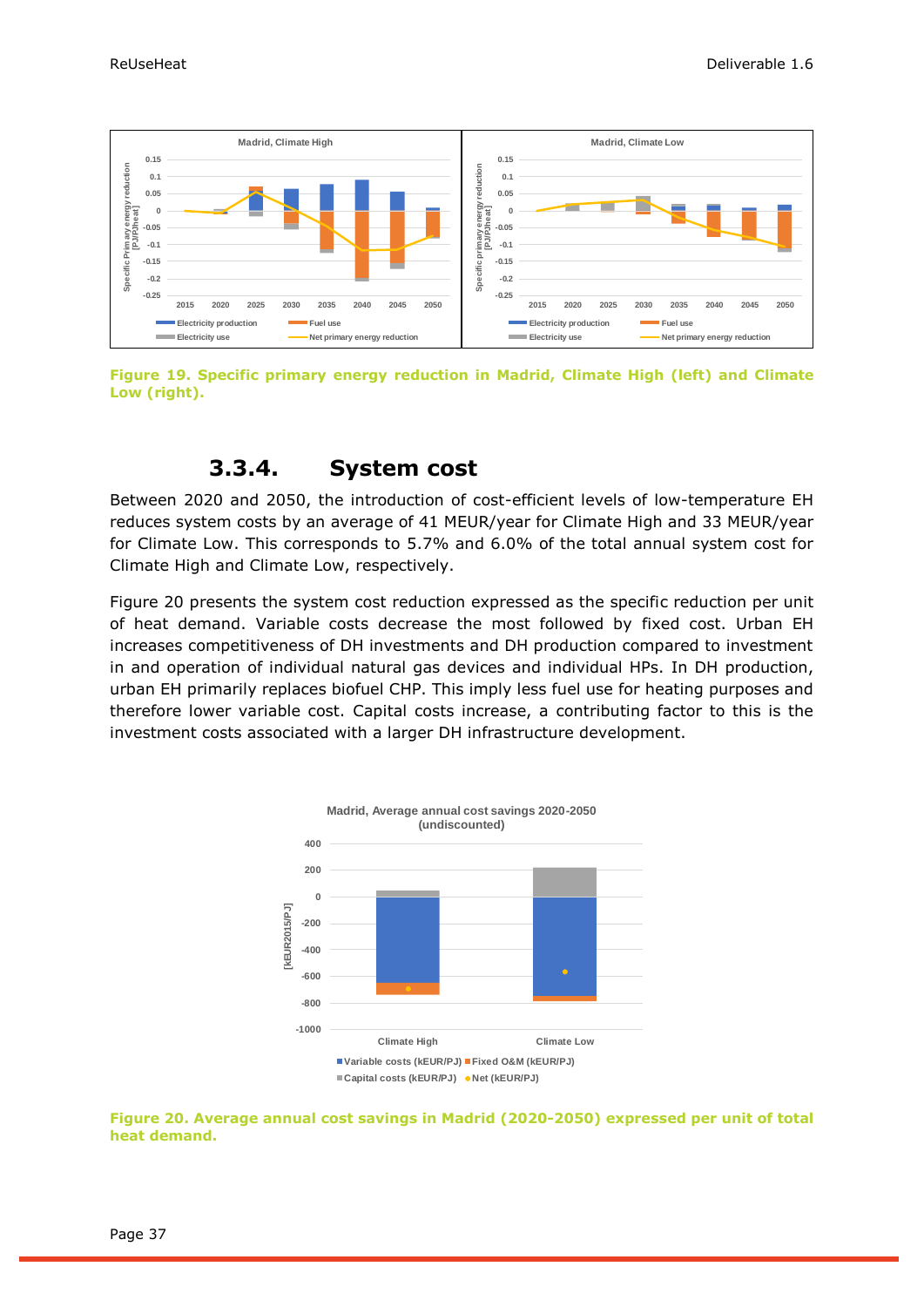## <span id="page-37-0"></span>**3.4. Nice**

### **3.4.1. Heating in buildings**

<span id="page-37-1"></span>In Nice, like in Madrid, the heating sector goes through large changes over time compared to its current situation in all scenarios, see [Figure 21.](#page-37-3) A market shift from individual heating to DH is seen in all scenarios to a varying degree. From the very low levels of DH in the start of the modelled period (2015) the DH market share reaches 44-59% in 2050 in Climate High. In Climate Low, market shares of 34-41 % are reached in 2050.

Composition of the individual heating market is scenario dependent. In Climate high, while individual gas boilers in buildings in the first model years play a dominant role, individual HPs in buildings play a more vital role towards the end of modelled time horizon. In Climate Low, individual heating based on natural gas is the main competitor to DH.

Use of large HPs in the both climate policy scenarios increase competitiveness of DH compared to other energy sources for building's heating. In both Climate High and Climate Low scenarios, use of DH is higher in cases allowing HPs based on urban low-temperature heat sources in DH.



<span id="page-37-3"></span>

### **3.4.2. District heat production**

<span id="page-37-2"></span>In Nice, current DH production is based on MSW incineration. As the DH production increases over time, depending on the scenario, different fuels and technologies contribute to DH production, see [Figure 22.](#page-38-1)

In Climate High, in addition to the waste incineration plant, from 2020 natural gas CHP and industrial EH and, from 2025, biofuel CHP and solar collectors also contribute to DH production. Given that investment in large HPs is an available option (Climate High-with large HPs), from 2030 urban EH is also used, contributing to 30% of DH production in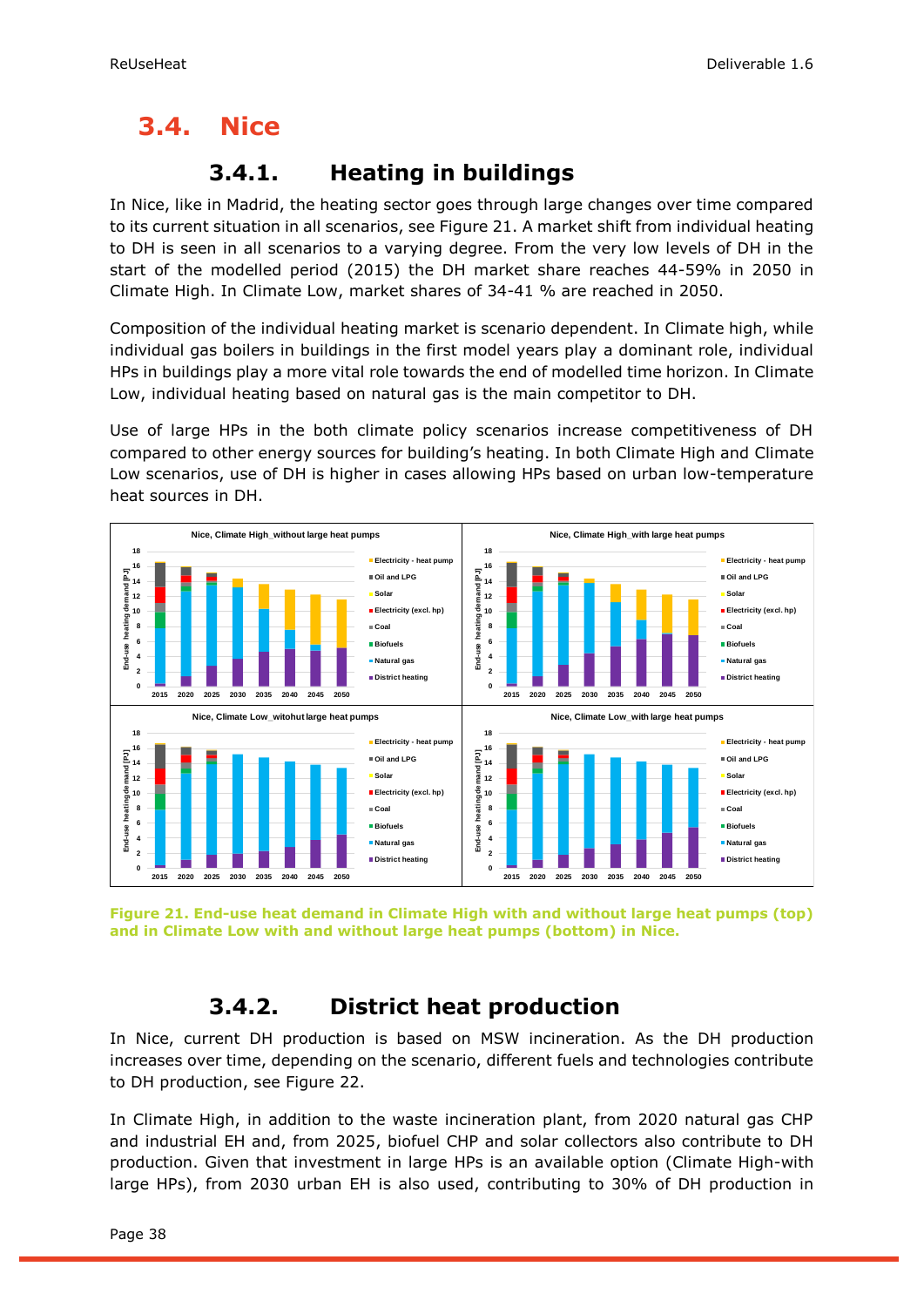2050. In turn, this results in larger share of DH of the total heat demand, primarily replacing HPs in individual heating.

In the Climate Low without large HPs scenario, the fuel and technology mix is similar to the respective Climate High scenario except for that coal CHP and natural gas boiler is used which give lower shares to biofuels and natural gas CHPs. In Climate Low, when HPs are allowed, from 2030 large share of urban EH and from 2040 small share of ambient temperature heat sources are utilized for HP production. HPs based on urban EH receive a 58% share of the DH production in 2050. The use of HPs results in that no biofuel CHPs, natural gas heat-only boilers or solar collectors are used. Urban EH utilization also increases the share of DH in building's heating demand, replacing natural gas in individual heating.

In a similar manner as Madrid, Nice shows a higher use of urban EH in Climate Low compared to Climate High. The reasons are similar; with modest  $CO<sub>2</sub>$  restrictions as in Climate Low, HPs are a more cost-efficient alternative than options such as biofuel CHP and natural gas heat-only boilers. At the same time, Nice (as well as Madrid) cannot rely and large shares of fossil fuel CHPs since that would raise the  $CO<sub>2</sub>$  emissions within the city and not comply with the  $CO<sub>2</sub>$  constraint (this is to a higher degree possible in Berlin and Brunswick due to the higher share of such technologies in the base year 2015, see also Section [2.5.2.2\)](#page-24-0).



<span id="page-38-1"></span>**Figure 22. DH production in Nice, Climate High with and without large heat pumps (top) and Climate Low with and without large heat pumps (bottom).** 

#### **3.4.3. Primary energy use**

<span id="page-38-0"></span>Urban EH in DH reduces the primary energy use of the heating sector of Nice. On a system level, the Climate High\_with large HPs scenario shows a 1.3 PJ lower primary energy use than Climate High\_without large HPs in 2050. Corresponding value for Climate Low is 1.4 PJ.

[Figure 23](#page-39-2) presents the primary energy reduction (when "without large HPs"-cases are compared with "with large HPs" cases) as specific primary energy reduction per unit of heat demand. Variation of specific primary energy reduction due to changes in fuel and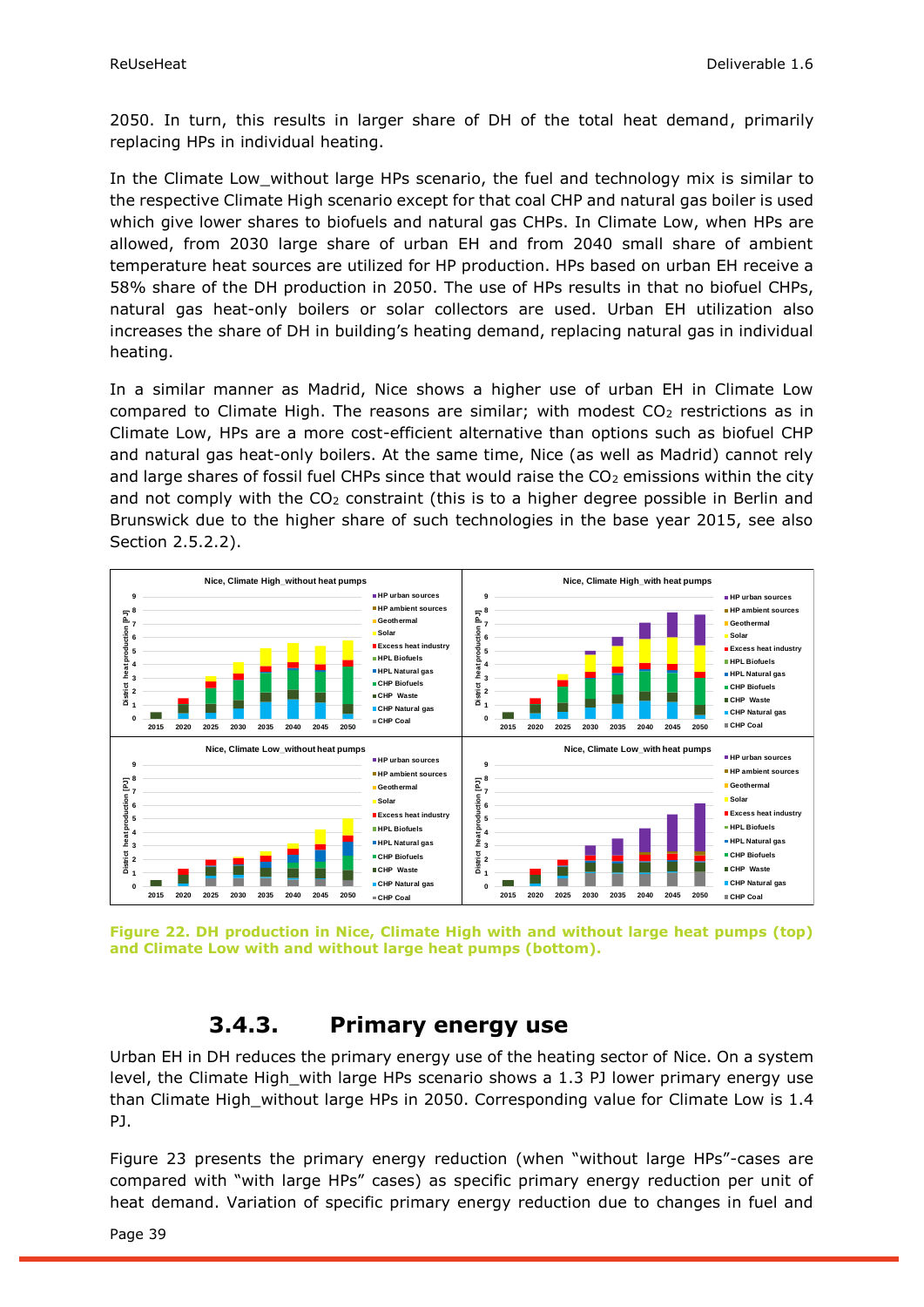electricity use and electricity production (orange, grey and blue bars, respectively) and the net of these (yellow line) are given in the figure. The specific primary energy use is reduced by 0.11 PJ/PJ<sub>heat</sub> and 0.10 PJ/PJ<sub>heat</sub> for Climate High and Climate Low respectively. The reduction is to large extent due to lower fuel use; however, for Climate Low, the net reduction is somewhat lowered by the increase of electricity use following the HP introduction.



<span id="page-39-2"></span>**Figure 23. Specific primary energy reduction in Nice, Climate High (left) and Climate Low (right).**

#### **3.4.4. System cost**

<span id="page-39-0"></span>Between 2020 and 2050, the introduction of cost-efficient levels of low-temperature EH reduces system costs by an average of 3.8 MEUR/year for Climate High and 1.5 MEUR per year for Climate Low. This corresponds to 2.8% and 1.4% of the total annual system cost for Climate High and Climate Low, respectively. In both climate scenarios, variable cost decreases due to less fuel use for heating purposes because of replacement of, e.g., biofuels and natural gas. Capital costs increase, a contributing factor to this is the investment costs associated with a larger DH infrastructure development.



**Figure 24. Average annual cost savings in Nice (2020-2050) expressed per unit of total heat demand.** 

### <span id="page-39-1"></span>**3.5. Urban EH use in relation to availability**

The results indicate that use of low-temperature EH for DH can be feasible and costefficient regardless of climate policy scenario; however, the available potential of urban EH is larger than what is cost-efficient to use, see [Figure 25.](#page-40-0)

Page 40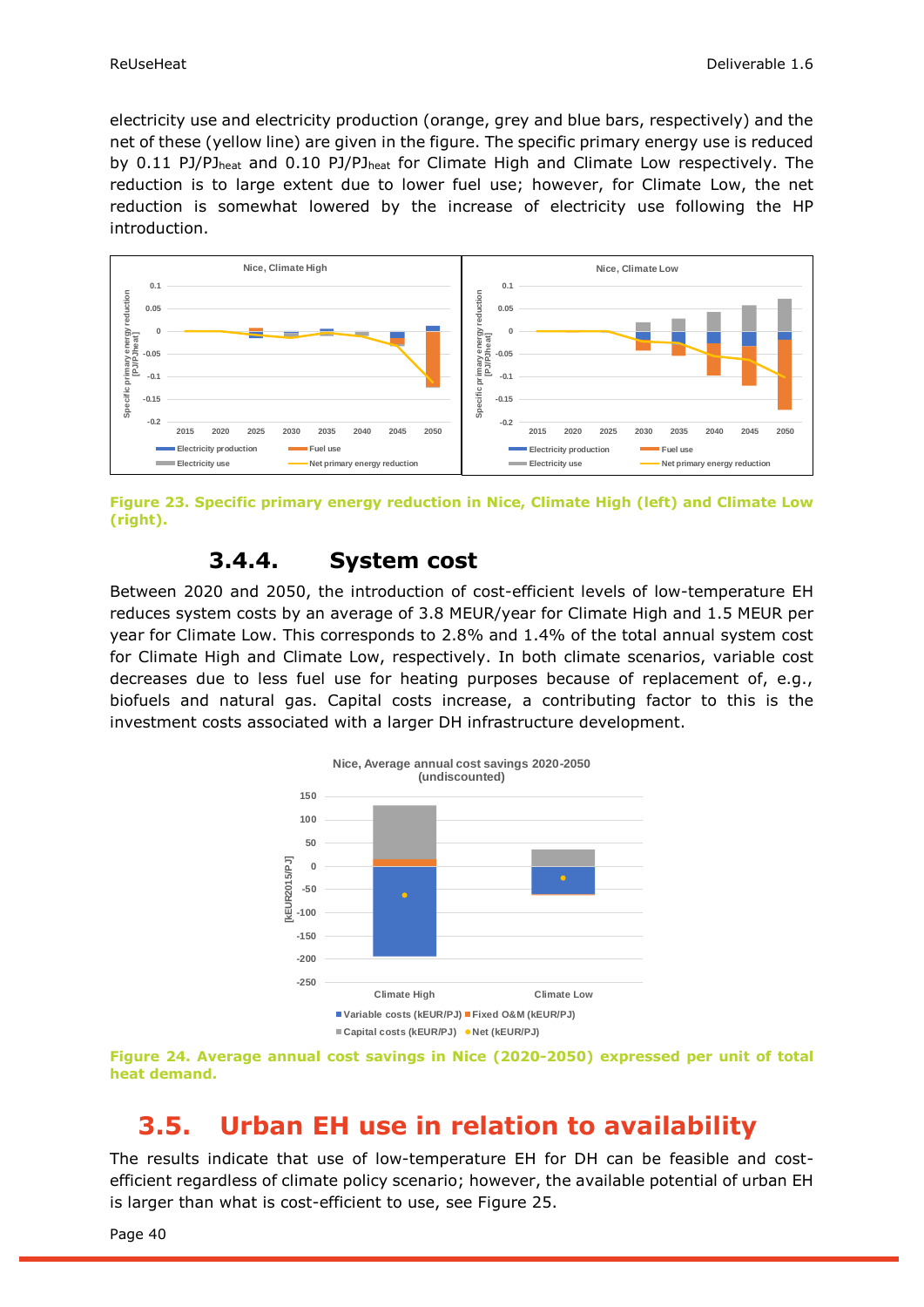For Climate High, 12-37 % of the estimated potential of urban EH were used at the end of the modelled time horizon (2050), while for Climate Low, 0-28% is used [\(Table 7\)](#page-41-1). The cost-efficient utilization levels are limited by the fact that the seasonal availability of urban EH vary significantly with a high availability in summer and a low in winter, i.e. the opposite to the seasonal heat demand distribution. Competition from CHP options, industrial EH and/or renewables (under stringent  $CO<sub>2</sub>$  constraints), further limits the cost-efficient level of utilization.

In the model results, all types of urban EH sources are included for DH production (except for EH from metro stations since this source does not exist in Brunswick and Nice). No clear conclusions about whether one option is preferable over the other can be drawn based on the modelling. In general terms, high availability and high COP in seasons with high heat demand (i.e. winter) is, of course, desirable.

As previously shown, which of the future climate policy scenarios could better motivate urban EH use in DH systems differ between the cities due to the different characteristics of the heating sectors (e.g. in regard to share of DH versus individual heating, share of CHP versus heat-only boilers, and level of foreseen energy efficiency improvements). Under the condition that fossil fuel use within the cities should not increase during the studied period, regardless of starting point, the modest  $CO<sub>2</sub>$  reduction requirements of Climate Low impact the cities differently: Berlin and Brunswick can continue to allow a comparably high share of fossil-based CHP production (and a lower use of EH) while Madrid and Nice to a higher degree turn to EH. With an almost complete decarbonization as in Climate High, results are more similar between cities.



<span id="page-40-0"></span>**Figure 25. Cost-efficient urban EH utilization for different heat sources in 2050 (in absolute energy terms (bars) and as share of available potential (dots)).**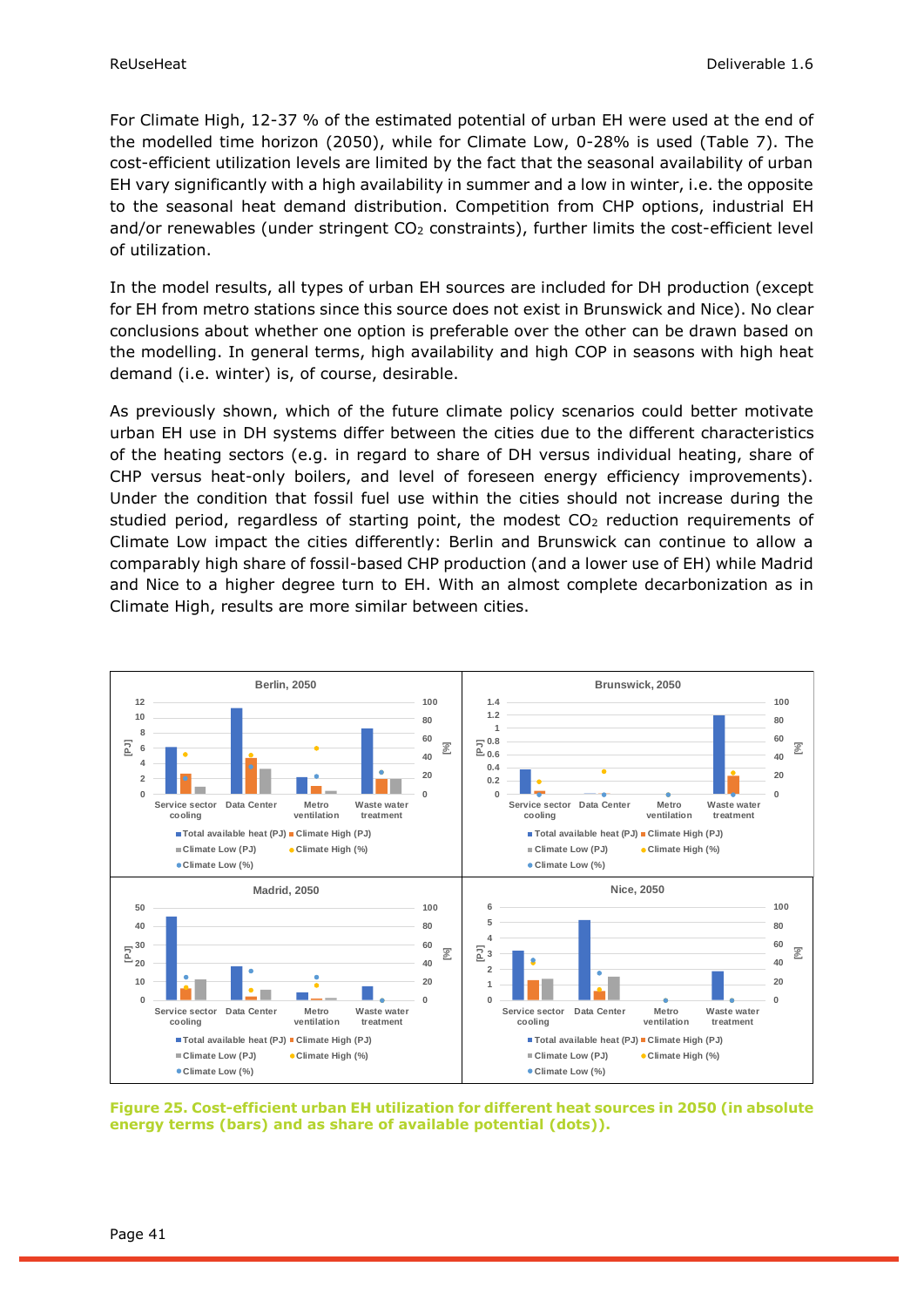|              | Berlin | <b>Brunswick</b> | Madrid | Nice |
|--------------|--------|------------------|--------|------|
| Climate High | 37%    | 21%              | 12%    | 18%  |
| Climate Low  | 24%    | u                | 24%    | 28%  |

#### <span id="page-41-1"></span>**Table 7. Cost-efficient use of urban EH in 2050 as share of available potential.**

### <span id="page-41-0"></span>**3.6. Sensitivity cases**

Impact of alternative assumptions on the use of low-temperature EH in the model results are tested in a sensitivity analysis. As previously described (Section [2.5.4\)](#page-26-0), alternative assumptions for the following parameters have been investigated:

- Level of allowed  $CO<sub>2</sub>$  emissions (all cities)
- Geothermal energy use in the DH supply in Berlin
- Availability of high-temperature industrial EH in Brunswick
- Cost of DH infrastructure development in Nice and Madrid

Figures below present the outcome of the alternative model runs [\(Figure 26,](#page-41-2) [Figure 27,](#page-42-0) [Figure 28](#page-42-1) and [Figure 29\)](#page-42-2). The figures visualize the level of HP production based on lowtemperature heat sources in DH as share of total heat demand (both individual and DH) and as a function of the  $CO<sub>2</sub>$  reduction level for the model 2050. In the same way as in the main scenarios, the  $CO<sub>2</sub>$  reduction refers to both  $CO<sub>2</sub>$  emissions within the heating sector from fossil fuel combustion and  $CO<sub>2</sub>$  emissions with a wider system perspective taking also effects on the electricity system into account (see also Section [2.5.2.2\)](#page-24-0). Figures show both results from: (1) CO<sub>2</sub> emission reduction variations in which all other assumptions are kept equal (solid lines) and (2)  $CO<sub>2</sub>$  emission reduction variations with the alternative assumptions on the site-specific parameters mentioned above (dotted/broken lines).



<span id="page-41-2"></span>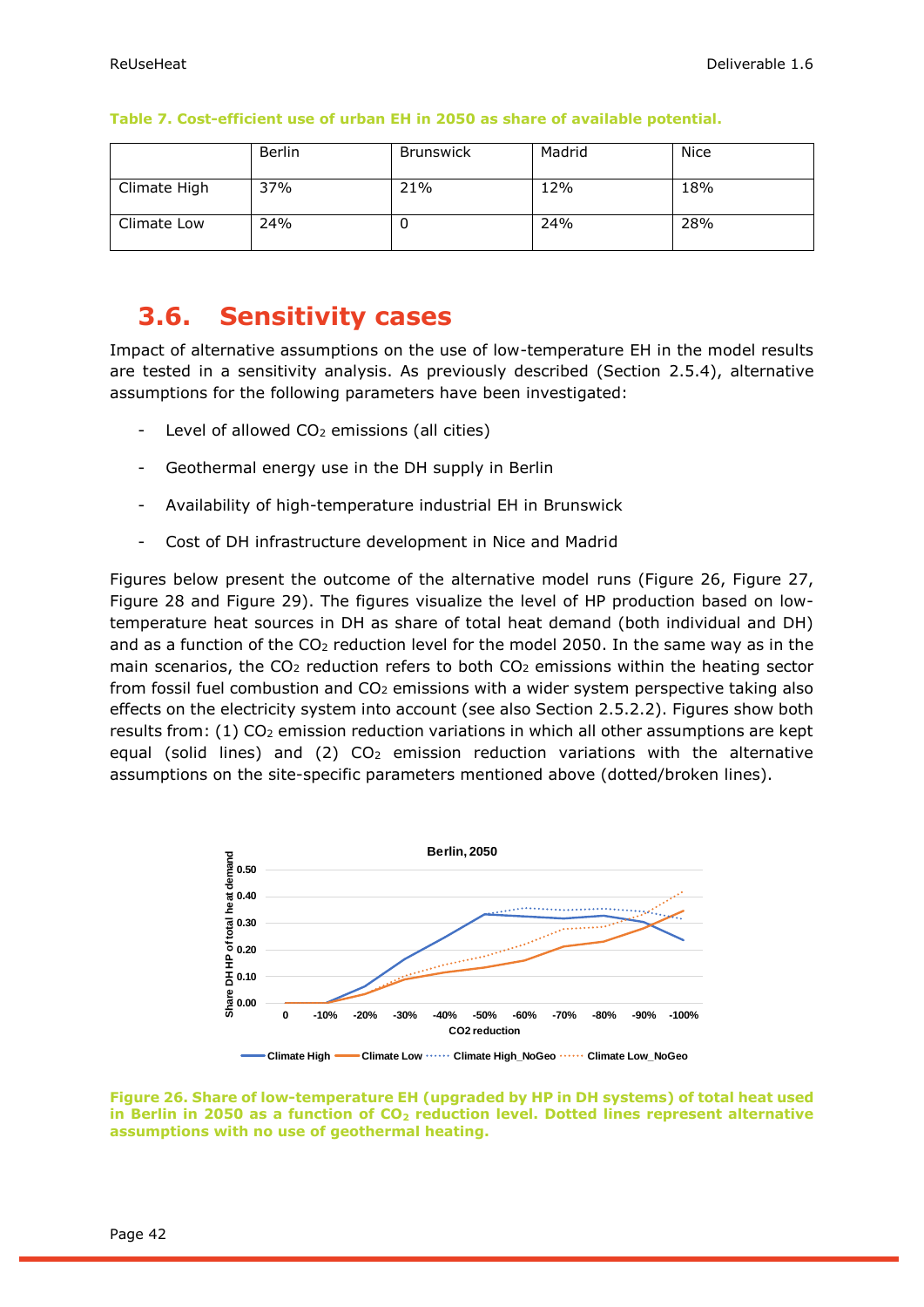

<span id="page-42-0"></span>



<span id="page-42-1"></span>**Figure 28. Share of low-temperature EH (upgraded by HP in DH systems) of total heat used in Berlin in 2050 as a function of CO<sup>2</sup> reduction level. Dotted lines represent alternative assumptions with 50% higher DH infrastructure costs.** 



<span id="page-42-2"></span>**Figure 29. Share of low-temperature EH (upgraded by HP in DH systems) of total heat used in Berlin in 2050 as a function of CO<sup>2</sup> reduction level. Dotted lines represent alternative assumptions with 50% higher DH infrastructure costs.**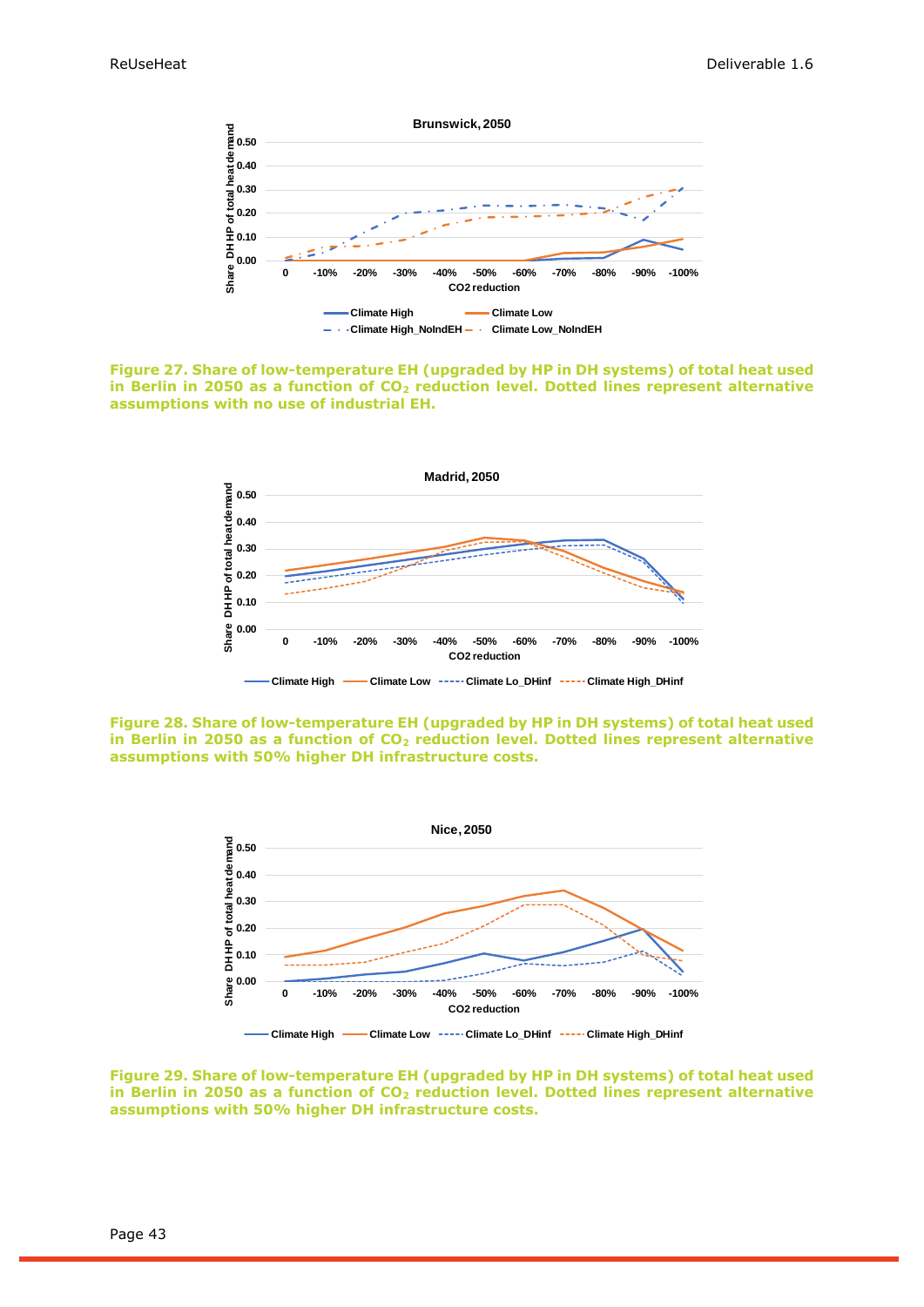### **3.6.1. Influence of CO<sup>2</sup> reduction levels**

<span id="page-43-0"></span>Results show that the level of  $CO<sub>2</sub>$  reduction has an important impact on the cost-efficient utilization levels of HPs in DH. To large extent, the share of DH increases with increasing CO<sup>2</sup> emission reduction levels. However, at very high reduction levels, the trend is in many cases the opposite. The reason is the increasing competition from renewables such as biofuel CHP and solar, combined with the fact that the electricity use of the HPs are linked to  $CO<sub>2</sub>$  emissions in the electricity sector. If lower  $CO<sub>2</sub>$  emission factors had been assumed for electricity (see Section [2.5.2.1\)](#page-23-1), this could improve the performance of HPs at very high CO<sup>2</sup> reduction levels.

As seen in the results, an urban heating system can use compressor HPs and still have net-zero CO<sub>2</sub> emissions even if the electricity sector is not decarbonized; however, this requires electricity production from CHP plants which can off-set the electricity used by HPs.

### **3.6.2. No geothermal heat in Berlin's DH**

<span id="page-43-1"></span>If geothermal heat turns out not to be a feasible option for Berlin, the HPs based on lowtemperature sources get larger shares in the model results [\(Figure 26\)](#page-41-2). The results show that in the Climate High scenario, the share for large-scale HPs utilizing low-temperature EH sources slightly increases for  $CO<sub>2</sub>$  emission reduction levels above 50% compared to the base case assumptions. In Climate Low, the share for large-scale HPs utilizing urban EH sources compared to the base case assumptions slightly increases but from  $CO<sub>2</sub>$ emissions reduction levels of 20%.

If geothermal heat has larger potential than what here has been assumed, the opposite effect on EH use in the model results can be expected.

### **3.6.3. No industrial EH in Brunswick**

<span id="page-43-2"></span>If a large use of industrial EH is not possible in Brunswick, the prospects for use lowtemperature EH changes considerable [\(Figure 27\)](#page-42-0). In both climate scenarios, a large impact from the alternative assumption is seen for all  $CO<sub>2</sub>$  emission reduction levels. A much higher share of large-scale HPs utilizing urban EH sources are noted compared to the base assumptions. Shares for HPs based on low-temperature EH reach about 20-30% of total heat demand for Brunswick under stringent CO<sub>2</sub> constraints.

#### **3.6.4. High DH infrastructure cost in Madrid and Nice**

<span id="page-43-3"></span>The results for 50% higher costs of DH infrastructure in Madrid and Nice compared to base assumptions [\(Figure 28](#page-42-1) and [Figure 29\)](#page-42-2) show that for all  $CO<sub>2</sub>$  emissions reduction levels share of large-scale HPs utilizing urban EH decreases in the both climate policy scenarios. However, the reduction in share of large-scale HPs differs between the two cities. In Madrid, the reduction is generally small, except for at low  $CO<sub>2</sub>$  reduction levels for Climate Low. In Nice, the impact is higher and is noted in both climate policy scenarios.

The impact on low-temperature EH use is to a high degree linked to the impact on the share of DH in the total heat supply. In Madrid, the effect on DH use from the higher infrastructure cost is generally small. In Nice, the effect is larger. The reason for the difference between the cities is the difference in heat density and related costs for DH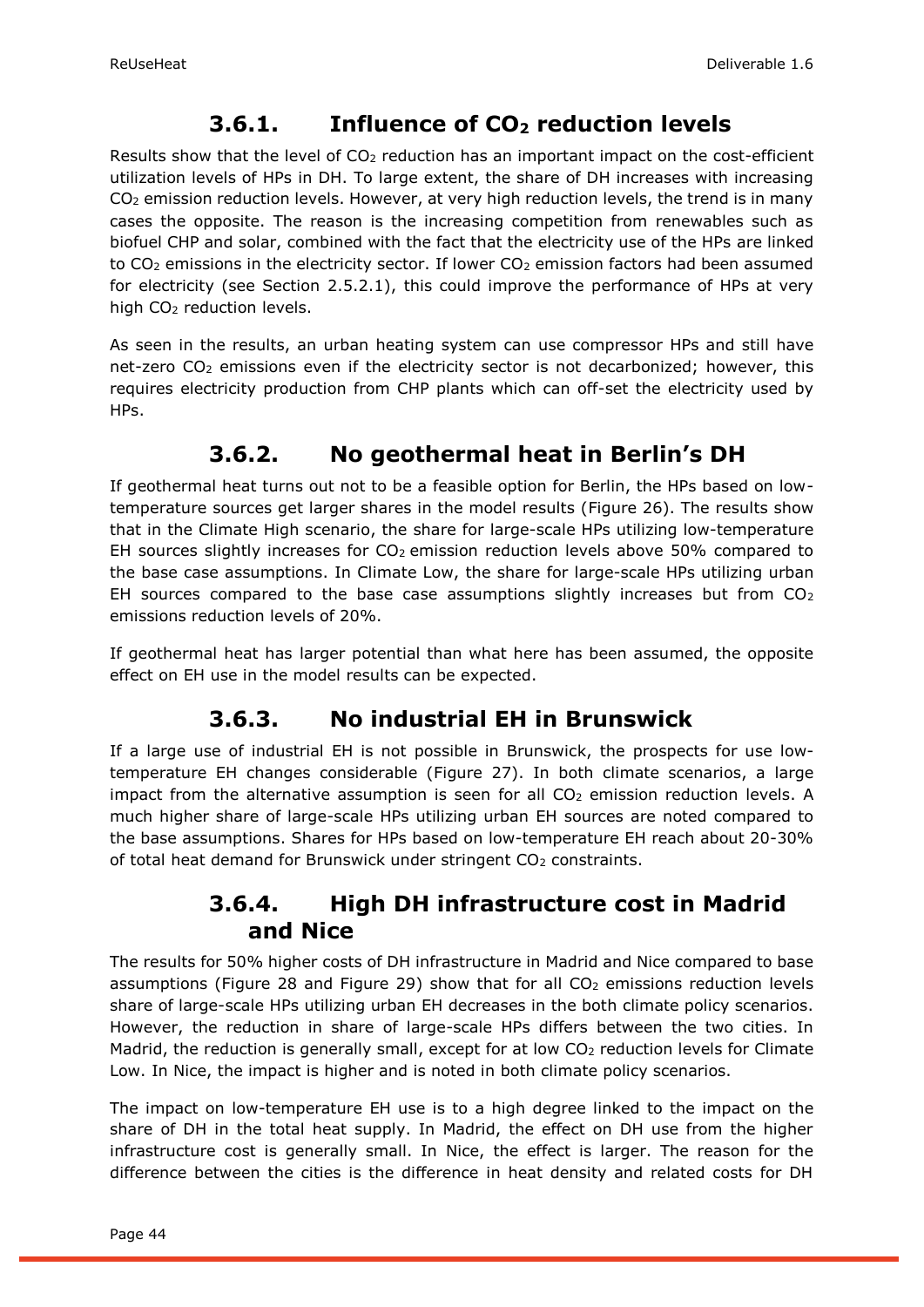distribution. Madrid has a much higher heat density than Nice (see [Table 3](#page-19-1) and [Figure 3\)](#page-19-2) and is therefore less sensitive to an increase in DH distribution costs.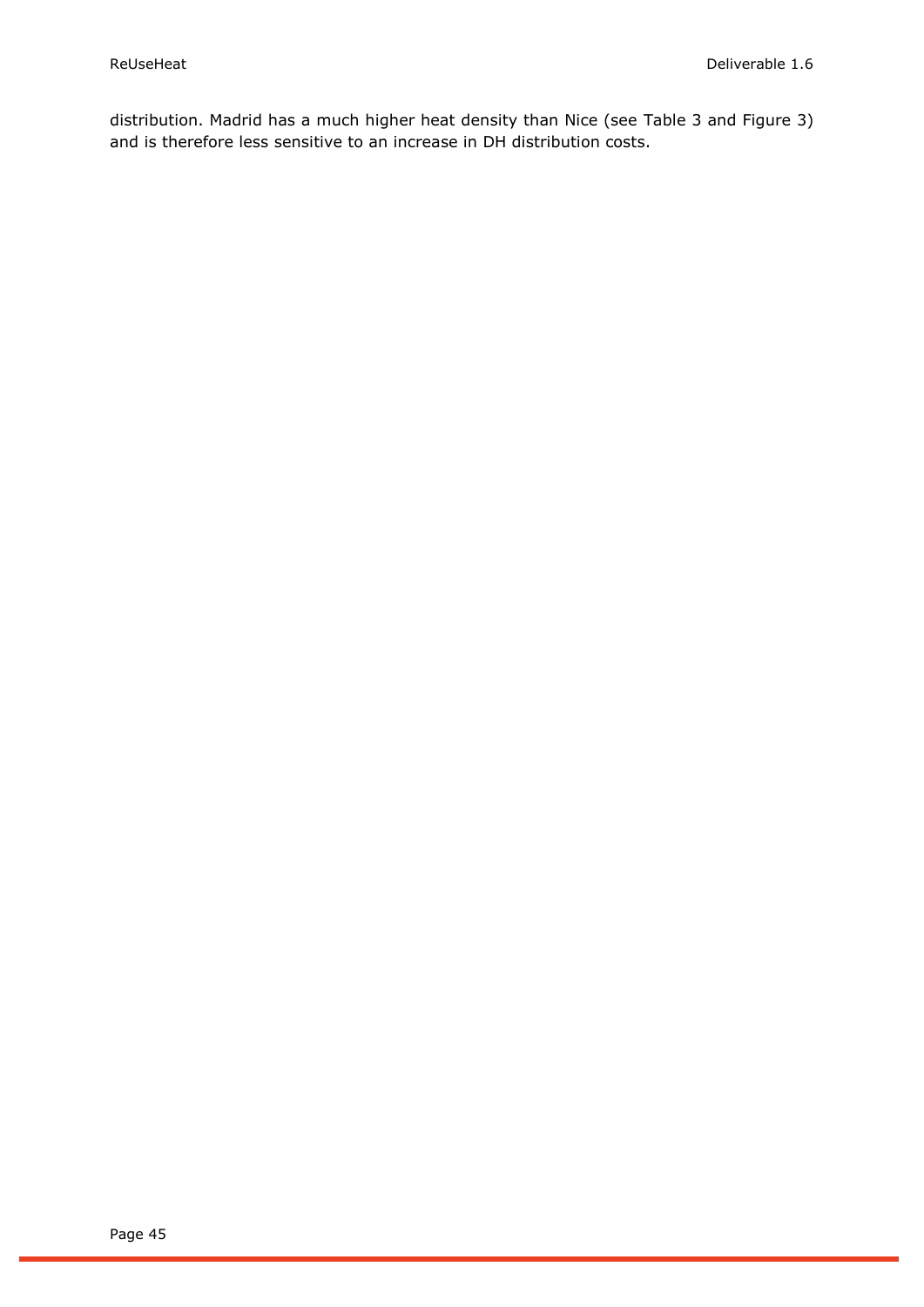## <span id="page-45-0"></span>**4. Discussion**

In this study, possibilities for utilization of urban EH sources have been investigated from a wide system perspective and with a long-term perspective. Conditions and potentials for cost-efficient utilization of urban EH sources have been assessed, and energy system impacts investigated.

The quantitative dynamic optimization modelling approach applied in the study is a powerful method for framing and addressing complex and data-intensive energy system investigations. The performed modelling has given insights both to the mid-term and the long-term system impacts of utilization of urban EH sources in the heating systems of the case cities. This represents an advantage of the applied approach since energy systems are dynamic and the response to any intervention in the systems can differ over time.

As earlier pointed out, the results represent the least-cost development of the energy system to meet energy service demands under the conditions and constraints put on the system, e.g., regarding  $CO<sub>2</sub>$  emissions. As such, the development is not a prediction of the future development, but rather an explorative assessment to study the specific questions of the study.

It is not within the scope of the work to assess the probability of certain developments or policies to occur, none of the scenarios and pathways presented is thus considered more likely than the other. They are instead constructed to present a span of relevant and plausible results in terms of urban EH use and system effects. Nevertheless, given the reality of climate change as well as EU polices and targets, scenarios with stringent  $CO<sub>2</sub>$ reductions represent the desirable pathways from a normative perspective.

Since the model base its decisions on direct energy technology-related costs, indirect costs or other barriers hindering a certain development might not be reflected in the results. For instance, the significant build-up of DH capacity seen in some scenarios for cities currently only have very small DH capacity (Madrid and Nice) will certainly be linked to challenges. However, this does not change the results which do suggest that such development is advantageous from the perspective of the techno-economic aspects taken into account.

Biofuel CHP receive an important role in the DH production in the model results. Linked to this, some of the assumptions made on biomass use can be highlighted. In the  $CO<sub>2</sub>$ emissions calculations, biomass is considered to be carbon neutral. Biomass is a renewable source of energy, but it is also a limited resource. Under climate stringent policies, when all sectors of energy systems need to reduce their  $CO<sub>2</sub>$  emissions, use of biomass for heating purposes could potentially limit the use in the transport and electricity sectors. This in turn, with a wide system perspective, could indirectly affect net global  $CO<sub>2</sub>$ emissions. Such potential consequences are not accounted for in the present study. Further, in this study, a local market for unrefined biomass is assumed, resulting in just cost of biomass extraction (while refined bio pellets are assumed to be traded on international markets). However, in the future and under climate stringent policies, competition between different sectors for biomass use could also lead to an international market for unrefined biomass. This could in turn improve competitiveness of urban EH sources compared with biomass in DH systems.

For EH, all EH (urban and industrial) sources are assumed to be carbon neutral in the calculations, since there are no direct emissions associated with their utilization. This might to some degree misrepresent CO<sub>2</sub> emissions reduction possibilities because it does not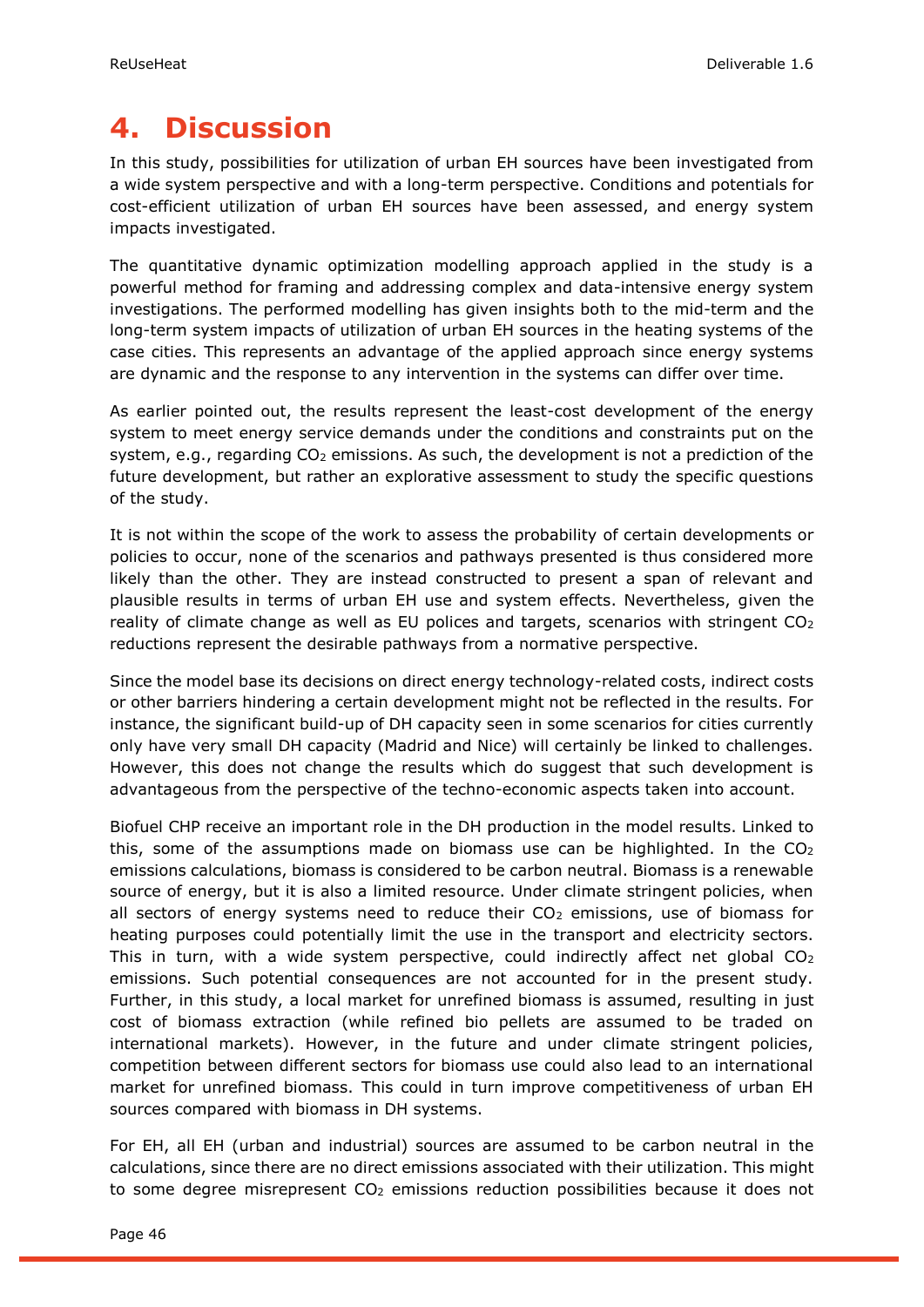account for any increase in emissions from the industrial process and urban sources that might occur if the price of the EH is sufficiently high to make less energy-efficiency measures profitable.

Since urban EH sources are not continuously available for DH during an entire year and the availability mismatches with buildings' heating demand (i.e. EH from metro stations and service sector cooling are more available during summer when DH demand is limited), thermal heat storages could improve the competitiveness of urban EH sources compared to other heat sources by making them equally available over the year. However, there are also additional investment costs associated with such storage. The costs and benefits of storage solutions has not been in depth analysed by the present analysis.

The presented assessment is based on specified local conditions (of the four case cities) and on the use of specific urban EH resources. The same method can be applied to other cities and EH resources, but the outcomes of the study are to a certain degree case dependent as is shown in the results for the four different case cities. Due to diversity of heating sectors and DH systems in terms of use of fuel and locally available resources, the replaced technologies and cost-efficient potentials for urban EH vary between systems.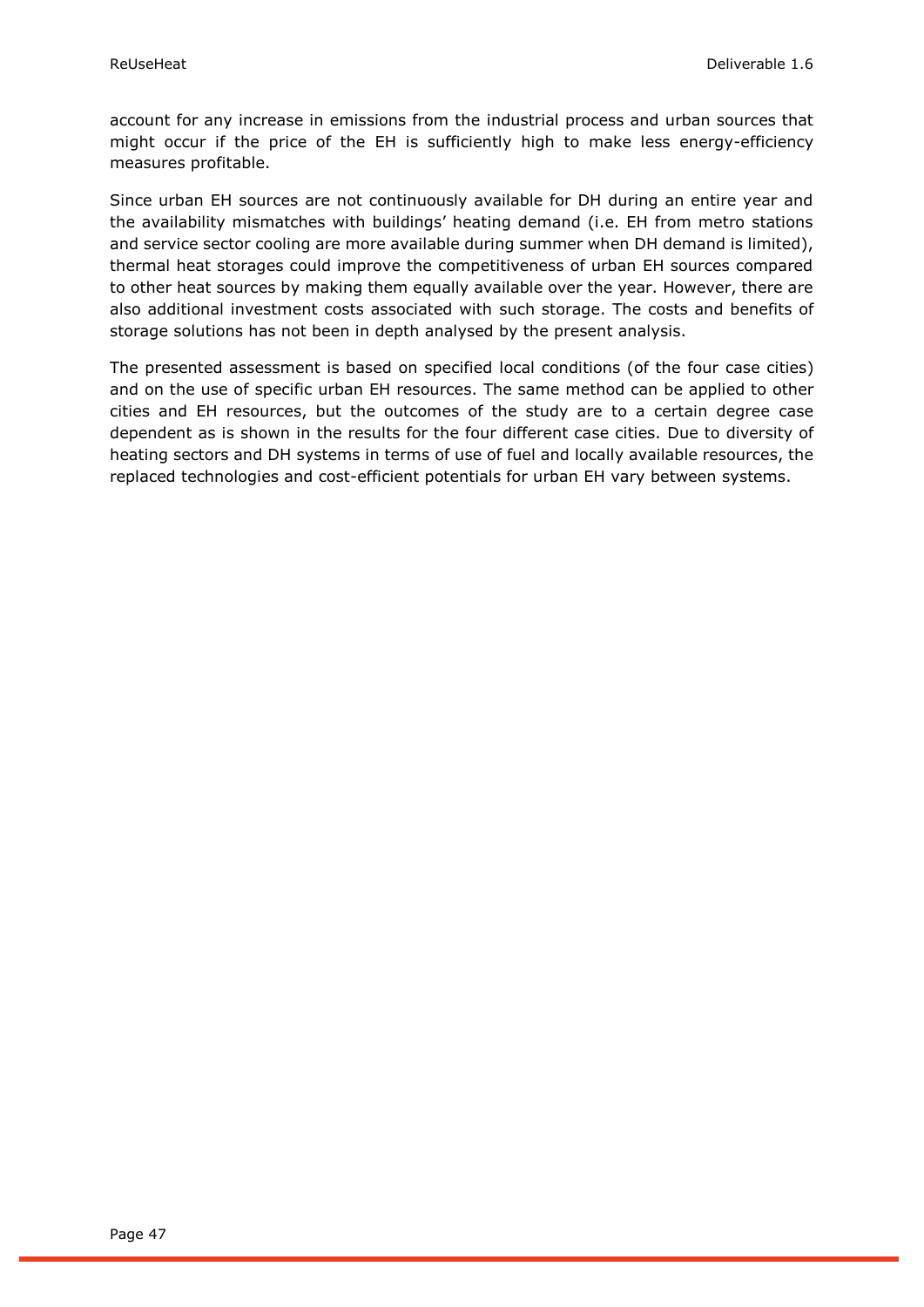## <span id="page-47-0"></span>**5. Conclusions**

The analysis has provided several results that identify circumstances for and impacts of utilization of the four EH sources in the urban energy systems analysed in the study. Several of the findings confirm the findings from modelling carried out at the national scale in Task 1.3 of the ReUseHeat project (Deliverable 1.5 [\[24\]](#page-50-23)). Below results are summarized and conclusions of the work are drawn.

• Large HPs based on low-temperature heat sources are often a cost-efficient option for DH production

Urban EH upgraded with HPs for DH supply is in many of the analysed cases included in the cost-optimized result. In a scenario with ambitious climate targets (Climate High), the share of heat from urban EH sources in the total heat demand (DH and individual heating) corresponds to 19%, 6%, 16% and 18% in Berlin, Brunswick, Madrid and Nice, respectively, at the end of the modelled time horizon (2050). The share of urban EH sources in the DH production corresponds to 26%, 7%, 23% and 30% in Berlin, Brunswick, Madrid and Nice, respectively. In a scenario with less ambitious climate targets (Climate Low), the corresponding shares are 12%, 0%, 30% and 24% in Berlin, Brunswick, Madrid and Nice, respectively, for total heat demand and 14%, 0%, 51% and 58% for DH production.

• Balanced shares of large HPs based on low-temperature EH sources can lower system cost

In many cases, integrating large HPs in DH systems lower the techno-economic system cost of heat supply in the studied cities. In a scenario with ambitious climate targets (Climate High), the introduction of cost-efficient levels of low-temperature EH reduces the annual system costs between 2020 and 2050 by an average 1.7%, 0.02%, 5.7%, 2.8% for Berlin, Brunswick, Madrid and Nice, respectively. In a scenario with less ambitious climate targets (Climate Low), the corresponding system cost reductions are 0.9%, 0%, 6.0%, 1.4% for Berlin, Brunswick, Madrid and Nice, respectively.

• When large potentials of high-temperature EH sources are available, the costefficient use of low-temperature EH sources is limited

In cases where large amounts of high-temperature EH (not requiring upgrading by HP) from, e.g., industry, is available, there will be a limited use of HPs based on lowtemperature EH since this generally is a less cost-efficient option. In the model cases, large potentials for industrial EH were included in the city of Brunswick due to nearby steel and metal industries, which resulted in low use of large HPs in DH. However, the possibility to utilize industrial EH can be linked to barriers and the long-term availability is uncertain. In sensitivity analysis, not including the option of industrial EH utilization, shares for HPs based on low-temperature EH reach about 20-30% of total heat demand for Brunswick under stringent CO<sub>2</sub> constraints.

• Large HPs based on low-temperature heat sources could be an important driver for DH development in cities which currently has a low DH coverage

Large HPs based on low-temperature heat sources increase competitiveness of DH compared to individual heating solutions such as fuel boilers or ambient temperature HPs. In the model results, there is a considerable difference in DH deployment in cities which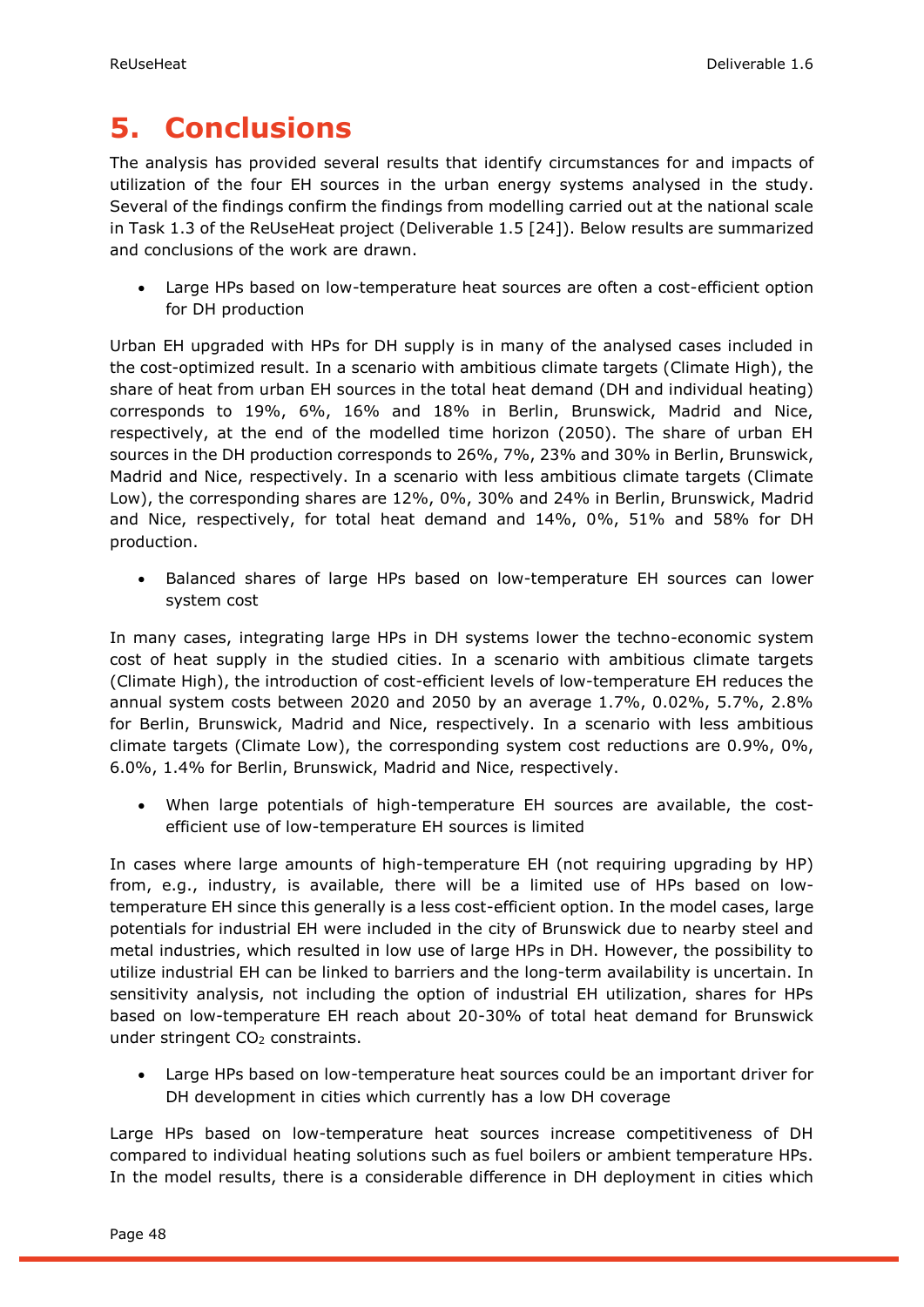currently has very little DH coverage (Madrid and Nice) in cases in which large HPs are available compared to cases in which large HPs are not available.

• Using low-temperature EH for replacing heat-only production is more advantageous than replacing CHP production

In the model results, cities with heat production capacity that is currently primarily based on heat-only production in individual heating in houses (Madrid and Nice) show an earlier introduction of large HPs in DH compared to cities with a high share of CHP (Berlin). Under the condition that local  $CO<sub>2</sub>$  emissions should be reduced, the possibilities of introducing fossil CHP in the former mentioned type of cities is not a feasible alternative (CHP has a comparably high fuel use per heat output).

• The availability of urban EH is larger than what is cost-efficient to use

The share of available urban EH compared to the total heat demand is high; In 2050, the share corresponds to 47%, 26%, 121% and 88% for Berlin, Brunswick, Madrid and Nice, respectively for the included urban EH sources. However, the seasonal availability of urban EH vary significantly with a high availability in summer and a low in winter, i.e. the opposite to the seasonal heat demand distribution (see also ReUseHeat deliverable 1.5 [\[24\]](#page-50-23)). This limits the potential use of urban EH. Competition from CHP, industrial EH and/or renewables (under stringent  $CO<sub>2</sub>$  constraints) further limits the cost-efficient level of utilization. In a scenario with ambitious climate targets (Climate High), the utilized share of urban EH compared to the total available potential correspond to 37%, 21%, 12%, 18% for Berlin, Brunswick, Madrid and Nice, respectively, at the end of the modelled time horizon (2050). In a scenario with less ambitious climate targets (Climate Low), the corresponding share is 24%, 0%, 24% and 28% in Berlin, Brunswick, Madrid and Nice, respectively.

• Cost-efficient levels of large HPs based on low-temperature urban EH sources lower system primary energy use

Use of large HPs in DH generally lowers the primary energy use of the heating supply in cities. While there can be a negative effect on the cities' electricity balance due to higher electricity use (from urban EH HPs) and, potentially, lower electricity production (from CHP), the total effect on primary energy use is generally dominated by a reduction of direct fuel use for heat supply within the cities. In a scenario with ambitious climate targets (Climate High), the reduction in primary energy use per unit of heat demand (both DH and individual heating) as an effect of introduction of cost-efficient levels of urban EH is 0.24 PJ/PJheat, 0.11 PJ/PJheat, 0.07 PJ/PJheat and 0.11 PJ/PJheat for Berlin, Brunswick, Madrid and Nice, respectively, in 2050. In a scenario with less ambitious climate targets (Climate Low), corresponding values are 0.10 PJ/PJ<sub>heat</sub>, 0 PJ/PJ<sub>heat</sub>, 0.11 PJ/PJ<sub>heat</sub> and 0.10 PJ/PJ<sub>heat</sub> for Berlin, Brunswick, Madrid and Nice, respectively.

• The role of large HPs in DH in a future with a completely decarbonized heating sector is dependent on the ability of the electricity sector to decarbonize

Due to the electricity use of HPs, the system-wide  $CO<sub>2</sub>$  emissions linked to HP use is dependent on the fossil fuel content of the electricity generation. With  $CO<sub>2</sub>$  reduction constraints in heating sector approaching zero emissions, the relative competitiveness of renewables such as solar and biofuels increases compared to HPs. Nevertheless, the sensitivity analysis shows that an urban heating system can utilize HPs and still have net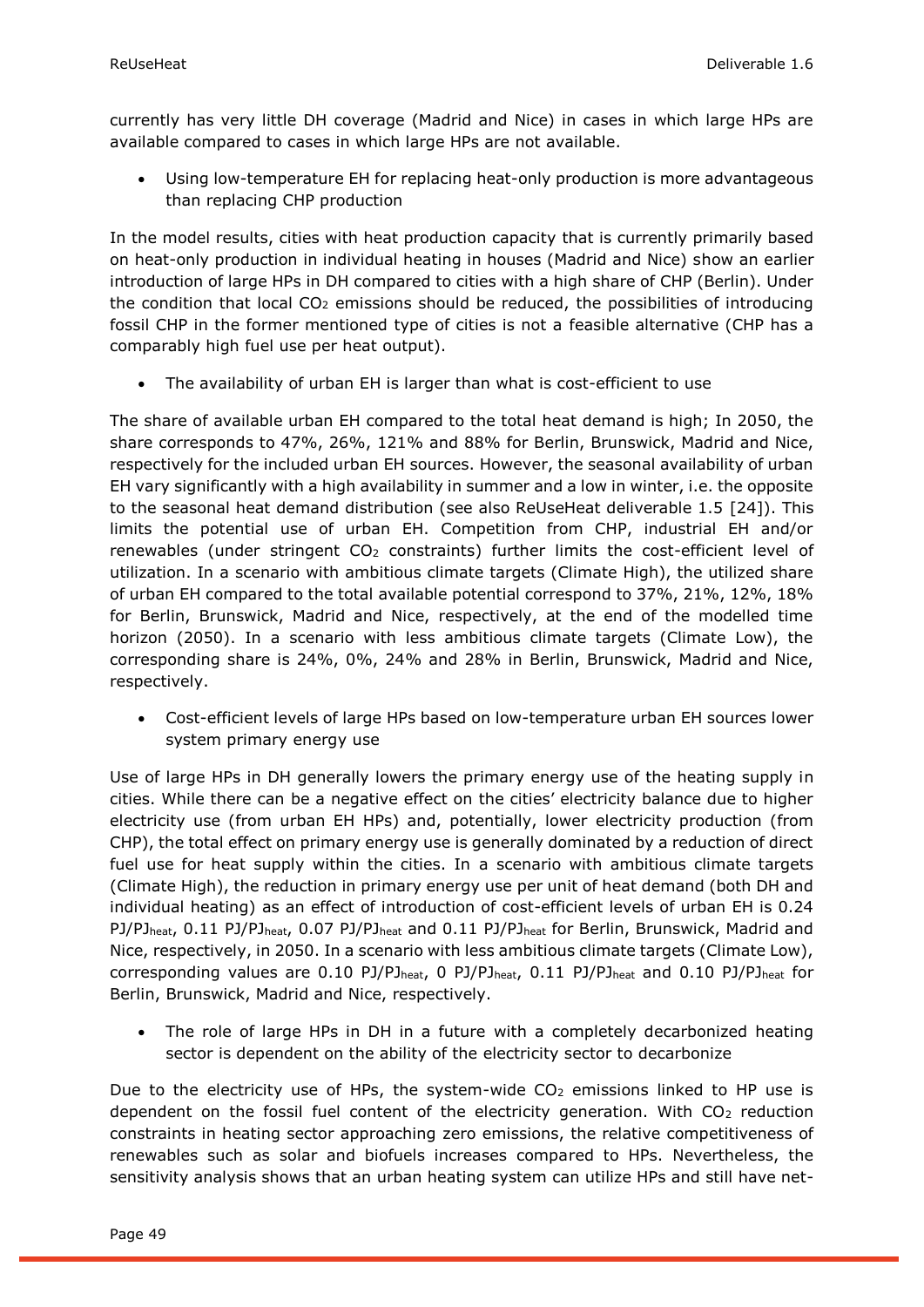zero CO<sub>2</sub> emissions even if the electricity sector is not decarbonized; however, this requires electricity production from CHP plants which can off-set the electricity used by HPs.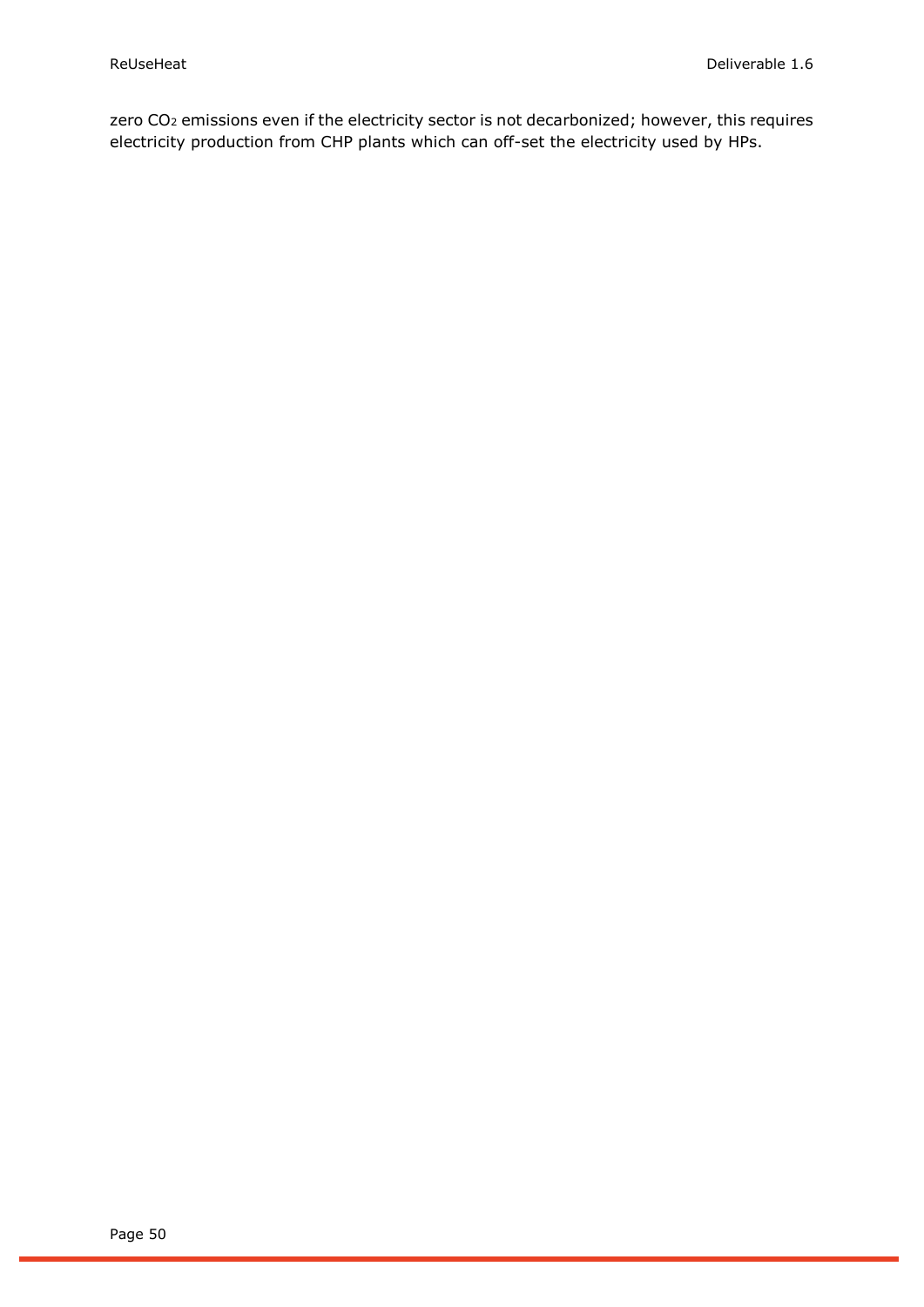## **References**

- <span id="page-50-0"></span>1. EC, *Eurostat Database*. 2015, European commission (EC): Brussels, Belgium.
- <span id="page-50-1"></span>2. EC, *Energy roadmap 2050*. 2012, European Commission: Belgium.
- <span id="page-50-2"></span>3. Connolly, D., et al., *Heat Roadmap Europe: Combining district heating with heat savings to decarbonise the EU energy system.* Energy Policy, 2014. **65**: p. 475-489.
- <span id="page-50-3"></span>4. Werner, S., *International review of district heating and cooling.* Energy, 2017. **137**: p. 617-631.
- <span id="page-50-4"></span>5. David, A., et al., *Heat Roadmap Europe: Large-Scale Electric Heat Pumps in District Heating Systems.* Energies, 2017. **10**(4).
- <span id="page-50-5"></span>6. Lund, R. and U. Persson, *Mapping of potential heat sources for heat pumps for district heating in Denmark.* Energy, 2016. **110**: p. 129-138.
- <span id="page-50-6"></span>7. Davies, G., et al., *Metropolitan Integrated Cooling and Heating*, in *ASHRAE Winter Conference, 28 January 2017 - 01 February 2017*. 2017: Las Vegas.
- <span id="page-50-7"></span>8. Wahlroos, M., et al., *Future views on waste heat utilization – Case of data centers in Northern Europe.* Renewable and Sustainable Energy Reviews, 2018. **82**: p. 1749-1764.
- <span id="page-50-8"></span>9. Davies, G.F., G.G. Maidment, and R.M. Tozer, *Using data centres for combined heating and cooling: An investigation for London.* Applied Thermal Engineering, 2016. **94**: p. 296-304.
- <span id="page-50-9"></span>10. UN, *World Urbanization Prospects: The 2018 Revision, Online Edition*. 2018: Department of Economic and Social Affairs, Population Division (2018), United Nations [\(https://population.un.org/wup/\)](https://population.un.org/wup/).
- <span id="page-50-10"></span>11. Sandvall, A.F., E.O. Ahlgren, and T. Ekvall, *System profitability of excess heat utilisation – A case-based modelling analysis.* Energy, 2016. **97**: p. 424-434.
- <span id="page-50-11"></span>12. Sandvall, A.F., et al., *Modelling environmental and energy system impacts of large-scale excess heat utilisation – A regional case study.* Energy, 2015. **79**: p. 68-79.
- <span id="page-50-12"></span>13. Etsap. *Energy technology systems analysis Program* (https://iea-etsap.org/).
- <span id="page-50-13"></span>14. Gargiulo, M., *Getting Started with TIMES-veda, Version 2.7,* . 2009, Energy Technology Systems Analysis Program (ETSAP).
- <span id="page-50-14"></span>15. Vattenfall. *Vattenfall power plants [\(https://powerplants.vattenfall.com/en/\)](https://powerplants.vattenfall.com/en/)*. 2019 [2019- 02-25].
- <span id="page-50-15"></span>16. PETA4.3. *Pan-European Thermal Atlas Peta Version 4.3, Europa-Universität Flensburg, ArcGIS Online. Heat Roadmap Europe - A low-carbon heating and cooling strategy for Europe.* 2018 [2018-11-12].
- <span id="page-50-16"></span>17. Mathiesen, B.V. *2015 Final Heating & Cooling Demand in Germany [\(https://heatroadmap.eu/wp-content/uploads/2018/09/HRE4-Country\\_presentation-](https://heatroadmap.eu/wp-content/uploads/2018/09/HRE4-Country_presentation-Germany-1.pdf)[Germany-1.pdf\)](https://heatroadmap.eu/wp-content/uploads/2018/09/HRE4-Country_presentation-Germany-1.pdf)*. 2018 [2019-02-28].
- <span id="page-50-17"></span>18. Paardekooper, S., et al., *Heat Roadmap Germany: Quantifying the Impact of Low-Carbon Heating and Cooling Roadmaps.* 2018, Aalborg University [\(https://vbn.aau.dk/ws/portalfiles/portal/287930627/Country\\_Roadmap\\_Germany\\_201810](https://vbn.aau.dk/ws/portalfiles/portal/287930627/Country_Roadmap_Germany_20181005.pdf) [05.pdf\)](https://vbn.aau.dk/ws/portalfiles/portal/287930627/Country_Roadmap_Germany_20181005.pdf).
- <span id="page-50-18"></span>19. Mathiesen, B.V. *2015 Final Heating & Cooling Demand in Spain [\(https://heatroadmap.eu/wp-content/uploads/2018/11/HRE4-Country\\_presentation-](https://heatroadmap.eu/wp-content/uploads/2018/11/HRE4-Country_presentation-Spain.pdf)[Spain.pdf\)](https://heatroadmap.eu/wp-content/uploads/2018/11/HRE4-Country_presentation-Spain.pdf)*. 2018 [2019-02-28].
- <span id="page-50-19"></span>20. Paardekooper, S., et al., *Heat Roadmap Spain: Quantifying the Impact of Low-Carbon Heating and Cooling Roadmaps.* 2018, Aalborg University [\(https://vbn.aau.dk/ws/portalfiles/portal/287932746/Country\\_Roadmap\\_Spain\\_20181005.](https://vbn.aau.dk/ws/portalfiles/portal/287932746/Country_Roadmap_Spain_20181005.pdf) [pdf\)](https://vbn.aau.dk/ws/portalfiles/portal/287932746/Country_Roadmap_Spain_20181005.pdf).
- <span id="page-50-20"></span>21. Mathiesen, B.V. *2015 Final Heating & Cooling Demand in France [\(https://heatroadmap.eu/wp-content/uploads/2018/11/HRE4-Country\\_presentation-](https://heatroadmap.eu/wp-content/uploads/2018/11/HRE4-Country_presentation-France.pdf)[France.pdf\)](https://heatroadmap.eu/wp-content/uploads/2018/11/HRE4-Country_presentation-France.pdf)*. 2018 [2019-02-28].
- <span id="page-50-21"></span>22. Paardekooper, S., et al., *Heat Roadmap France: Quantifying the Impact of Low-Carbon Heating and Cooling Roadmaps.* 2018, Aalborg University [\(https://vbn.aau.dk/ws/portalfiles/portal/287930177/Country\\_Roadmap\\_France\\_20181005](https://vbn.aau.dk/ws/portalfiles/portal/287930177/Country_Roadmap_France_20181005.pdf) [.pdf\)](https://vbn.aau.dk/ws/portalfiles/portal/287930177/Country_Roadmap_France_20181005.pdf).
- <span id="page-50-22"></span>23. RINA-C, *Reuseheat D3.1 Best practices, Transfer of best practices and lessons learnt from urban waste heat recovery investments*. 2018, RINA-C: Spain.
- <span id="page-50-23"></span>24. Lund, R. and K. Hansen, *ReUseHeat Deliverable 1.5 (Urban excess heat utilization in future energy systems)*. 2019, Aalborg University: Denmark.
- <span id="page-50-24"></span>25. DEA, *Technology Data for Energy Plants for Electricity and District heating generation*. 2019, Danish Energy Agency: Denmark [\(https://ens.dk/en/our-services/projections-and](https://ens.dk/en/our-services/projections-and-models/technology-data)[models/technology-data\)](https://ens.dk/en/our-services/projections-and-models/technology-data).
- <span id="page-50-25"></span>26. Persson, U., *Reuseheat D1.4: Accessible urban waste heat*. 2018, Halmstad University of Technology: Halmstad.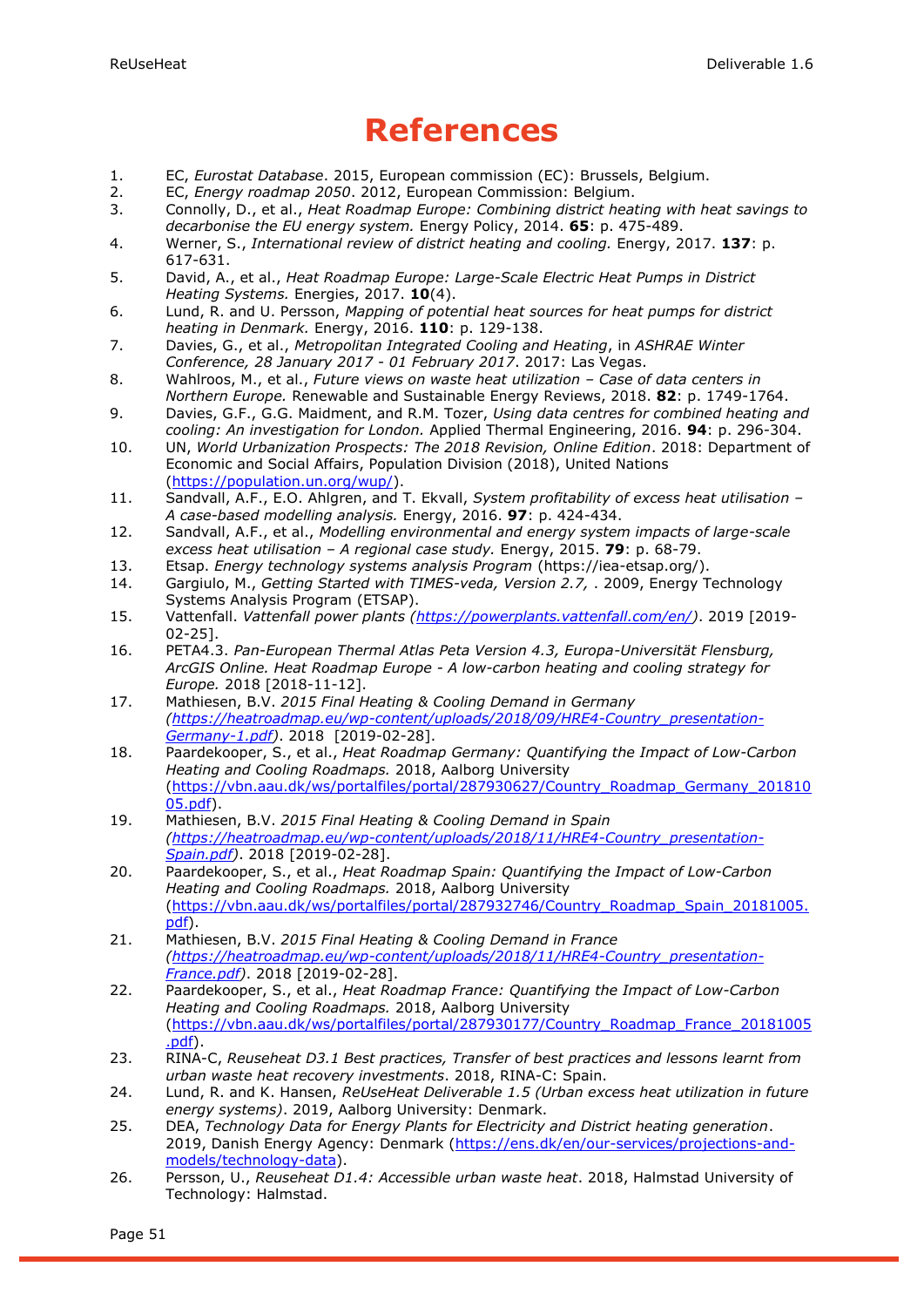- <span id="page-51-0"></span>27. IEA, *World Energy Outlook 2017, Scenario analysis of future energy trends*. 2017, International Energy Agency: [https://www.iea.org/weo2017/.](https://www.iea.org/weo2017/)
- <span id="page-51-1"></span>28. DEA, *Socio-economic calculation assumptions for energy prices and emissions (Samfundsøkonomiske beregningsforudsætninger for energipriser og emissioner: in Danish)*. 2018, Danish Energy Agency: Copenhagen, Denmark.
- <span id="page-51-3"></span>29. Nohlgren, I., et al., *Electricity from new and future plants 2014*. 2014, Elforsk: Stockholm.
- <span id="page-51-2"></span>30. EC, *EU Reference Scenario 2016, EU ENERGY, TRANSPORT AND GHG EMISSIONS - TRENDS TO 2050*. 2016, European Commission: Luxembourg.
- <span id="page-51-5"></span>31. Sjödin, J. and S. Grönkvist, *Emissions accounting for use and supply of electricity in the Nordic market.* Energy Policy, 2004. **32**(13): p. 1555-1564.
- <span id="page-51-4"></span>32. Gode, J., et al., *Miljöfaktaboken 2011 Estimated emission factors for fuels, electricity, heat and transport in Sweden (in Swedish)*. 2011, Värmeforsk: Stockholm [\(https://energiforskmedia.blob.core.windows.net/media/17907/miljoefaktaboken-2011](https://energiforskmedia.blob.core.windows.net/media/17907/miljoefaktaboken-2011-vaermeforskrapport-1183.pdf) [vaermeforskrapport-1183.pdf\)](https://energiforskmedia.blob.core.windows.net/media/17907/miljoefaktaboken-2011-vaermeforskrapport-1183.pdf).
- <span id="page-51-6"></span>33. Axelsson, E., et al., *Utilisation of industrial excess heat from Stenungsund's industries for use in the Gothenburg distrcit heating- Economic and environmental impacts under different scenarios (Nyttjande av industriell restvärme från Stenungsundsindustrierna som fjärrvärme i Göteborg– Ekonomisk och klimatmässig nytta under olika förutsättningar) (In Swedish)*. 2018: Gothenburg

[\(https://chalmersindustriteknik.se/app/uploads/2018/11/Rapport-fjv-fr%C3%A5n-](https://chalmersindustriteknik.se/app/uploads/2018/11/Rapport-fjv-fr%C3%A5n-Stenungsund-slutgiltig.pdf)[Stenungsund-slutgiltig.pdf\)](https://chalmersindustriteknik.se/app/uploads/2018/11/Rapport-fjv-fr%C3%A5n-Stenungsund-slutgiltig.pdf).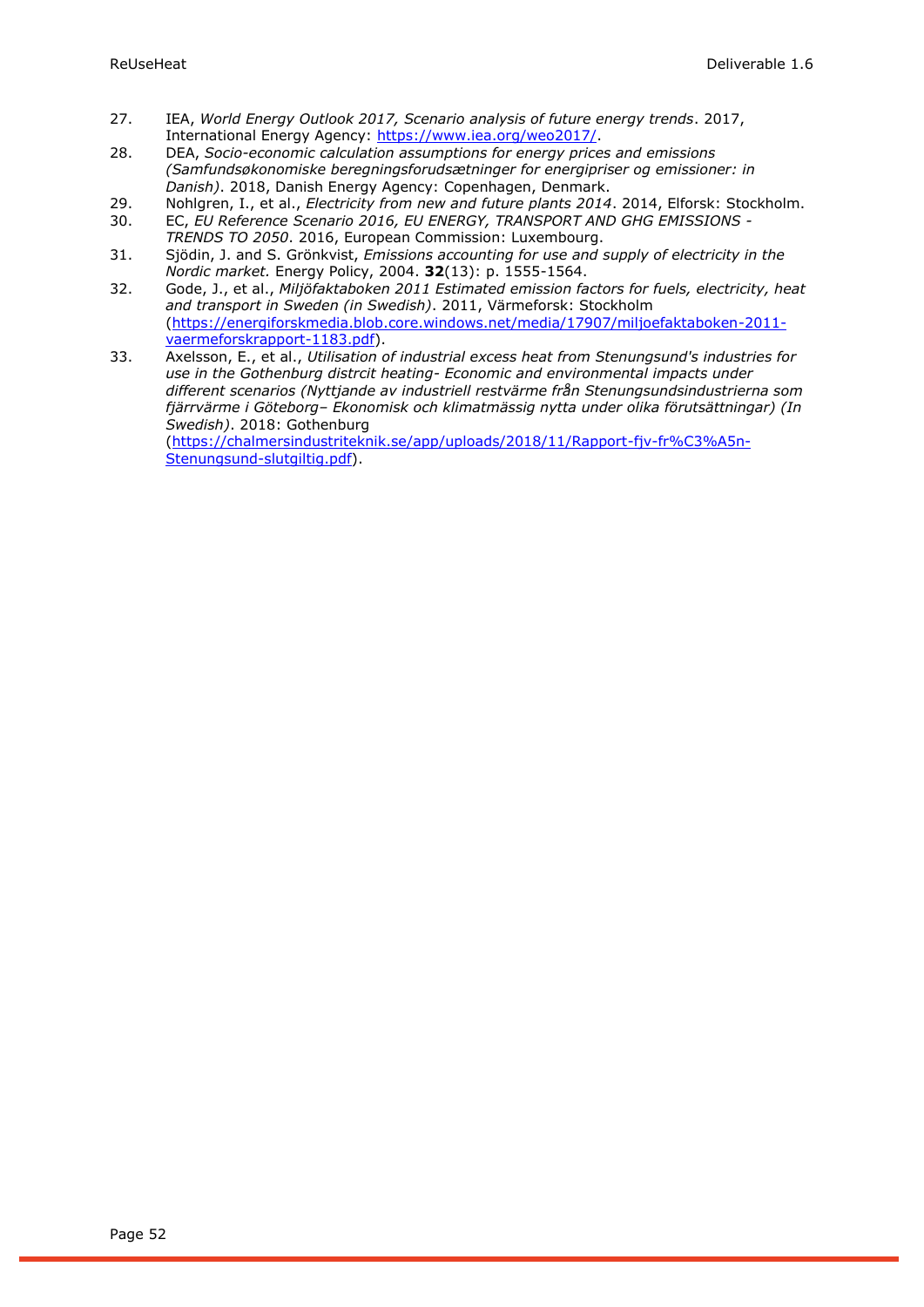## <span id="page-52-0"></span>**Appendix A: Result calculations**

#### **System costs calculations**

The model calculates total system cost discounted to 2015 as well as undiscounted variable costs (including energy flow cost, activity cost and taxes and subsidies), fixed operation and maintenance and capital costs for each demo-city and each model year. From the model results, average annual system cost savings for each demo-city is calculated based on equations (3) and (4):

Average annual cost (j) saving (year 2020 to  $2050$ ) = (Average cost (j) (year 2020 to 2050, Climate policy (i, with large heat pumps)) − Average cost (j) (year 2020 to 2050, Climate policy (i, without large heat pumps)))/ Average total heat supply [kEUR  $_{2015}$ /PJ  $_{\text{heat}}$ ] (3)

Average annual system costs savings (year 2020 to 2050) =  $\sum_i$  Average annual cost (j) saving (year 2020 to 2050)  $[KEUR_{2015}/PJ_{heat}]$  (4)

Where:

"i" is either Climate High or Climate Low

"j": variable cost, fixed operation and maintenance cost or capital costs

#### **Specific primary energy reduction calculations**

From the model results specific primary energy reduction for each demo-city is calculated based on equation (5),

Specific primary energy reduction= [Primary energy use (Climate policy (i, With large heat pumps))-Primary energy use (Climate policy (i, without large heat pumps))]/ total heat supply [PJ/PJ heat] (5)

where "i" is either Climate High or Climate Low.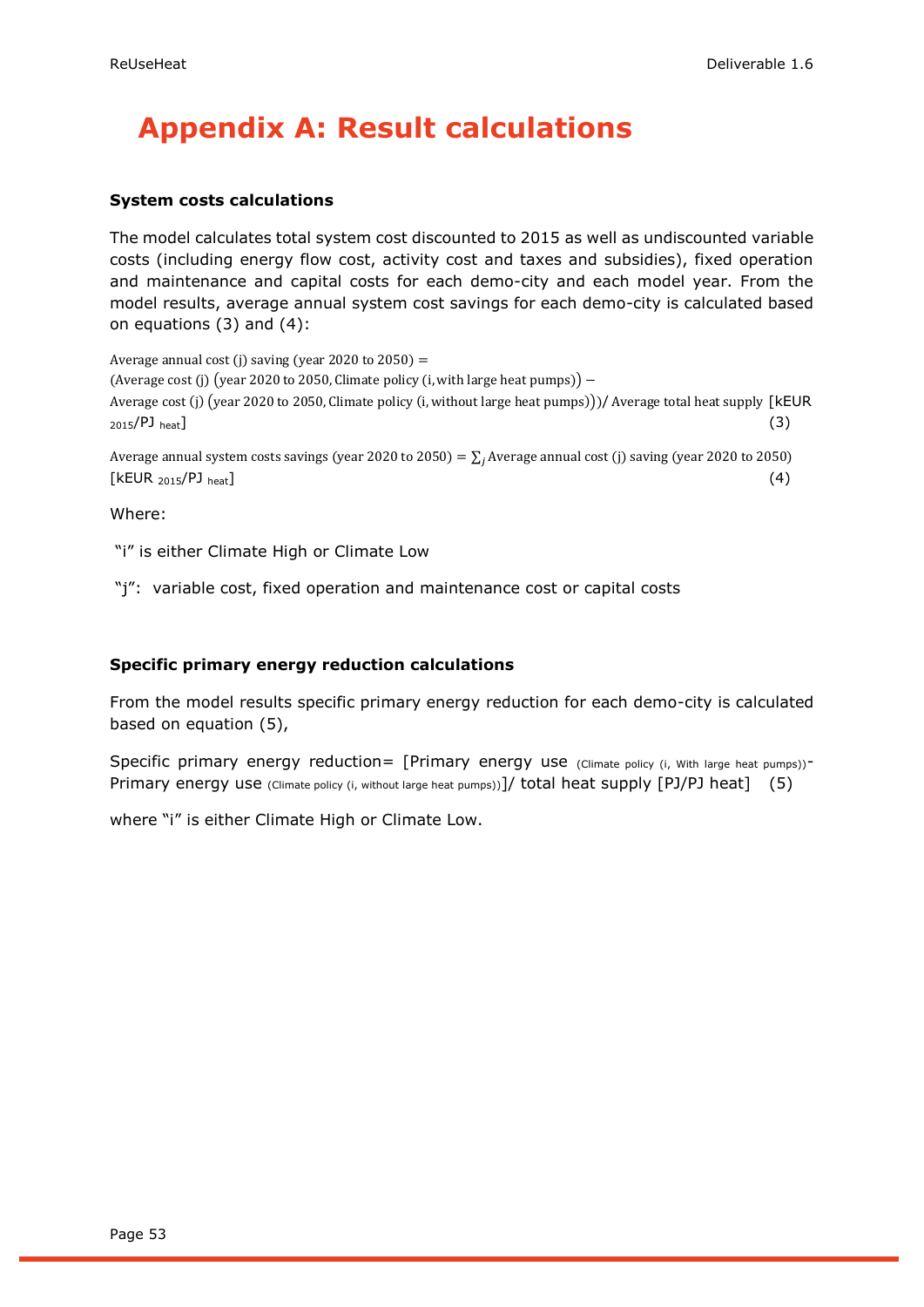## <span id="page-53-0"></span>**Appendix B: Energy technology data**

From 2020 various investment options for DH supply technologies, and different individual heat production technologies in the cities are included in the model. In Table A1 and Table A2, examples of included technologies and a selection of the technology data are presented. For data for large HPs in DH, see [Table 1.](#page-17-0)

#### **Table A1. Investment options for DH supply based on Danish Technology Data for Energy Plants [\[25\]](#page-50-24)**

| <b>Technology</b>                      |                                       | <b>Electricity</b><br><b>Efficiency</b><br>(Total) | <b>Specific</b><br>investment<br>cost | <b>Fixed</b><br><b>O&amp;M</b><br>cost | Variable<br><b>O&amp;M</b> cost | <b>Lifetime</b> |
|----------------------------------------|---------------------------------------|----------------------------------------------------|---------------------------------------|----------------------------------------|---------------------------------|-----------------|
|                                        |                                       | 2016 / 2050                                        | 2016 / 2050                           | 2016/<br>2050                          | 2016/<br>2050                   |                 |
|                                        | <b>Combined heat and power plants</b> |                                                    | kC/MWel.                              | kE/MW                                  | kC/TJ                           | years           |
| Coal Power Plant                       |                                       | 0.46 / 0.54<br>(1.07 / 1.06)                       | 1930 / 1780                           | 31/29                                  | 0.82/<br>0.76                   | 25              |
| Gas Turbine Single Cycle               |                                       | 0.41 / 0.45<br>(0.84 / 0.90)                       | 600 / 520                             | 20/18                                  | 1.3 / 1.1                       | 25              |
| Gas Turbine Combined Cycle             |                                       | 0.58 / 0.63<br>(0.92 / 0.92)                       | 900 / 800                             | 30/26                                  | 1.3 / 1.1                       | $\overline{25}$ |
| Gas engines                            |                                       | 0.46 / 0.50<br>(0.97 / 0.98)                       | 1000 / 850                            | 10/8.5                                 | 1.5 / 1.4                       | 25              |
| Waste-to-energy                        |                                       | 0.22 / 0.24<br>(0.96 / 0.97)                       | 8000 / 6500                           | 54/37                                  | 1.6 / 1.6                       | 25              |
| <b>Biomass</b><br>Steam<br>Turbine     | Wood chips                            | 0.28 / 0.28<br>$(1.05-1.06)$                       | 3500 / 3000                           | 100/<br>86                             | 1.1 / 1.1                       | 25              |
|                                        | Straw                                 | 0.29 / 0.29<br>$(0.94 - 0.93)$                     | 3500 / 3000                           | 129/<br>105                            | 0.53/<br>0.53                   | 25              |
|                                        | Bio pellets                           | 0.31 / 0.31<br>$(0.91 - 0.92)$                     | 2400 / 2000                           | 66 / 56                                | 0.44/<br>0.44                   | 25              |
| <b>Heat-only boilers</b>               |                                       | <b>Heat</b><br>efficiency                          | kC/MW <sub>heat</sub>                 | kE/MW                                  | kE/TJ                           | years           |
| Electric boiler                        |                                       | 0.98 / 0.99                                        | 70/60                                 | 1.1/<br>0.92                           | 0.22/<br>0.28                   | 20              |
| Biomass boiler                         | Straw                                 | 1.0 / 1.0                                          | 910 / 760                             | 53/43                                  | 0.17 /<br>0.17                  | 25              |
|                                        | Wood chips                            | 1.1 / 1.1                                          | 700 / 590                             | 33 / 29                                | 0.28/<br>0.28                   | 25              |
|                                        | <b>Bio pellets</b>                    | 1.0 / 1.0                                          | 740 / 670                             | 34 / 29                                | 0.14 /<br>0.14                  | $\overline{25}$ |
| Geothermal heat (high temperature) (a) |                                       | 0.93 / 0.94                                        | 1400 / 1200                           | $28 - 20$                              | 0/0                             | $25 - 30$       |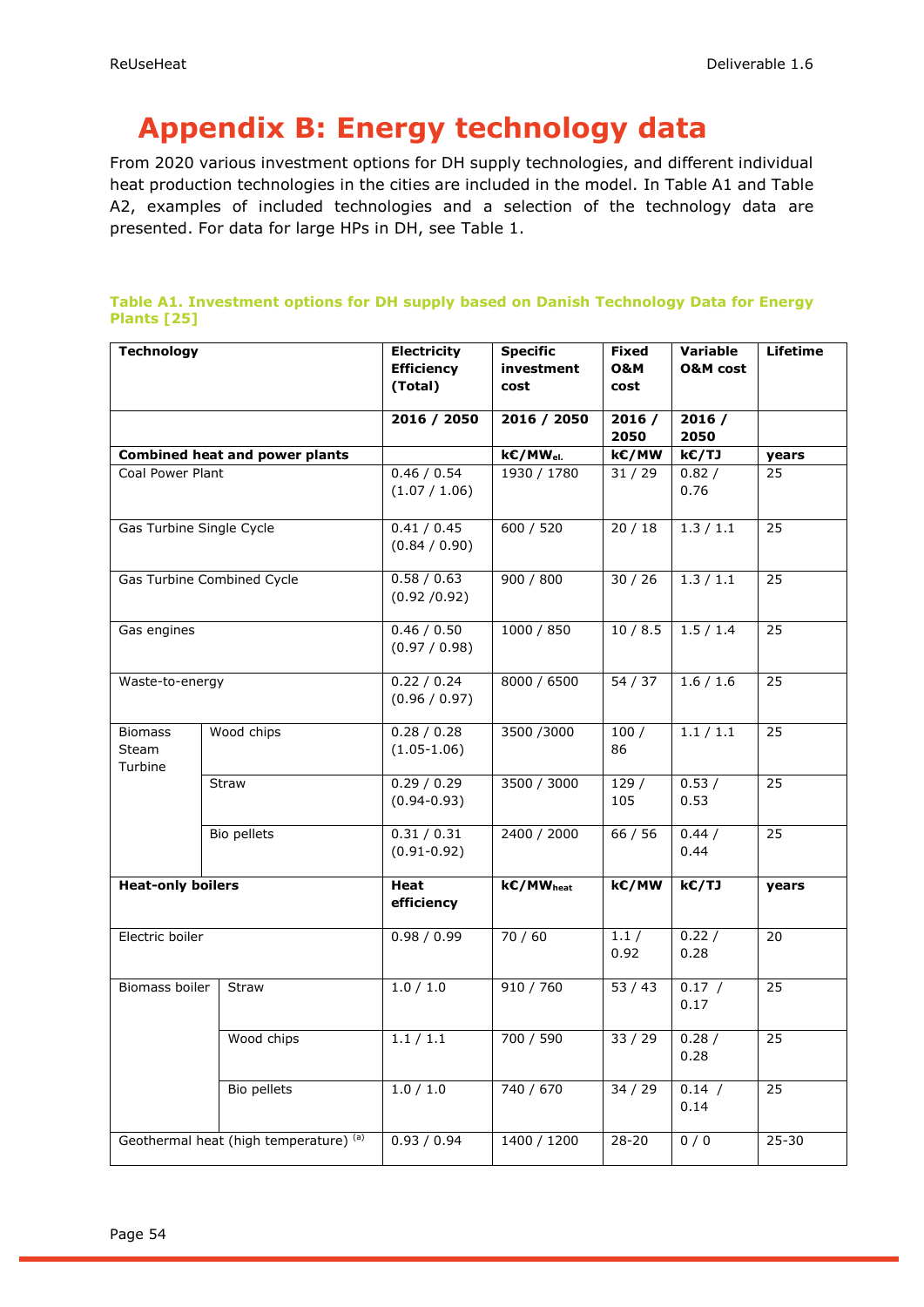| Solar heating with diurnal storage (c) |           | 367 / 283   | $0.07 -$<br>0.06 | $0.05 - 0.1$ | 30 |
|----------------------------------------|-----------|-------------|------------------|--------------|----|
| Waste-to-energy                        | 1.05-1.06 | 1800-1550   | 85-69            | $2.1 - 2.4$  | 25 |
| Industrial excess heat                 | 0.9       | $200^{(d)}$ |                  |              | 20 |

(a) Potential for high temperature geothermal heat only exists in Berlin [\[16\]](#page-50-15) and is assumed to be 7 PJ, i.e. 15% of current DH production in the city.

(b) Investment capacity in solar DH is constrained in the model. Heat supply from solar DH is limited to not more than 25% of total DH production in each DH system [\[25\]](#page-50-24).

(c) The availability factor for solar heating varies between seasons and between cities and is based on Energyplan models used in [\[24\]](#page-50-23): Berlin: 0.05-0.27; Brunswick: 0.05-0.27; Madrid: 0.10-0.30; Nice: 0.07-0.27.

(d) Investment cost represents cost of constructing a DH transmission pipeline between industry and DH system assuming an average distance of 10 km from source to DH network, based on [\[33\]](#page-51-6).

#### **Table A2. Investment options for individual heat devices in buildings based on Danish Technology Data for Heating Plants [\[25\]](#page-50-24).**

| <b>Technology</b>              |                | <b>Efficiency</b>                      | <b>Specific investment</b><br>cost | <b>Variable O&amp;M</b><br>cost | Life-time |
|--------------------------------|----------------|----------------------------------------|------------------------------------|---------------------------------|-----------|
|                                |                |                                        |                                    |                                 |           |
|                                |                | 2016 / 2050                            | 2016 / 2050                        | 2016 / 2050                     |           |
|                                |                |                                        | k€/MW <sub>heat</sub>              | k€/TJ                           | years     |
| Natural gas boiler             |                | 0.98 / 0.99                            | 113/94                             | 0/0                             | 25        |
| Oil boiler                     |                | 0.85 / 0.91                            | 123/103                            | 4.9 / 4.1                       | 20        |
| Biomass boiler (Bio pellets)   |                | 0.82 / 0.92                            | 236 / 198                          | 5.4 / 4.5                       | 20        |
| Electric boiler                |                | 0.97 / 0.97                            | 101 / 85                           | 0/0                             | 30        |
| Heat pump                      | Air-to-water   | $2.7 - 4.2 / 3.0 - 4.7$ <sup>(a)</sup> | 375 / 285                          | 0.14 / 0.11                     | 20        |
|                                | Brine-to-water | 2.9-4.1 / 3.2-4.5 (a)                  | 662 / 505                          | 0/0                             | 20        |
| Heat<br>pump-qas<br>absorption | Air-to-water   | $0.94 - 1.5 / 1.2 - 1.8$<br>(a)        | 409 / 175                          | 0/0                             | 20        |
|                                | Brine-to-water | $1.0 - 1.4 / 1.3 - 1.7$ <sup>(a)</sup> | 750 / 314                          | 0/0                             | 20        |
| Solar collector <sup>(b)</sup> |                | $\blacksquare$                         | 614 / 479                          | 52/65                           | 20        |
| DH heat exchanger              |                | 0.97 / 0.97                            | 62/52                              | 0/0                             | 25        |

(a) Coefficient of performance (COP) for heat pumps with seasonal variation.

(b) The availability factor for solar heating varies between seasons and between cities and is based on Energyplan models used in [\[24\]](#page-50-23): Berlin: 0.05-0.27; Brunswick: 0.05-0.27; Madrid: 0.10-0.30; Nice: 0.07-0.27.